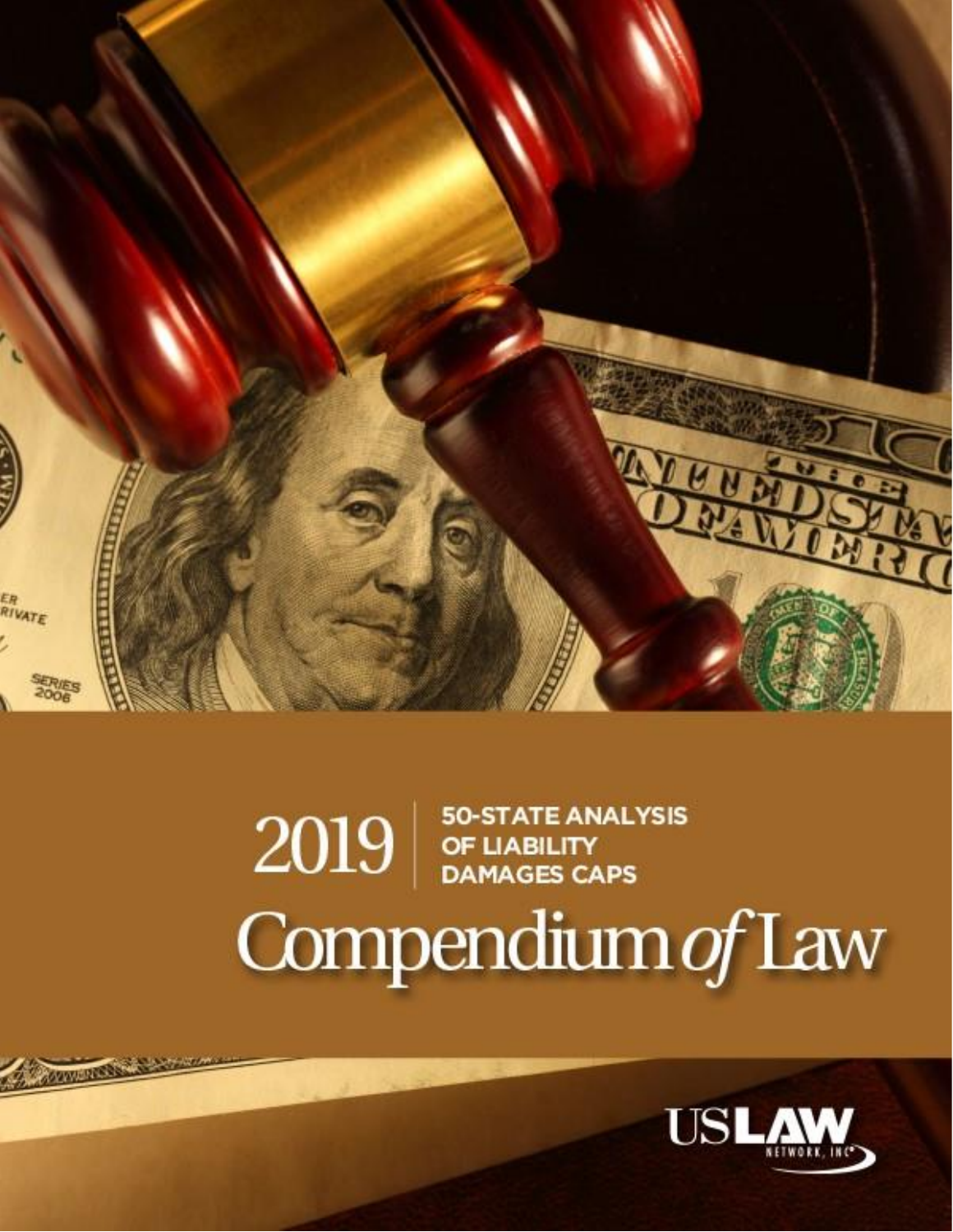# 50-STATE ANALYSIS OF LIABILITY DAMAGES CAPS| 2019

# INTRODUCTION

®

Your company operates in multiple jurisdictions. Damages caps in each state can significantly impact the value of your claims and lawsuits. This USLAW NETWORK compendium provides a state-by-state analysis of the liability damages caps in place in each state so you can easily assess the different damages caps each state.

*Scott H. Moulton prepared original content; updated annually by USLAW members firms.*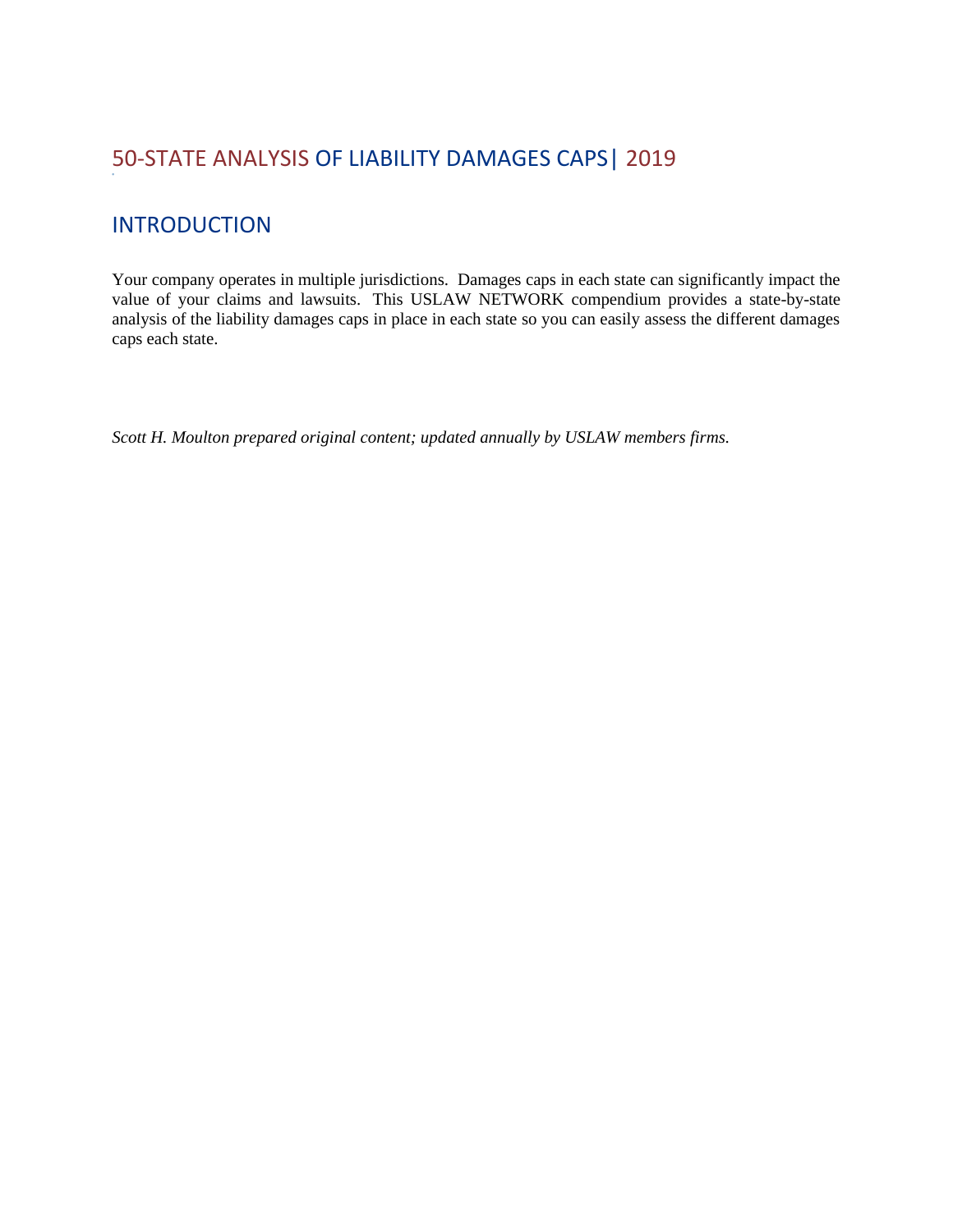#### **Alabama**

Alabama does not allow punitive damages in cases of breach of contract or simple negligence.<sup>1</sup> Punitive damages are not recoverable as a matter of right unless provided by the statute $^2$ 

In all civil actions where an entitlement to punitive damages shall have been established, no award of punitive damages shall exceed three times the compensatory damages of the party claiming punitive damages or five hundred thousand dollars (\$500,000), whichever is greater.<sup>3</sup> However, if entitled to punitive damages against a defendant who is a small business, no award of punitive damages shall exceed fifty thousand dollars (\$50,000) or 10% of the business's net worth, whichever is greater.<sup>4</sup> To qualify as a small business, the business must have a net worth of two million dollars (\$2,000,000) or less at the time of the occurrence that is the basis of the suit.<sup>5</sup> Other than actions for wrongful death or for intentional infliction of physical injury, all other civil actions for physical injury where punitive damages has been established, the award shall not exceed three times the compensatory damages of the party claiming punitive damages or one million five hundred thousand dollars (\$1,500,000), whichever is greater.<sup>6</sup>

Where the damages assessed against a defendant by the trier of fact include an award of future damages, judgment shall be entered against the defendant for all past damages and punitive damages assessed against the defendant by the trier of fact.<sup>7</sup> If the award of future damages is \$150,000 or less, the trial court shall enter judgment against the defendant for the

<sup>&</sup>lt;sup>1</sup> Exxon Mobil Corp. v. Alabama Dep't of Conservation and Natural Res., 986 So. 2d 1093 (Ala. 2007).

<sup>2</sup> Alabama Power Co. v. Rembert, 208 So. 2d 205 (Ala. 1968).

 $3$  Ala.Code § 6-11-21(a).

 $4$  Ala.Code § 6-11-21(b).

 $5$  Ala.Code § 6-11-21(c).

 $6$  Ala.Code § 6-11-21(d) and (j).

 $^7$  Ala.Code § 6-11-3(1).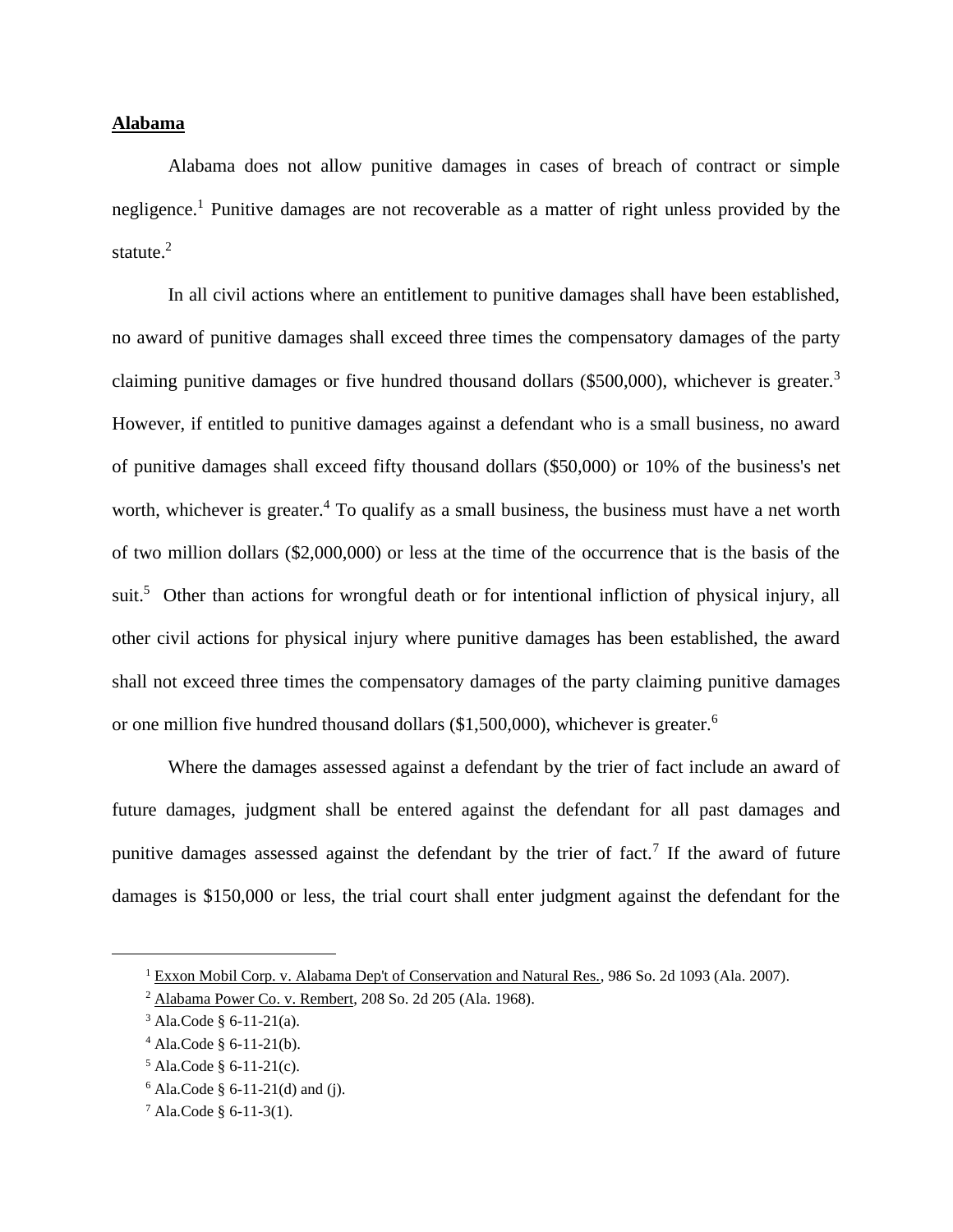amount of such future damages. $8$  If the award of future damages is greater than \$150,000, judgment shall be entered against the defendant for \$150,000 of such future damage.<sup>9</sup> If the plaintiff's contract with his attorney obligates the plaintiff to pay his attorney a portion of the award of future damages which exceeds \$150,000, the Court shall determine what portion of the award of future damages in excess of \$150,000 is owed to the attorney and shall enter judgment for the remainder of the award of future damages in excess of  $$150,000$ .<sup>10</sup> The portion of the award of future damages in excess of \$150,000 which is owed to the plaintiff's attorney shall be reduce to present value by the court and the defendant shall pay the reduced amount.<sup>11</sup> For the portion of a future damages award in excess of \$150,000 and in excess of the attorney's fee, judgment shall be entered requiring the defendant to pay that portion of such future damages by periodic payments over a period of years.<sup>12</sup>

Alabama is the only State that allows only discretionary punitive damages in wrongfuldeath cases.<sup>13</sup> Such damages cannot be tied to concrete compensatory items such as future earnings, medical fees, and funeral expenses.<sup>14</sup> This results in very few wrongful-death damages being reduced to dollar figures as a formal part of the litigation except in final settlement or at trial, with the result being that Alabama's wrongful death suits are seldom removable to federal court.<sup>15</sup> There is no ceiling on recovery for wrongful death claims.<sup>16</sup>

<sup>8</sup> Ala.Code § 6-11-3(2).

 $9$  Ala.Code § 6-11-3(3)(a).

 $10$  Ala.Code § 6-11-3(3)(b).

 $11$  Ala.Code § 6-11-3(3)(b).

 $12$  Ala.Code § 6-11-3(3)(c)(1).

<sup>13</sup> Roe v. Michelin North America, Inc., 637 F.Supp.2d 995, 999 (M.D. Ala. 2009).

<sup>14</sup> Gilbert v. St. Louis—San Francisco R. Co., 514 F.2d 1277, 1278 (5th Cir. 1975).

<sup>15</sup> Roe, 514 F.Supp.2d at 1000.

 $16$  Ala.Code § 6-11-21(j).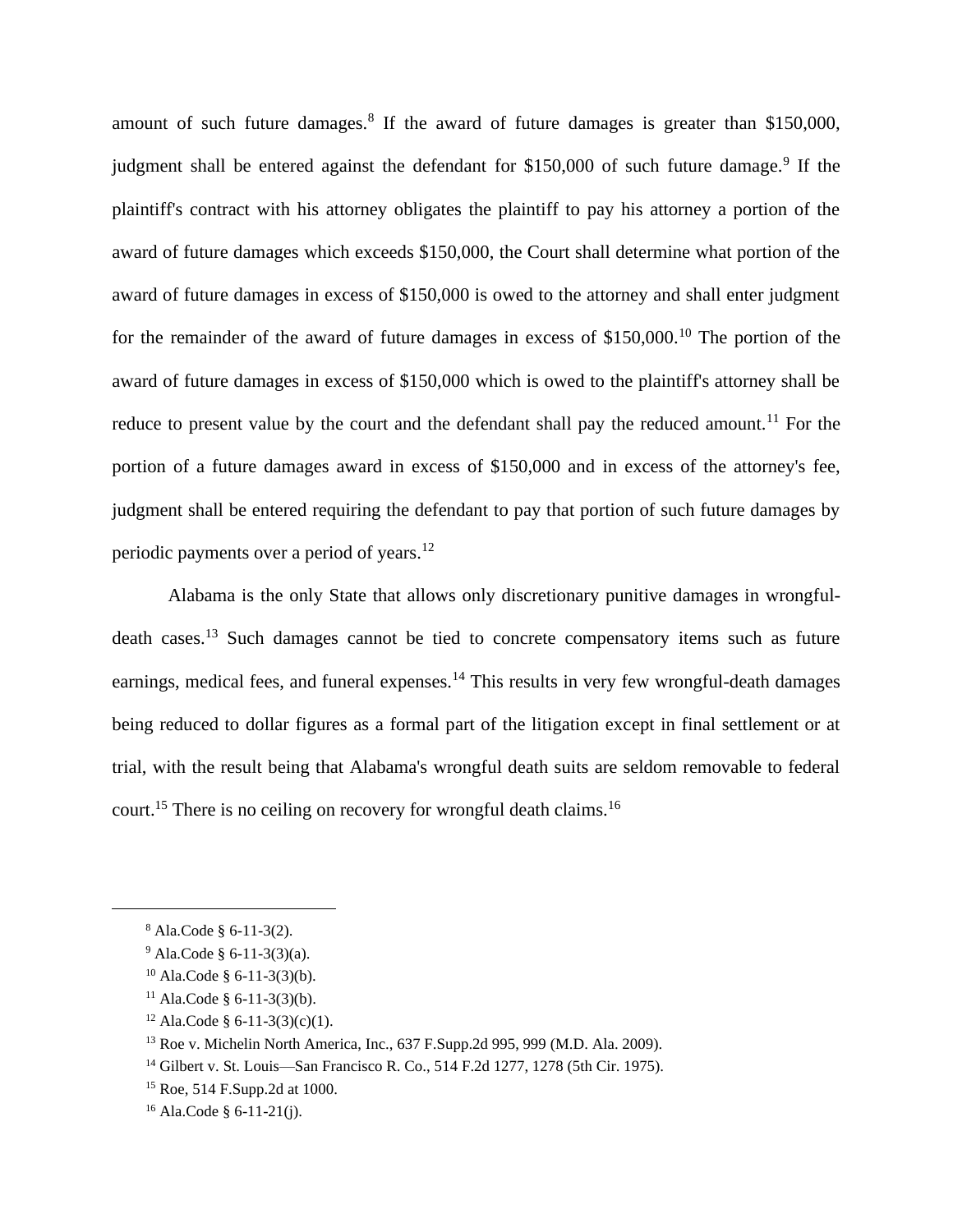# **Alaska**

In an action to recover noneconomic damages for personal injury or wrongful death, the damages awarded out of a single injury or death may not exceed \$400,000 or the injured person's life expectancy in years multiplied by  $$8,000$ , whichever is greater.<sup>17</sup> In an action for personal injury when the damages are awarded for severe permanent physical impairment or sever disfigurement, the award may not exceed \$1,000,000 or the person's life expectancy in years multiplied by \$25,000, whichever is greater.<sup>18</sup> With respect to medical malpractice claims, the noneconomic damages cap is \$250,000, or \$400,000 in cases wrongful death or severe physical impairment.<sup>19</sup>

In Alaska, punitive damages may not exceed the greater of three times the amount of compensatory damages awarded to the plaintiff in the action, or the sum of \$500,000.<sup>20</sup> However, if the fact finder determines the conduct proven was motivated by financial gain and the adverse consequence of the conduct was actually known by the defendant or the person responsible for making policy decisions on behalf of the defendant, it may award an amount of punitive damages not to exceed the greatest of four times the amount of compensatory damages award to the plaintiff, four times the aggregate amount of financial gain that the defendant received as a result of defendant's misconduct, or the sum of  $$7,000,000$ <sup>21</sup>

In an action against an employer to recover damages for an unlawful employment practice prohibited by Alaska Stat. Ann. § 18.80.220, the amount of punitive damages awarded by the court or jury may not exceed \$200,000 if the employer has less than 100 employees in this

<sup>17</sup> Alaska Stat. Ann. § 9.17.010(b).

<sup>18</sup> Alaska Stat. Ann. § 9.17.010(c).

<sup>19</sup> Alaska Stat. Ann. § 9.55.549(d), (e).

<sup>20</sup> Alaska Stat. Ann. § 9.17.020(f).

<sup>21</sup> Alaska Stat. Ann. § 9.17.020(g).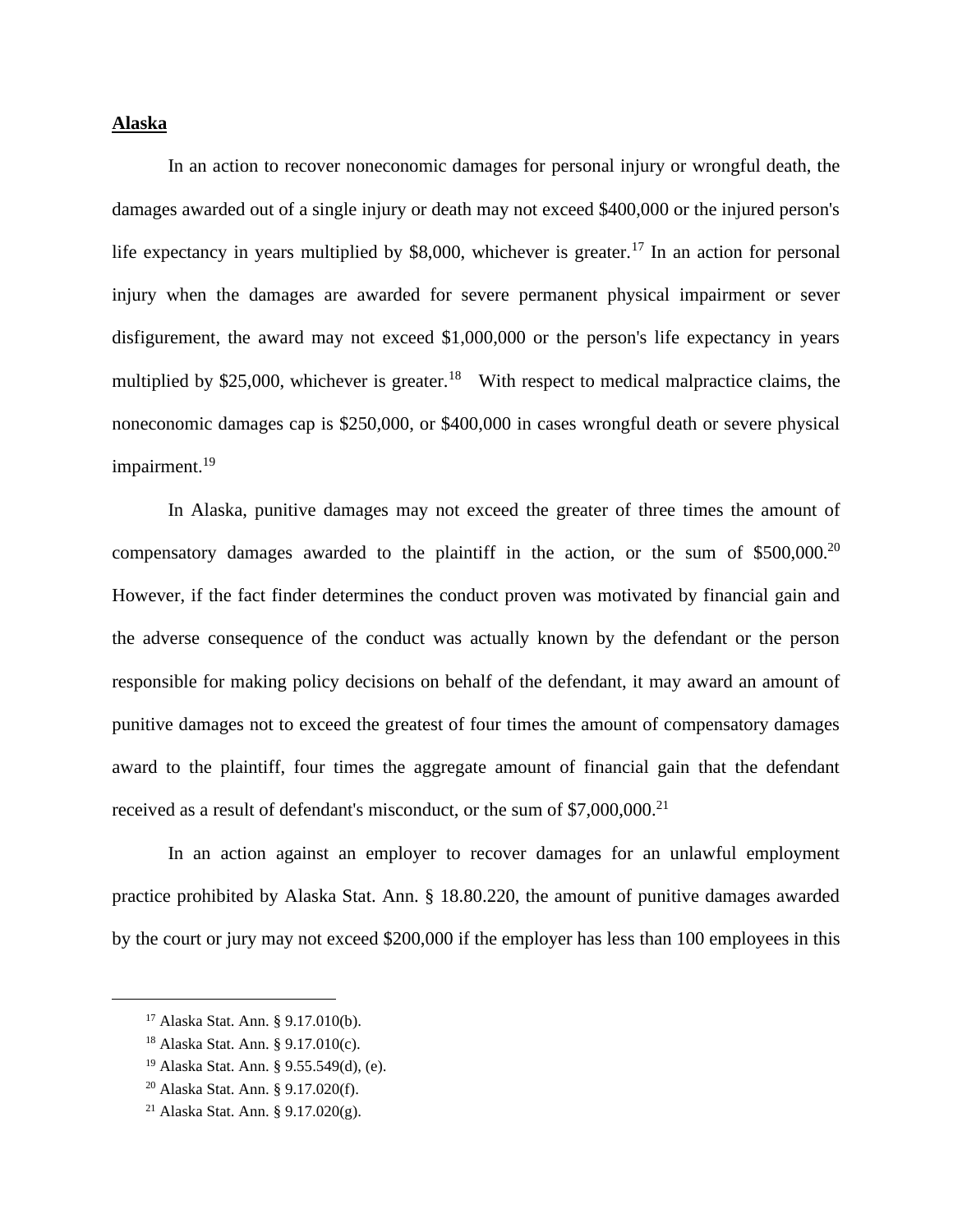state; \$300,000 if the employer has 100 or more but less than 200 employees in this state; \$400,000 if the employer has 200 or more but less than 500 employees in this state; and \$500,000 if the employer has 500 or more employees in this state.<sup>22</sup> If a person receives an award of punitive damages, the court shall require that 50 percent of the award be deposited into the general fund of the state. $^{23}$ 

# **Arizona**

In Arizona, there is no caps on damages in a medical malpractice action.<sup>24</sup> Article 2, Section 31 of the Arizona constitution prohibits the enactment of any law limiting the damages one may recover for personal injury or death. Arizona follows a "pure comparative negligence" rule. This means that if you are found to be part negligent with respect to your injury, illness, or medical condition, your award of damages is diminished in proportion to your fault. Tortfeasors are only severally liable for the amount of claimant's damages equal to their percentages of fault, unless they were in a principal-agent relationship, acting in concert, or pursuing a common plan or design to commit a tortious act and actively taking part in it.<sup>25</sup> The damages may be reduced by the collateral source benefits received by the plaintiff.<sup>26</sup>

#### **Arkansas**

In Arkansas, the damages awarded may include compensation for actual economic losses suffered by the injured person by reason of medical injury, including the cost of reasonable and necessary medical services, rehabilitation services, custodial care, loss of services, and loss of

<sup>22</sup> Alaska Stat. Ann. § 9.17.020(h).

<sup>23</sup> Alaska Stat. Ann. § 9.17.020(j).

<sup>24</sup> Article II, Section 31 of Arizona Constitution.

<sup>25</sup> Ariz. Rev. Stat. Ann. § 12-2506.

<sup>26</sup> See ARS § 12-565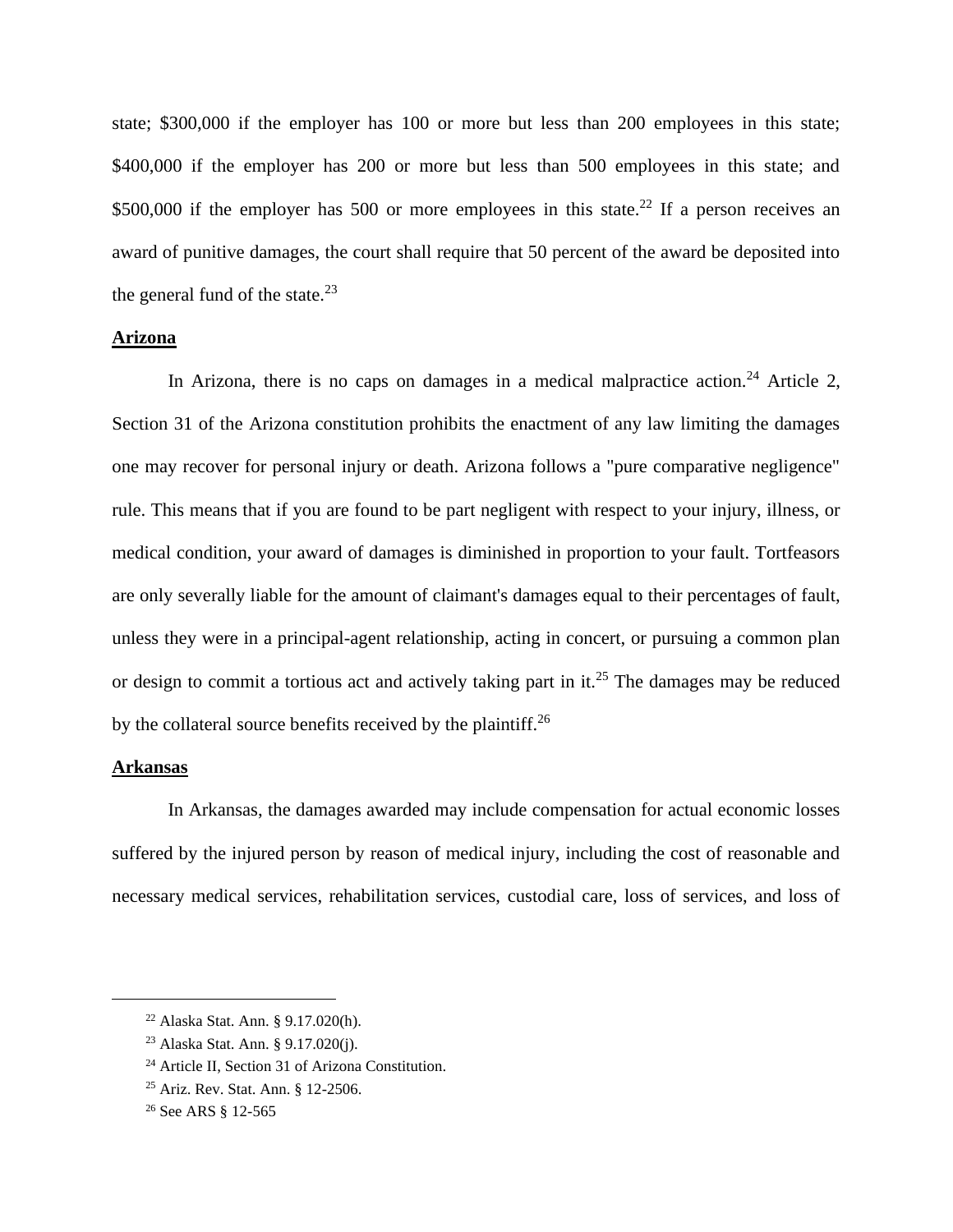earnings or earning capacity.<sup>27</sup> The damages may also include compensation for pain and suffering and other noneconomic loss recognized by law.<sup>28</sup>

Under Arkansas law, "each defendant shall be liable only for the amount of damages allocated to that defendant in direct proportion to that defendant's percentage of fault."<sup>29</sup> There is no limitation on the amount of punitive damages if the finder of fact determines by clear and convincing evidence that, at the time of the injury, the defendant intentionally pursued a course of conduct for the purpose of causing injury or damage; and the defendant's conduct did harm the plaintiff.<sup>30</sup> If the defendant's conduct is not proven by clear and convincing evidence, a punitive damages award shall be no more than the greater of \$250,000, or three times the amount of compensatory damages awarded in the action, not to exceed \$1,000,000.<sup>31</sup> If the award for future damages for the plaintiff exceeds \$100,000, the court, at the request of either party, shall order the future damages to be paid in periodic payments as determined by the court.<sup>32</sup>

#### **California**

In California, there is a \$250,000 cap on non-economic damages such as pain, suffering, physical impairment, loss of enjoyment of life, and/or loss of consortium.<sup>33</sup> If the award exceeds \$50,000, the court shall, at the request of either party, enter a judgment allowing the award to be paid in periodic payments.<sup>34</sup>

California follows a pure comparative negligence rule. This means that, if the claimant is found to be in part negligent with respect to his or her injury, the claimant's award of damages is

- <sup>29</sup> Ark. Code Ann. § 16-55-201(b)(1).
- <sup>30</sup> Ark. Code Ann. § 16-55-208(b)(1)-(2).
- $31$  Ark. Code Ann. § 16-55-208(a)(1)-(2).
- $32$  Id.
- <sup>33</sup> Cal. Civ. Code § 3333.2(b).
- <sup>34</sup> Cal. Civ. Code § 667.7(a).

<sup>&</sup>lt;sup>27</sup> Ark. Code Ann. § 16-114-208(a)(1)(A).

<sup>&</sup>lt;sup>28</sup> Ark. Code Ann. § 16-114-208(a)(2).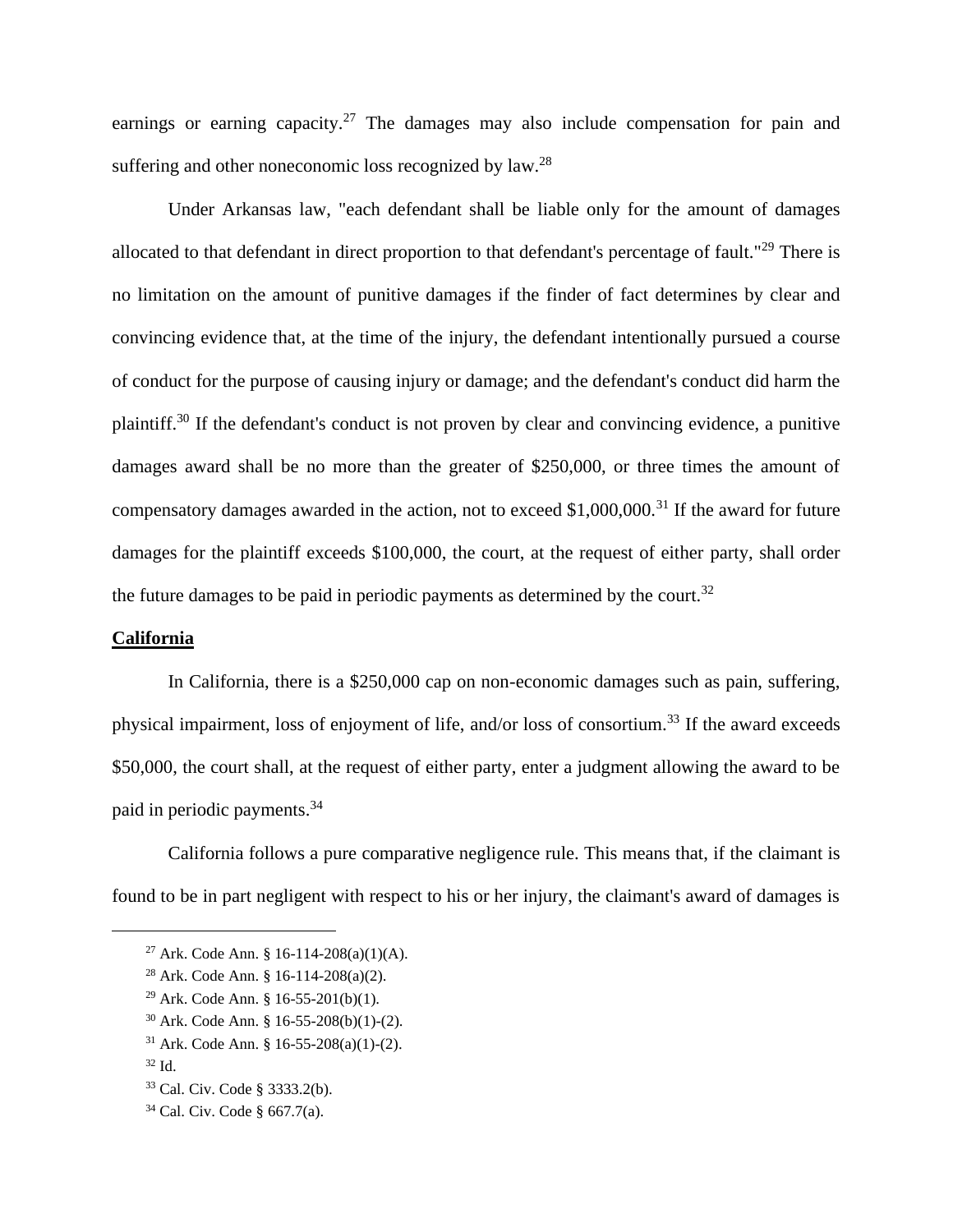reduced in proportion to his or her fault.<sup>35</sup> When more than one defendant is involved, the liability of each defendant for non-economic damages shall be several only and shall not be joint; meaning each defendant is liable only for the amount of non-economic damages allocated to that defendant in direct proportion to defendant's percentage of fault.<sup>36</sup>

# **Colorado**

In any civil action other than medical malpractice actions in which damages for noneconomic loss or injury may be awarded, the total of such damages shall not exceed the sum of \$468,010, unless the court finds justification by clear and convincing evidence for an award exceeding that amount.<sup>37</sup> In no case shall an amount of noneconomic loss or injury damages exceed \$936,030.<sup>38</sup> In a personal injury case, there is no limit on the recovery of compensatory damages for physical impairment or disfigurement, which are excluded from the statutory noneconomic damages cap.<sup>39</sup>

In a medical malpractice action, damages for noneconomic loss or injury shall not exceed \$1,000,000, including any claim for derivative noneconomic loss or injury, of which not more than \$300,000, present value per-patient, including any derivative claim, shall be attributable to direct or derivative noneconomic loss or injury.<sup>40</sup>

Colorado follows a modified comparative negligence rule. This means that defendants are liable only for the damages caused by their negligence and reduced to their proportion of fault,

<sup>35</sup> Cal. Civ. Code § 1431.2(a).

<sup>36</sup> Cal. Civ. Code § 1431.2(a).

 $37$  Colo. Rev. Stat. Ann. § 13-21-102.5(3)(a). The \$468,010 number will be adjusted for inflation by January 1, 2020 and every subsequent two years. Colo. S.B. 19-109.

<sup>&</sup>lt;sup>38</sup> Id. The \$936,030 number will be adjusted for inflation by January 1, 2020 and every subsequent two years. Colo. S.B. 19-109.

<sup>39</sup> Colo. Rev. Stat. Ann. § 13-21-102.5(5).

<sup>40</sup> Colo. Rev. Stat. Ann. § 13-64-302(1)(b)-(c).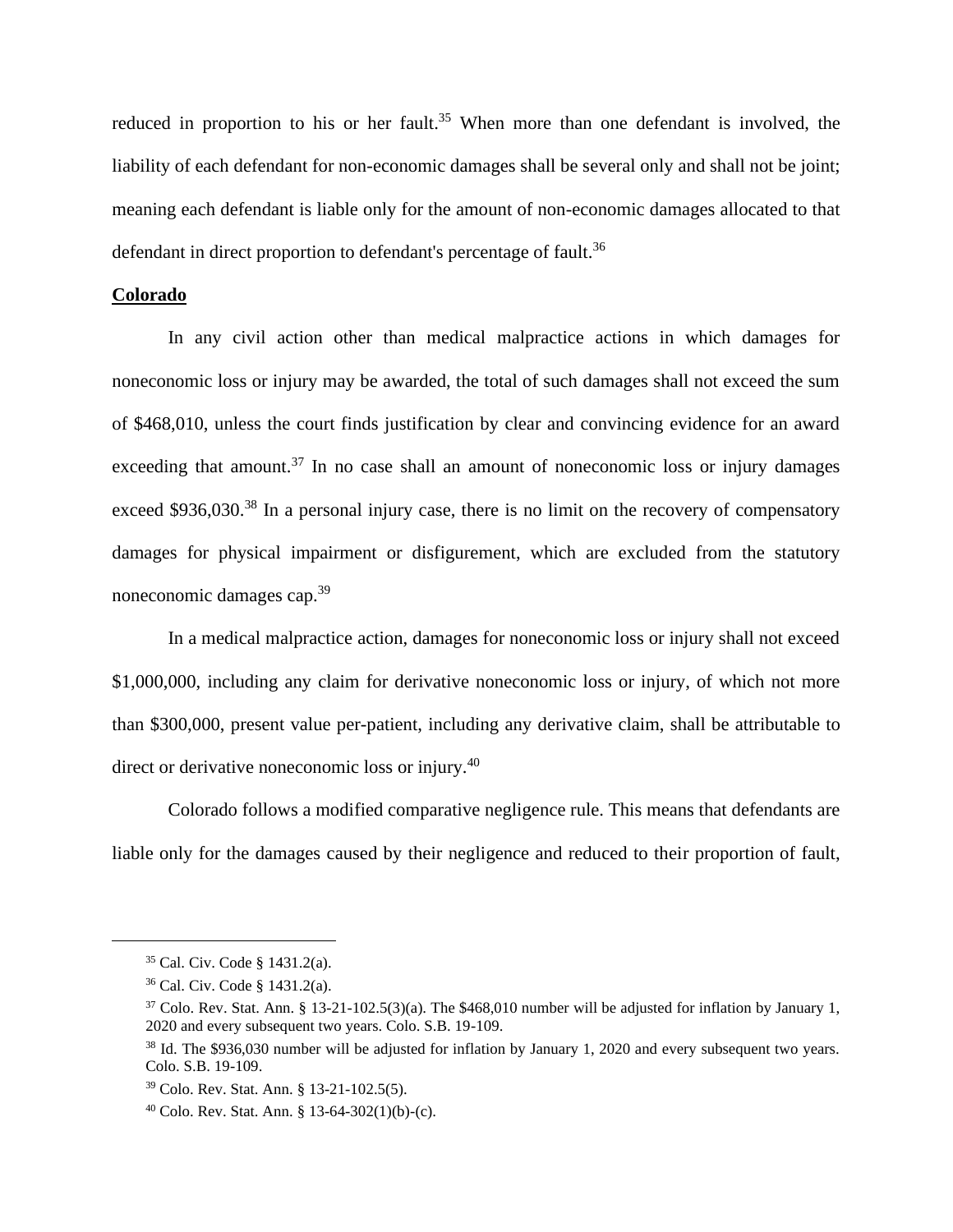expressed as a whole-number percentage of total fault.<sup>41</sup> If the jury finds the plaintiff's fault equals or exceeds 50%, the plaintiff is not entitled to recover any damages.<sup>42</sup> The jury may also assign a percentage of fault to nonparties, which can further reduce defendants' liability.<sup>43</sup>

#### **Connecticut**

Connecticut has no caps or limits on the amount of damages that can be awarded to a plaintiff in a medical malpractice suit.<sup>44</sup> In causes of action based on negligence, contributory negligence shall not bar recovery; the economic or noneconomic damages allowed shall be diminished in the proportion of the percentage of negligence attributable to the person recovering.<sup>45</sup> Defendants are only liable for the damages reduced to the proportion of their fault. $46$ 

In product liability actions, if the trier of fact determines that punitive damages should be awarded, the court shall determine the amount of such damages not exceed an amount equal to twice the damages awarded to the plaintiff.<sup>47</sup>

#### **Delaware**

In any action for medical negligence, punitive damages may be awarded with no limitations.<sup>48</sup>There are no statutory caps on any kind of damages, apart from a handful of narrow circumstances.<sup>49</sup> Delaware follows a modified comparative negligence rule. This means that

<sup>44</sup> Conn. Gen. Stat. Ann. § 52-572h.

<sup>46</sup> Conn. Gen. Stat. Ann. § 52-572h.

<sup>41</sup> Colo. Rev. Stat. Ann. § 13-21-111.5(1).

<sup>42</sup> Colo. Rev. Stat. Ann. § 13-21-111(3).

<sup>43</sup> Colo. Rev. Stat. Ann. § 13-21-111.5(2), (3)(b).

<sup>45</sup> Conn. Gen. Stat. Ann. § 52-572h(a).

<sup>47</sup> Conn. Gen. Stat. Ann. § 52-240b.

<sup>48</sup> Del. Code Ann. 18 § 6855

<sup>49</sup> 2 Del. Code Ann. 6 § 2003(b) (limiting recovery for willful and malicious appropriation of trade secrets to twice the amount of award under subsection (a)); Del. Code Ann. 19 § 715(c) (limiting damages for employment discrimination in conformance with 42 U.S.C. § 2000e et seq.); Del. Code Ann. 10 § 4013(a)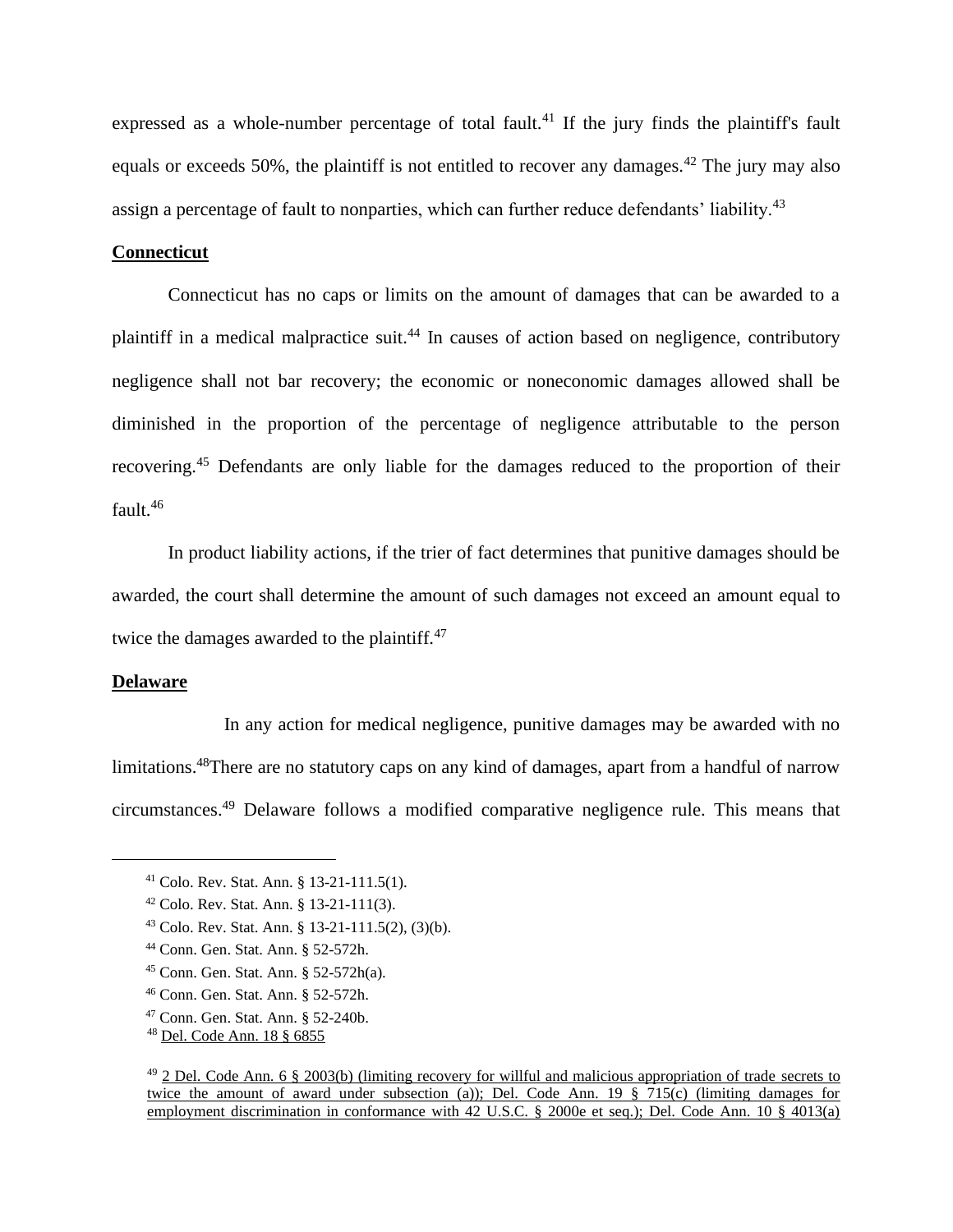defendants are liable for the damages reduced to their proportion of fault. If the jury finds the plaintiff's fault is equal to or greater than the defendant's fault, the plaintiff is not entitled to recover any damages.

#### **District of Columbia**

In a civil action in Superior Court of the District of Columbia, the court may award actual damages, compensatory damages, punitive damages, and other appropriate relief.<sup>50</sup> There is no cap on these damages.<sup>51</sup> District of Columbia follows a contributory fault rule, which means that an injured person is barred from recovering damages if he or she is found to share any measure of fault for the accident, regardless of how small that percentage is.<sup>52</sup>

#### **Florida**

Florida's medical malpractice damage caps only apply to plaintiff's non-economic damages. For non-economic damages, there is a \$500,000 cap for practitioners and a \$750,000 cap for non-practitioners.<sup>53</sup> If the negligence resulted in a permanent vegetative state or death, the total noneconomic damages recoverable from all practitioners, regardless of the number of claimants, shall not exceed \$1 million.<sup>54</sup> In cases that do not involve death or permanent vegetative state, the patient injured by medical negligence may recover noneconomic damages not to exceed \$1 million if: 1) the trial court determines that a manifest injustice would occur unless increased noneconomic damages are awarded, based on a finding that because of the special circumstances of the cases, the noneconomic harm sustained by the injured patient was particularly severe; and 2) the trier of fact determines that the defendant's negligence caused a

<sup>(</sup>limiting municipal liability for tort claims to \$300,000 if uninsured, otherwise the policy limit); Del. Code Ann. 10 § 3922 (limiting municipal recovery from parents for minor's destruction of property to \$10,000).

<sup>50</sup> D.C. Code § 22-1840(a).

 $51$  Id.

<sup>52</sup> D.C. Code § 22-1840.

<sup>53</sup> Fla. Stat. Ann. § 766.118(2)(a) and Fla. Stat. Ann. § 766.118(3)(a).

<sup>54</sup> Fla. Stat. Ann. § 766.118(2)(b).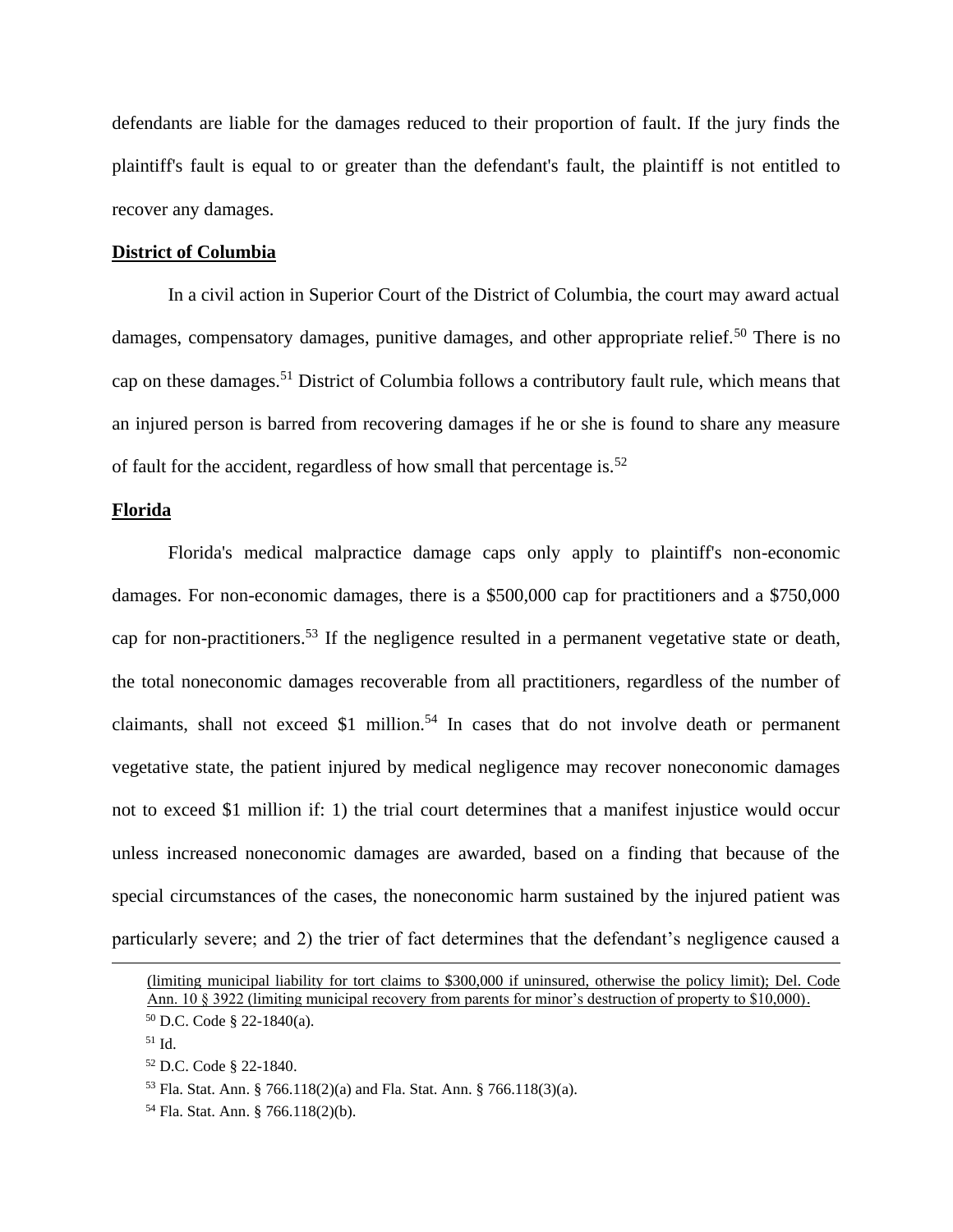catastrophic injury to the patient.<sup>55</sup> If the negligence resulted in a permanent vegetative state or death and the noneconomic damages are recoverable from a nonpractitioner, damages may not exceed \$1.5 million.<sup>56</sup> In a personal injury action, the Supreme Court of Florida has held that statutory caps on non-economic damages are unconstitutional.<sup>57</sup> However, it is anticipated that Florida Supreme Court, given its current members, will readdress the issue and recede from its prior holding. In a cause of action for personal injury or wrongful death arising from medical negligence of practitioners providing emergency services and care, noneconomic damages shall not exceed \$150,000 per claimant.<sup>58</sup>

For punitive damages, an award may not exceed the greater of three times the amount of compensatory damages awarded to each claimant or the sum of \$500,000.<sup>59</sup> Where the fact finder determines the wrongful conduct was motivated solely by unreasonable financial gain and determines the unreasonably dangerous conduct was actually known by the defendant, punitive damages may not exceed the greater of four times the amount of compensatory damages awarded to each claimant or the sum of \$2,000,000.<sup>60</sup> Where the fact finder determines that at the time of injury the defendant had a specific intent to harm the claimant and that the defendant's conduct did in fact harm the claimant, there will be no cap on punitive damages.<sup>61</sup> If negligence happens in the course of providing medical services and medical care to a Medicaid recipient, noneconomic damages against a practitioner may not exceed \$300,000 per claimant, unless the

<sup>55</sup> Fla. Stat. Ann. § 766.118(2)(b)(1)-(2).

<sup>56</sup> Fla. Stat. Ann. § 766.118(3)(b).

<sup>57</sup> North Broward Hosp. Dist. v. Kalitan, 219 So. 3d 49 (Fla. 2017) .

<sup>58</sup> Fla. Stat. Ann. § 766.118(4)(a).

<sup>59</sup> Fla. Stat. Ann. § 768.73(1)(a)(1)-(2).

 $60$  Fla. Stat. Ann. § 768.73(1)(b)(1)-(2).

 $61$  Fla. Stat. Ann. § 768.73(1))(c)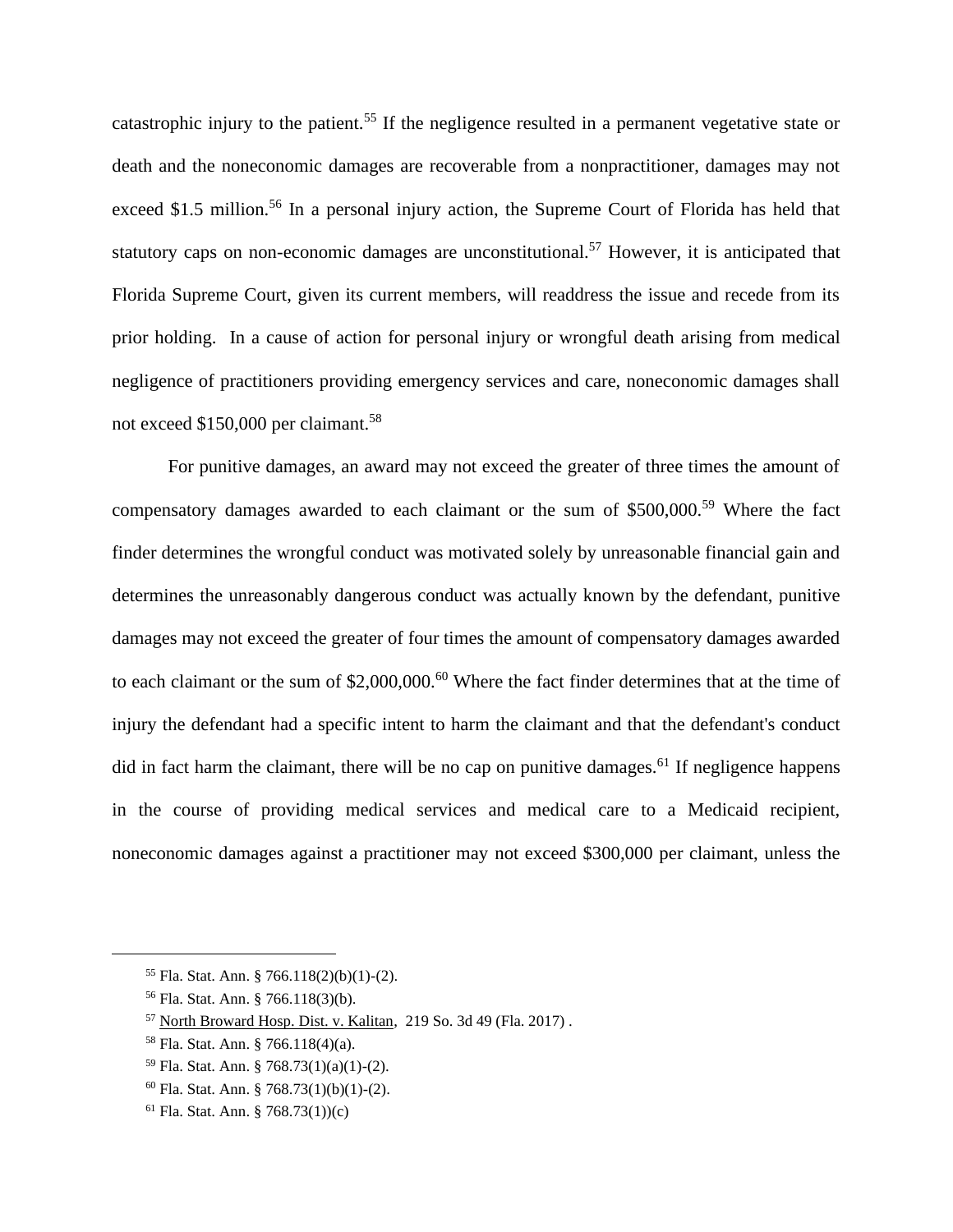claimant pleads and proves, by clear and convincing evidence, that the practitioner acted in a wrongful manner.<sup>62</sup>

There is no limit on the amount of economic damages that can be recovered, which can include, but are not limited to: past and future medical care necessitated by the malpractice, lost income, lost future earning capacity and any other measurable economic losses attributable to the defendant's malpractice.

In a negligent action, contributory fault chargeable to the claimant diminishes proportionately the amount awarded as economic and noneconomic damages for an injury attributable to the claimant's contributory fault, but does not bar recovery. <sup>63</sup> For co-defendants in a negligence action, the Court shall enter judgment against each party on the basis of such part's percentage of fault and not on the basis of the doctrine of joint and several liability.<sup>64</sup>

# **Georgia**

In 2010, the Georgia Supreme Court deemed the statutory cap on noneconomic damages as unconstitutional.<sup>65</sup> There are also no cap on compensatory damages for medical malpractice. Punitive damages are allowed for tort claims only when it is proven by clear and convincing evidence that a defendant's actions showed willful misconduct, malice, fraud, wantonness, oppression, or conscious indifference to consequences.<sup>66</sup> Except in cases of intentional harm or those involving drugs or alcohol, punitive damages are limited to  $$250,000$ .<sup>67</sup>

<sup>62</sup> Fla. Stat. Ann. § 766.118(6).

<sup>63</sup> Fla. Stat. Ann. § 768.81(2).

<sup>64</sup> Fla. Stat. Ann. § 768.81(3).

<sup>65</sup> Atlanta Oculoplastic Surgery, P.C. v. Nestlehutt, 286 Ga. 731, 691 S.E.2d 218 (2010).

<sup>66</sup> Ga. Code Ann. § 51-12-5.1(b).

 $67$  Ga. Code Ann. § 51-12-5.1(g).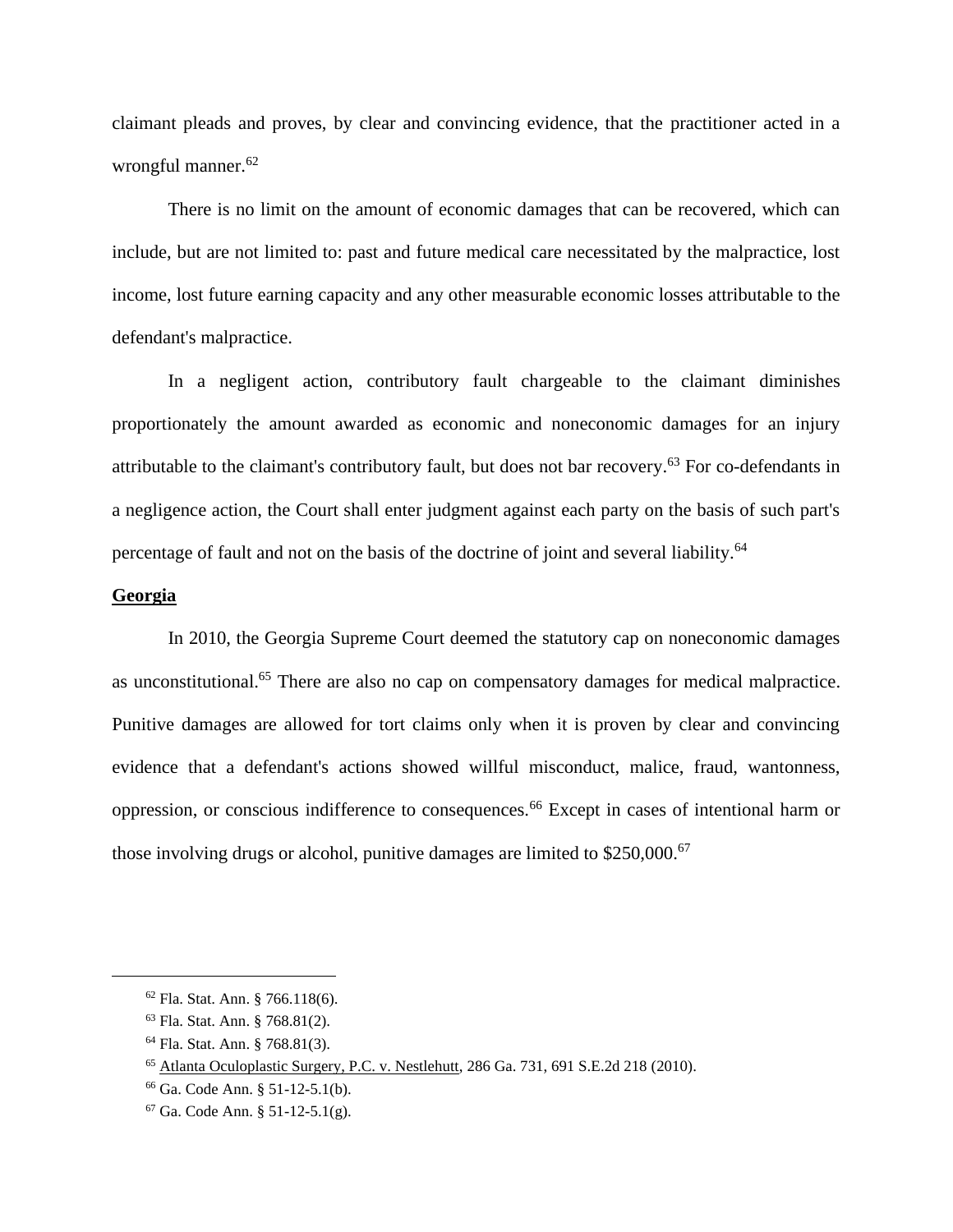In tort cases arising from product liability, there are no limitations to the award of punitive damages.<sup>68</sup> However, 75% of the punitive damage award arising out of a product liability action shall be paid into the treasury of the state. $69$ 

Georgia courts apply the comparative fault rule in injury cases where both parties are found to share the fault by the proportion attributed by the fact finder of their fault in the injury.<sup>70</sup> If the plaintiff is to some degree responsible for the injury or damages claimed, the trier of fact shall determine the percentage of fault of the plaintiff and the judge shall reduce the amount of damages otherwise awarded to the plaintiff in proportion to his or her percentage of fault.<sup>71</sup>

<sup>68</sup> Ga. Code Ann. § 51-12-5.1(e)(1).

<sup>69</sup> Ga. Code Ann. § 51-12-5.1(e)(2).

<sup>70</sup> Ga. Code Ann. § 51-12-31 and Ga. Code Ann. § 51-12-33(b).

<sup>71</sup> Ga. Code Ann. § 51-12-33(a).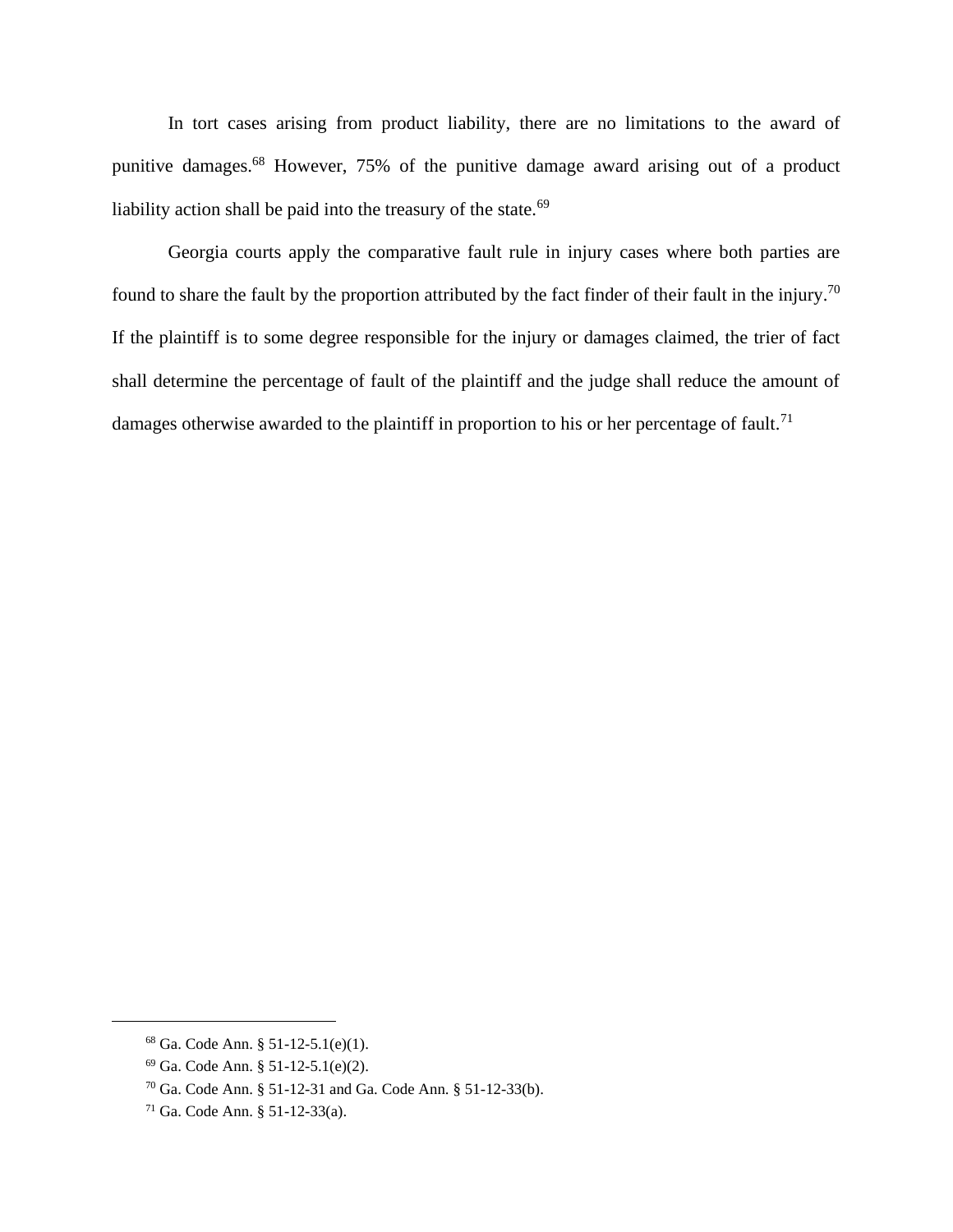# **Hawaii**

In Hawaii, there is no cap on economic damages. Therefore, there is no limit on an injured patient's ability to get compensation for past and future medical treatment, lost income, diminished earning capacity, and any other calculable financial losses.<sup>72</sup> For noneconomic damages, the cap is \$375,000 for personal injury and medical malpractice claims with exceptions for specific situations.<sup>73</sup>

Hawaii has codified its abolishment of joint and several liability for co-defendants<sup>74</sup>, however, the statute provides several exceptions to the abolition of joint and several liability including the recovery of economic damages against joint tortfeasors in actions involving injury or death to persons.<sup>75</sup> The abolition of joint and several liability also does not apply to the recovery of economic and noneconomic damages against joint tortfeasors in actions involving intentional torts, torts relating to environment pollution, toxic and asbestos-related torts, torts relating to aircraft accidents, strict and products liability torts, or torts relating to motor vehicle accidents.<sup>76</sup>

# **Idaho**

In any action seeking damages for personal injury, including death, no judgment for noneconomic damages to be entered for a claimant shall exceed \$250,000 (the cap shall increase or decrease in accordance with the percentage amount of increase or decrease by which the Idaho industrial commission adjusts the average annual wage.)<sup>77</sup> The limitation of awards of noneconomic damages shall not apply to causes of action arising out of willful or reckless

<sup>72</sup> Haw. Rev. Stat. § 663-8 through HRS § 663-8.3

<sup>73</sup> Haw. Rev. Stat. § 663-8.7.

<sup>74</sup> Haw. Rev. Stat. § 663-31.

<sup>75</sup> Haw. Rev. Stat. § 663-10.9(1).

<sup>76</sup> Haw. Rev. Stat. § 663-10.9(2).

<sup>77</sup> Idaho Code Ann. § 6-1603(1).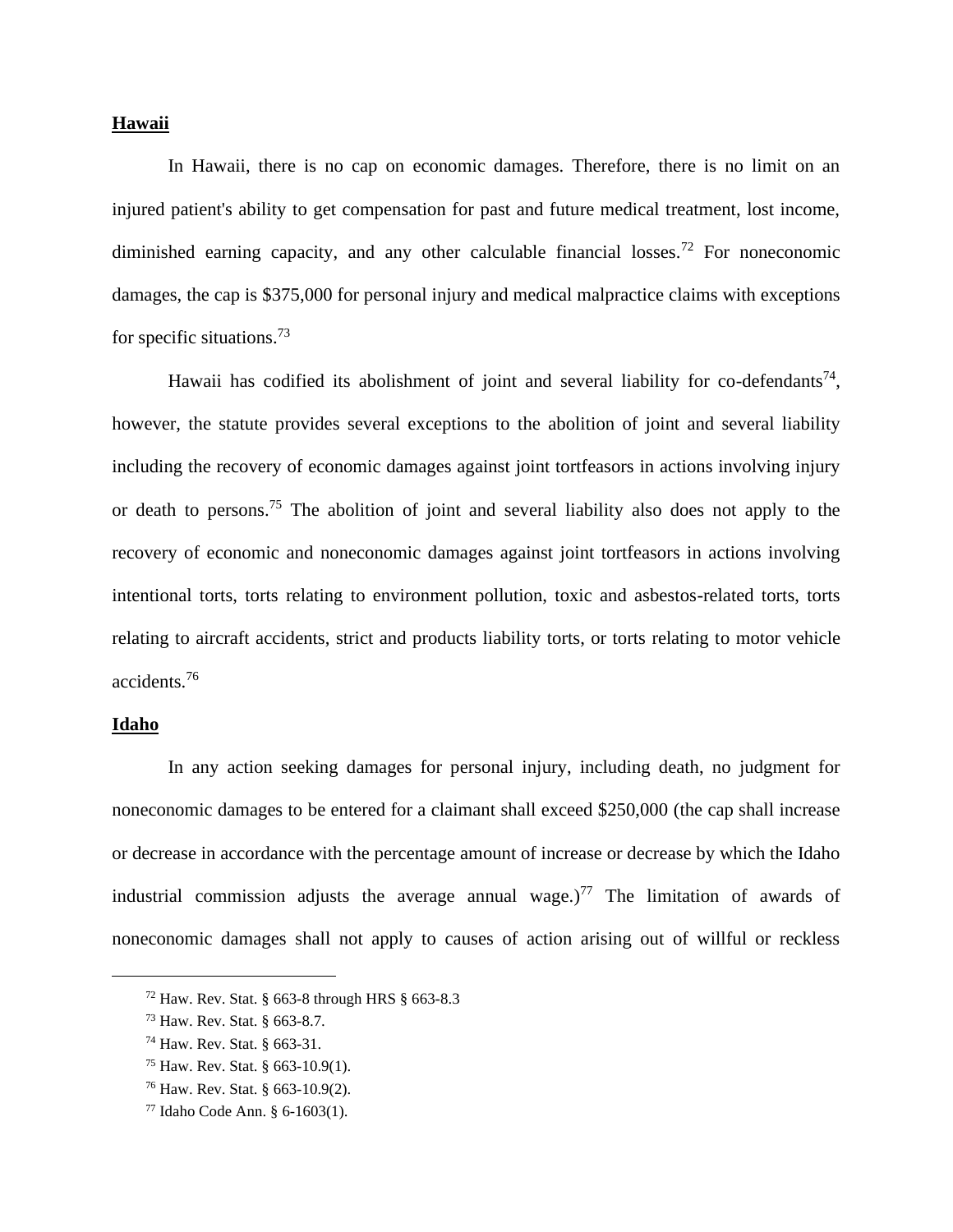misconduct or causes of action arising out of an act or acts which the trier of fact finds beyond a reasonable doubt would constitute a felony under state or federal law.<sup>78</sup> No judgment for punitive damages shall exceed the greater of \$250,000 or an amount which is three times the compensatory damages contained in such judgment.<sup>79</sup> There are no caps on economic damages for medical malpractice or personal injury cases. Idaho follows the modified comparative fault rule, where the trier of fact attributes the percentage of negligence or comparative responsibility to persons, and those persons are liable for the proportion of the percentage attributed to their negligence; however, where a plaintiff's negligence is equal to or greater than any individual defendant's negligence, the plaintiff cannot recover.<sup>80</sup>

#### **Illinois**

The trial court may, in its discretion, determine whether a jury award for punitive damages is excessive, and if so, enter a remittitur and a conditional new trial. However, there is no statutory cap to punitive damages.<sup>81</sup> In 2010, the Illinois Supreme Court held caps on noneconomic damages in medical malpractice actions were unconstitutional.<sup>82</sup> There are no current caps on economic damages either. $83$  Illinois follows the comparative fault rule when more than one party is responsible for the damages.<sup>84</sup>

#### **Indiana**

<sup>78</sup> Idaho Code Ann.§ 6-1603(4)(a)-(b).

<sup>79</sup> Idaho Code Ann. § 6-1604(3).

<sup>80</sup> Idaho Code Ann.§ 6-803.

<sup>81</sup> Ill. Comp. Stat. Ann. § 5/2-1207.

<sup>82</sup> Lebron v. Gottlieb Mem. Hosp., 237 Ill.2d 217, 930 N.E.2d 895 (Ill. 2010).

<sup>83</sup> Ill. Comp. Stat. Ann. § 5/2-1115.2.

<sup>84</sup> Ill. Comp. Stat. Ann. § 5/2-1116.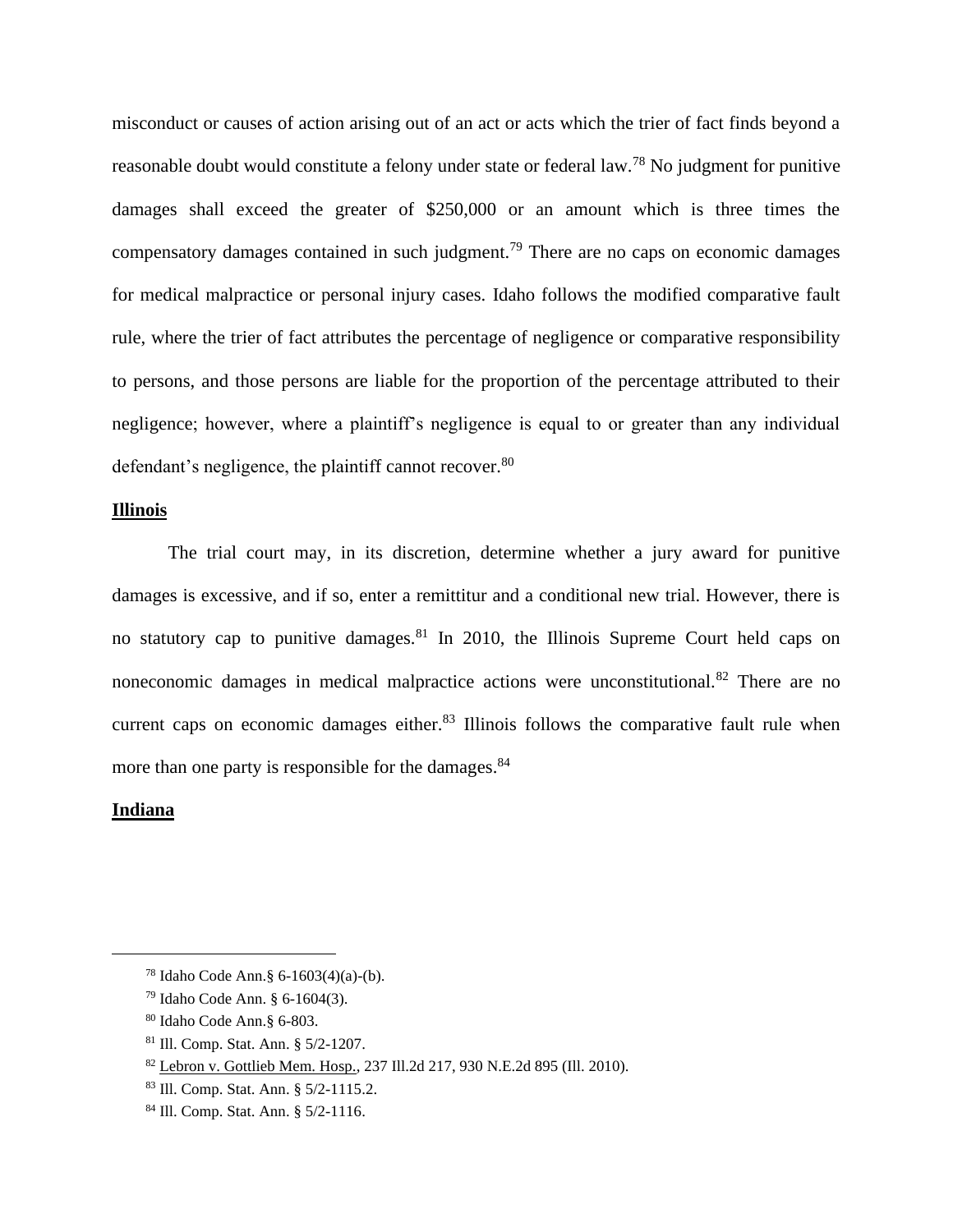Indiana follows the comparative fault rule, meaning a party is only liable for their percent of fault for an accident.<sup>85</sup> If the fact finder determines the claimant's contributory fault is greater than the fault of all persons whose fault proximately contributed to the claimant's damages, the claimant's action is barred.<sup>86</sup>

The comparative fault rule also applies to punitive damages – the fact finder may award and reduce punitive damages proportionate to the defendant's fault in causing the accident.<sup>87</sup> Also, a punitive damage award may not be more than the greater of three times the amount of compensatory damages awarded in the action or \$50,000.<sup>88</sup> However, Indiana does not allow for the recovery of punitive damages for wrongful death actions.<sup>89</sup> And, punitive damages are not recoverable for breach of contract cases unless an independent tort has been pled and proven.<sup>90</sup>

For medical malpractice claims, Indiana damage caps apply to the total amount of compensation that an injured plaintiff-patient can recover – not just to certain categories of damages. For medical malpractice that occurred after December 31, 1989, and before July 1, 1999, there is a \$750,000 cap on damages available to the plaintiff. For medical malpractice that occurred after June 30, 1999, and before July 1, 2017, there is a \$1,250,000 cap on damages available to the plaintiff. For medical malpractice that occurs after June 30, 2017, and before July 1, 2019, there is a \$1,650,000 cap on damages available to the plaintiff.<sup>91</sup> An individual health care provider cannot be held liable for more than \$250,000 in damages for an act of malpractice that occurred after June 30, 1999, and before July 1, 2017, and an individual health

<sup>85</sup> Ind. Code Ann. § 34-51-2-1

<sup>86</sup> Ind. Code Ann. § 34-51-2-6

<sup>87</sup> *Stroud v. Lints*, 790 N.E.2d 440 (Ind. 2003)

<sup>88</sup> Ind. Code Ann. § 34-51-3-4

<sup>89</sup> *Durham v. U-Haul Int'l*, 745 N.E.2d 755 (Ind. 2001)

<sup>90</sup> *Allstate Ins. Co. v. Hennings*, 827 N.E.2d 1244 (Ind. Ct. App. 2005)

<sup>91</sup> Ind. Code Ann. § 34-18-14-3(a)(3)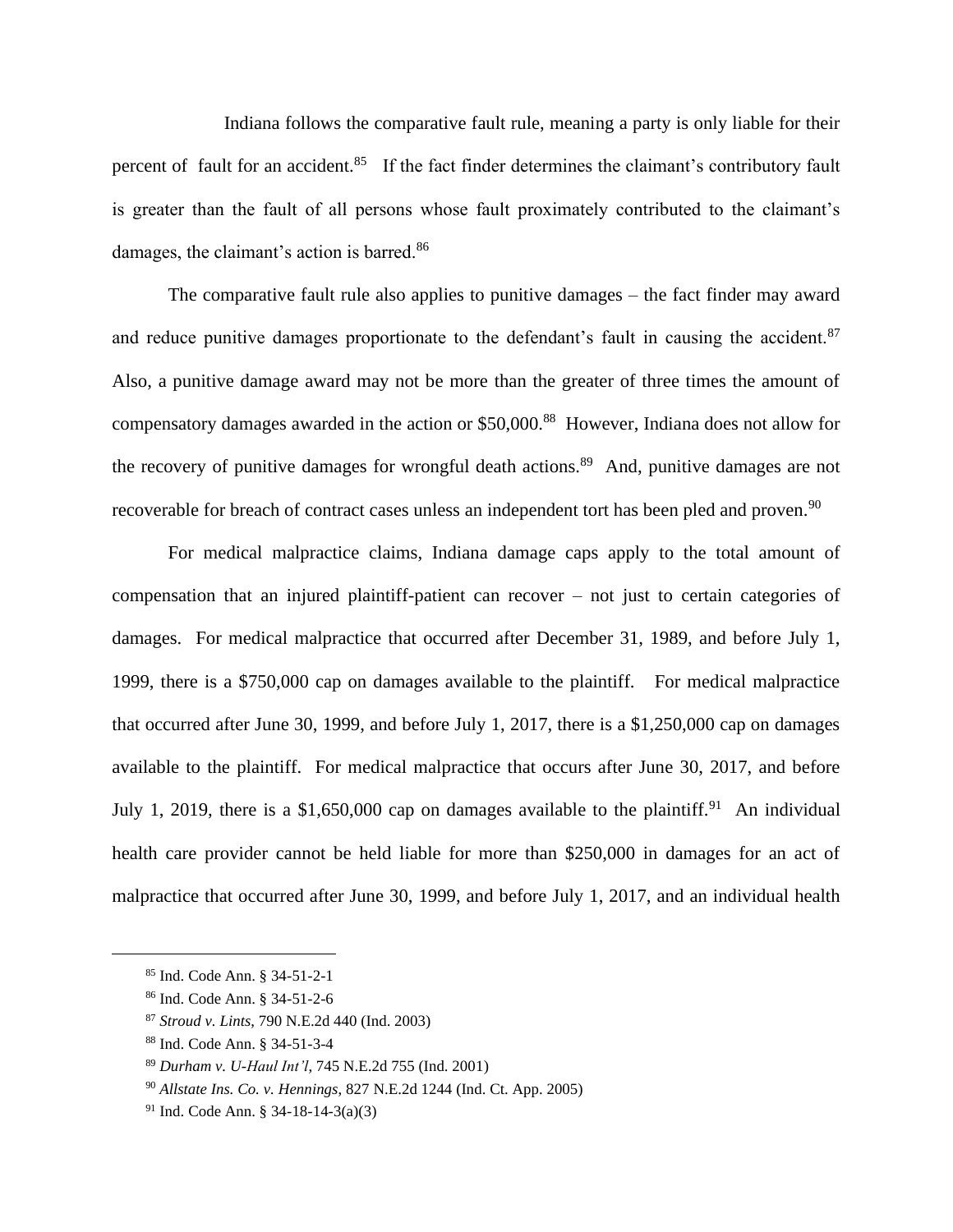care provider cannot be held liable for more than \$400,000 in damages after June 30, 2017, and before July 1, 2019, and any damages in excess of those numbers will be paid by the state of Indiana's Patient Compensation Fund.<sup>92</sup>

# **Iowa**

Iowa does not cap either economic or noneconomic damages in any type of injury case.<sup>93</sup> There is also no cap on punitive damages.<sup>94</sup> The rule of joint and several liability does not apply to defendants who are found to bear less than 50% of the total fault assigned to all parties.<sup>95</sup> However, a defendant found to bear 50% or more of fault shall only be jointly and severally liable for economic damages and not for any noneconomic damage awards.<sup>96</sup>

# **Kansas**

Until as recently as June 14, 2019, Kansas had a statutory cap on noneconomic damages prescribed by K.S.A. § 60-19a02. However, following the Supreme Court of Kansas' decision in *Hilburn v. Enerpipe LTD.*, Kansas' statutory cap on noneconomic damages has been ruled unconstitutional as it violates the right to a trial by jury guaranteed in Section 5 of the Kansas Constitution.<sup>97</sup>

For punitive damages, an award shall not exceed the lesser of the annual gross income earned by the defendant or \$5,000,000.<sup>98</sup> However, if the court finds that the profitability of the defendant's misconduct exceeds or is expected to exceed \$5,000,000 or defendant's annual gross income, the limitation on the amount of exemplary or punitive damages the court may award

<sup>92</sup> Ind. Code Ann. § 34-18-14-3(b)-(c)

<sup>93</sup> Iowa Code Ann. § 624.18

<sup>94</sup> Iowa Code Ann. § 668A.1.

<sup>95</sup> Iowa Code Ann. § 668.4.

<sup>96</sup> Iowa Code Ann. § 668.4.

<sup>97</sup> *Hilburn v. Enerpipe LTD.*, 442 P.3d 509 (Kan. 2019).

<sup>98</sup> Kan. Stat. Ann. § 60-3701(e).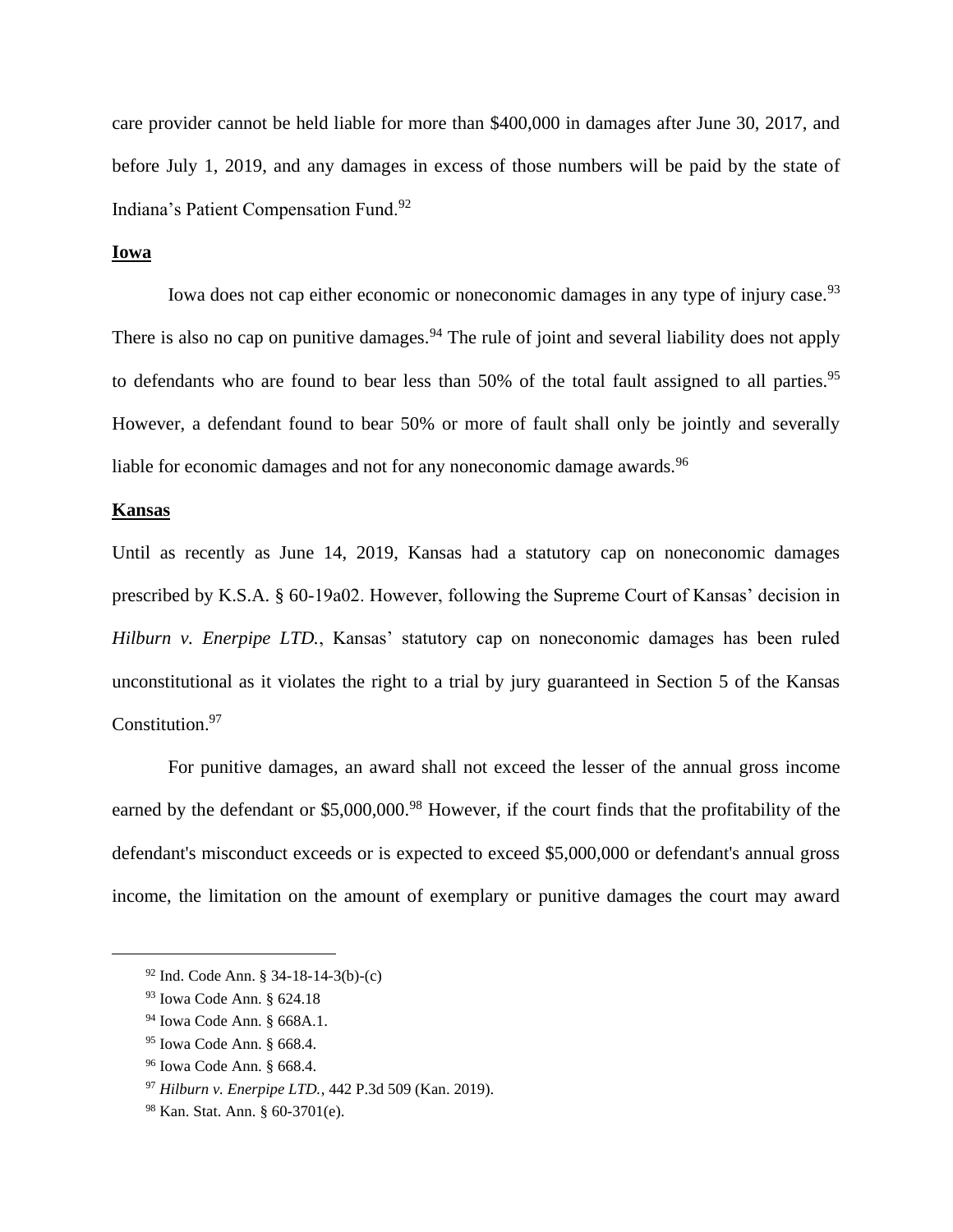shall be equal to 1.5 times the amount of profit which the defendant gained.<sup>99</sup> Kansas uses the comparative fault rule to reduce or eliminate damages when an injured person is found to share the fault for the accident or incident that led to their injury.<sup>100</sup> Under Kansas' comparative fault system, a claimant may only recover damages if their negligence is less than the casual negligence of the party or parties against whom a claim is made.<sup>101</sup> When comparative negligence of multiple defendants is an issue, each party is liable for that portion of the total dollar amount awarded as damages to a claimant in the proportion that the amount of that party's causal negligence bears to the amount of causal negligence attributed to all parties against whom recovery is permitted.<sup>102</sup>

#### **Kentucky**

Kentucky has no cap on economic and noneconomic damages in any type of injury case. There are also no caps on punitive damages. $103$  Kentucky follows the comparative fault rule, meaning that parties are responsible for payment of damages that are commensurate to the percentage of fault apportioned to it by a jury.<sup>104</sup>

# **Louisiana**

Louisiana law caps all damages in medical malpractice cases at \$500,000 plus the cost of future medical expenses (which are not subject to a cap).<sup>105</sup> Providers found liable for medical malpractice only have to pay \$100,000 if they are covered by the state's Patient Compensation

<sup>99</sup> Kan. Stat. Ann. § 60-3701(f).

<sup>100</sup> Kan. Stat. Ann. § 60-258a(a).

<sup>101</sup> Kan. Stat. Ann. § 60-258(a)

<sup>102</sup> Kan. Stat. Ann. § 60-258a(d).

<sup>103</sup> Ky. Rev. Stat. Ann. § 411.186.

<sup>104</sup> Ky. Rev. Stat. Ann. § 411.182.

<sup>105</sup> La. Rev. Stat. Ann. 40 § 1231.2(B)(1).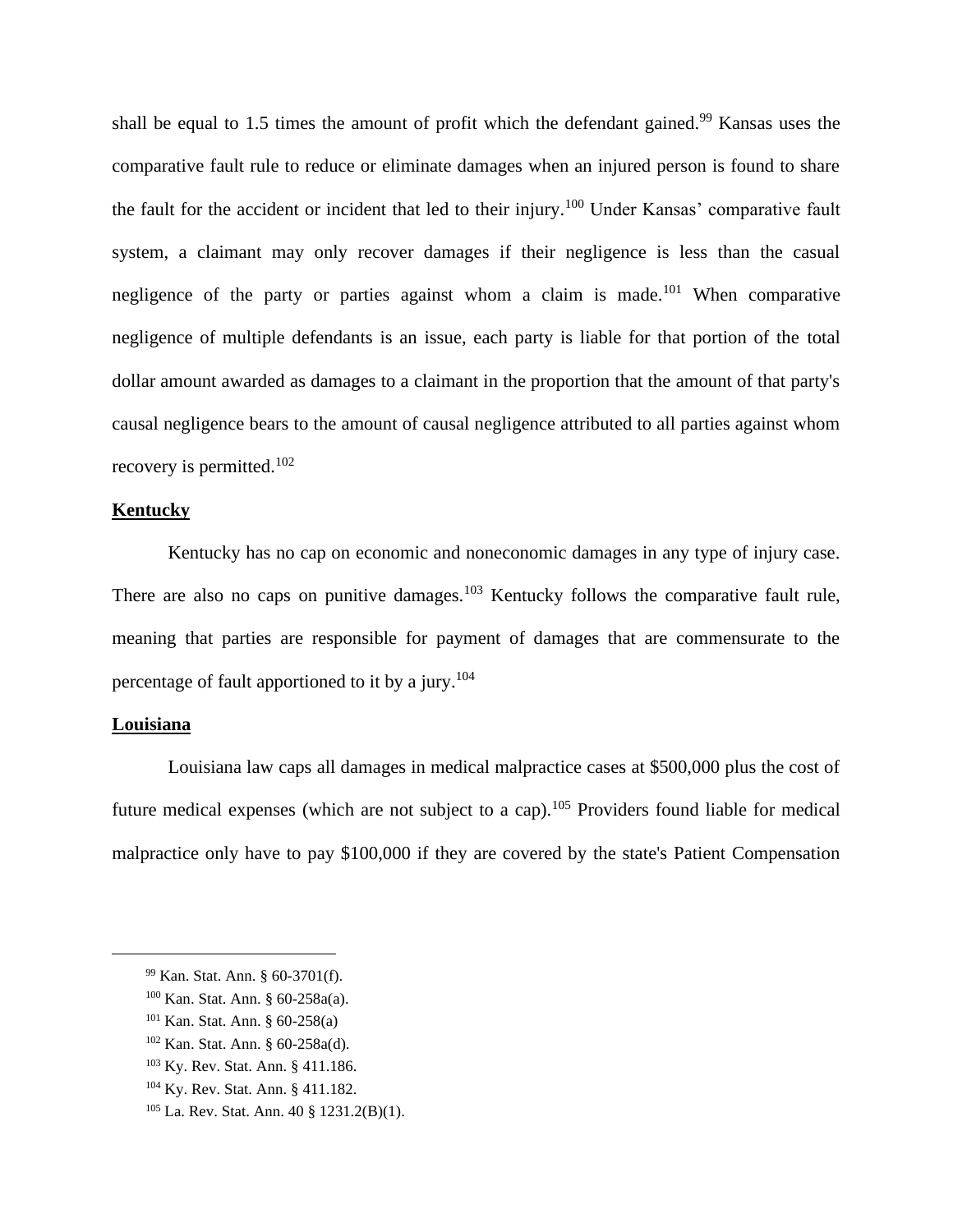Fund.<sup>106</sup> Louisiana uses a comparative fault rule that reduces an injured person's damages by an amount equal to the share of fault assigned to that person.<sup>107</sup>

# **Maine**

Main's damages cap for noneconomic damages in wrongful death cases is \$500,000.<sup>108</sup> In a wrongful death case, the jury may also give punitive damages not exceeding \$250,000. <sup>109</sup> This cap does not apply to other kinds of Maine injury cases, and it does not affect economic damages, like medical bill and lost wages. There is also no cap for damages in a medical malpractice case. In any claim or cause of action against either a governmental entity or its employees, or both, may not exceed \$400,000 for any and all claims arising out of a single occurrence.<sup>110</sup> Under Maine's comparative fault rule, an injured person's damages are reduced by the percentage of fault assigned to him or her, as long as that percentage is under  $50\%$ .<sup>111</sup> If the injured person's fault is 50% or higher, their claim is effectively barred, and they cannot collect anything from any other at-fault party.<sup>112</sup>

#### **Maryland**

Maryland's cap on noneconomic damages increases \$15,000 per year on October 1 of each year.<sup>113</sup> On October 1, 2019, the cap on non-economic damages will be \$815,000 for medical malpractice claims and \$860,000 for non-medical malpractice claims. In a wrongful death action in which there are two or more claimants or beneficiaries, an award for noneconomic damages may not exceed 150% of the limitation established (In 2017: \$785,000).

<sup>107</sup> La. Civ. Code Ann. § 2324(B).

<sup>106</sup> La. Rev. Stat. Ann. 40 § 1231.2(B)(2).

<sup>108</sup> Me. Rev. Stat. tit. 18 § 2-804(b).

 $109$  Id.

<sup>110</sup> Me. Rev. Stat. tit. 14 § 8105(1).

<sup>&</sup>lt;sup>111</sup> Me. Rev. Stat. tit. 14 § 8105(4).

 $112$  Id.

<sup>&</sup>lt;sup>113</sup> Md. Code, Courts and Judicial Proceedings  $§$  3-2A-09(b)(2).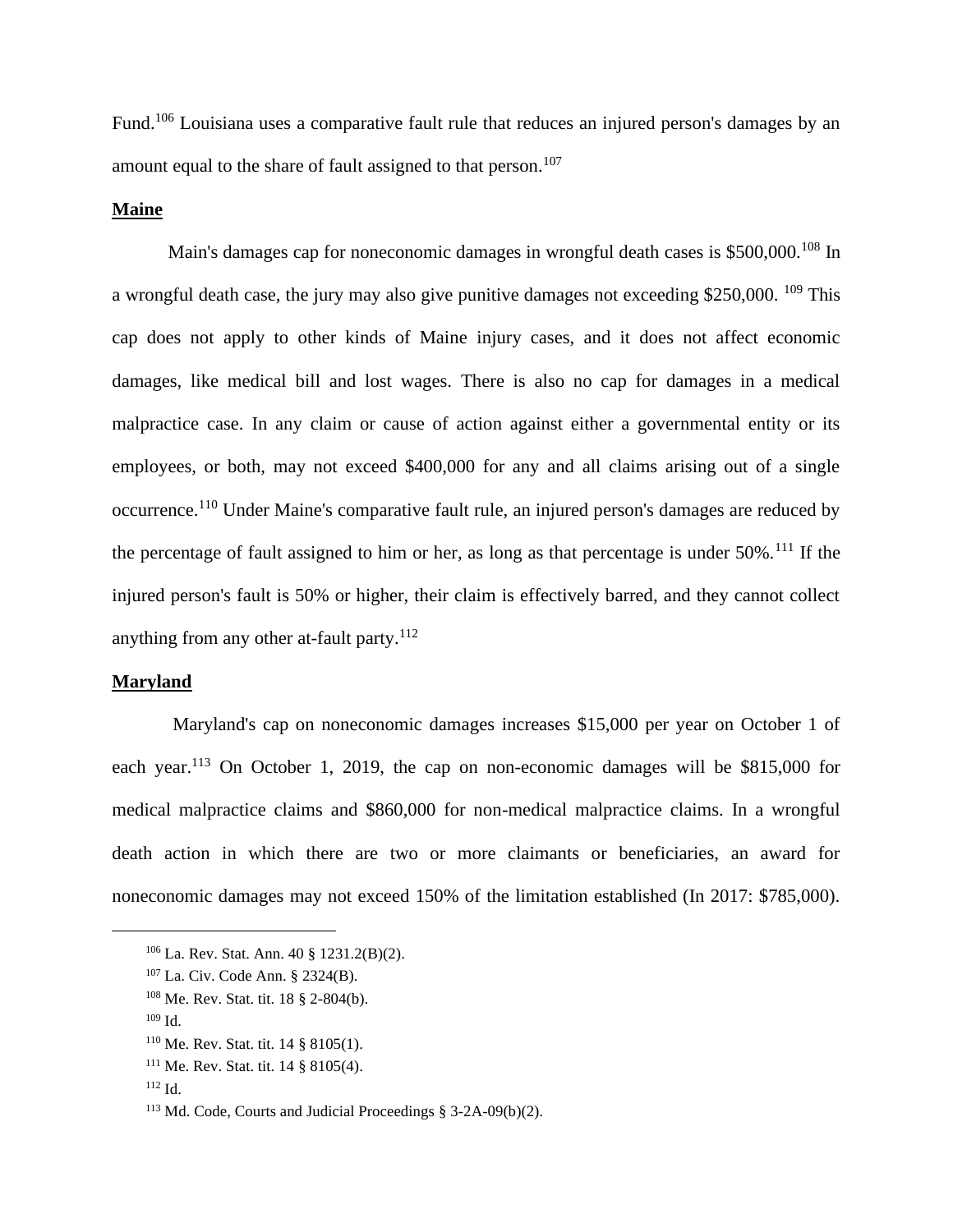Maryland has no cap on economic damages.<sup>114</sup> In Maryland, when it is determined that an injured person shares any amount of fault for the incident that led to their injuries, courts apply a contributory negligence rule that prevents the injured person from collecting damages from any other at-fault party.<sup>115</sup> In a case involving multiparty defendants, each defendant is jointly and severally liable to the plaintiff for the full amount of the plaintiff's damages.<sup>116</sup> However, any defendant has the right through the use of special interrogatories to request of the jury the percentage of fault contributed by each defendant.<sup>117</sup>

#### **Massachusetts**

Massachusetts sets a cap of \$500,000 on noneconomic damages in medical malpractice cases only, unless an injured person can show that he or she suffered any of the following: a substantial or permanent loss or impairment of a bodily function, substantial disfigurement, or other special circumstances in the case that indicate applying the cap would deprive the injured person of a just result.<sup>118</sup> There is no cap on economic damages.<sup>119</sup> Massachusetts's version of the comparative fault rule reduces damages if an injured person shares less than 50% of the fault, and prevents recovery by an injured person who shares  $50\%$  or more of the fault.<sup>120</sup>

In wrongful death actions, the defendant can be liable for punitive damages in an amount of not less than \$5,000 in cases where the decedent's death was caused by malicious, willful, wanton or reckless conduct of the defendant or by the gross negligence of the defendant.<sup>121</sup>

#### **Michigan**

- <sup>116</sup> Id.
- <sup>117</sup> Id.

<sup>114</sup> Md. Code, Courts and Judicial Proceedings, § 11-109.

<sup>115</sup> Md. Code. Ann. 14 § 156.

<sup>118</sup> Mass. Gen. Laws Ann. 231 § 60H.

<sup>119</sup> Mass. Gen. Laws Ann. 230 § 2.

<sup>120</sup> Mass. Gen. Laws Ann. 231 § 85.

<sup>121</sup> Mass. Gen. Laws Ann. 229 § 2.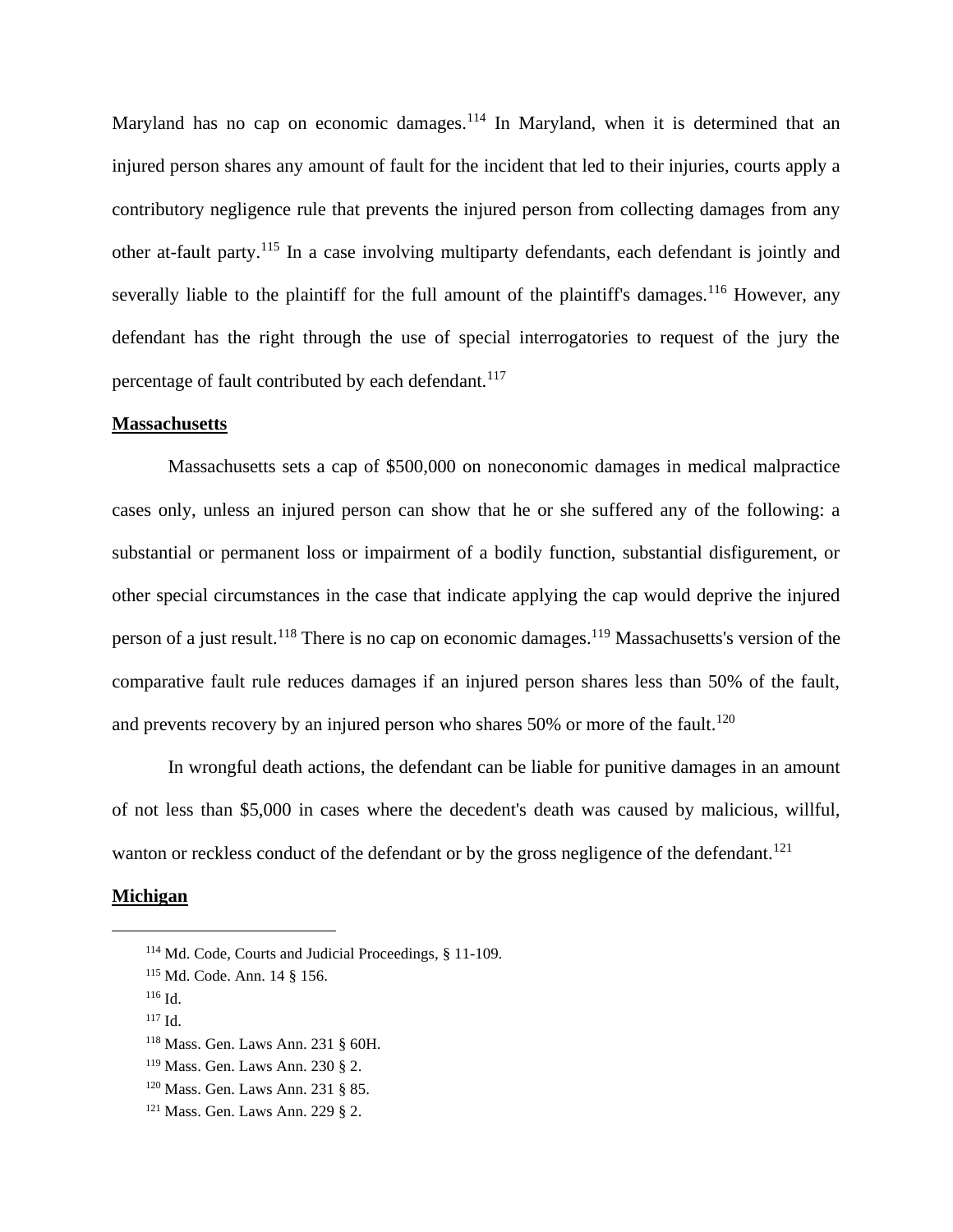In a single medical malpractice claim, there is a \$280,000 cap on noneconomic damages.<sup>122</sup> This cap can be increased to \$500,000 if the plaintiff is rendered hemiplegic, paraplegic, or quadriplegic because of the malpractice, and has suffered a total permanent functional loss of a limb because of injury to the brain or spinal cord, or if the malpractice has left the plaintiff with a permanently impaired cognitive capacity and rendered him or her incapable of making independent, responsible life decisions, and permanently incapable of independently performing the activities of normal daily life, or if the malpractice has caused permanent loss of or damage to a reproductive organ resulting in the plaintiff's inability to procreate.<sup>123</sup> The cap on noneconomic damages is adjusted according to the consumer price index at the end of every calendar year.<sup>124</sup> As of 2015, the \$280,000 cap had increased to \$444,900 and the \$500,000 cap had increased to \$794,500. Michigan places no cap on economic damages for a medical malpractice plaintiff.<sup>125</sup>

In Michigan, damages are reduced if the injured person is found to share any amount of the fault, and an injured person is barred from recovery if the injured person is found to be 50% or more at fault.<sup>126</sup> Otherwise, the injured person's percent fault is applied proportionally to the award and reduced to proportion of defendant's fault.<sup>127</sup> Joint tortfeasors shall not be compelled to make contribution beyond his own pro rate share of the entire liability.<sup>128</sup>

#### **Minnesota**

<sup>122</sup> Mich. Comp. Laws Ann. § 600.1483(1).

<sup>123</sup> Mich. Comp. Laws Ann. § 600.1483(1)(a).

<sup>124</sup> Mich. Comp. Laws Ann. § 600.1483(4).

<sup>125</sup> Mich. Comp. Laws Ann. § 691.1610(1).

<sup>126</sup> Mich. Comp. Laws Ann. § 600.2925b.

 $127$  Id.

<sup>128</sup> Mich. Comp. Laws Ann. § 600.2925a(2).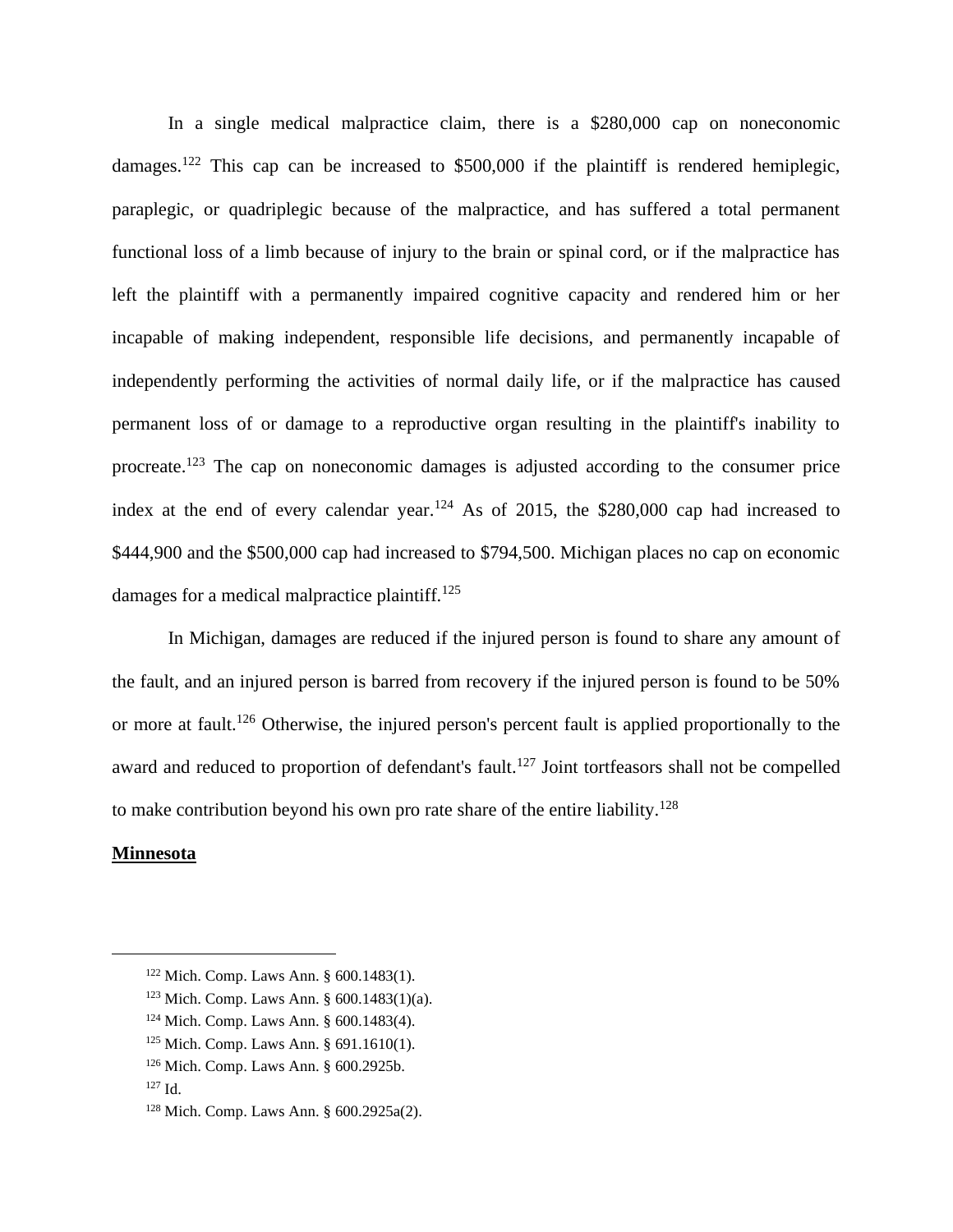In Minnesota, there are no caps on damages. Minnesota uses the comparative fault rule, meaning the percentage of fault assigned to the claimant is reduced proportionally from the total amount of damages awarded.<sup>129</sup> However, if a claimant is found to be more than 50% at fault, the claimant is barred from recovery.<sup>130</sup> When two or more persons are severally liable, contributions to awards shall be in proportion to the percentage of fault attributable to each.<sup>131</sup> The exceptions to contributory fault where a person can be held jointly and severally liable include when the person's fault is greater than 50%, two or more people act in a common scheme or plan that results in an injury or a person commits an intentional tort.<sup>132</sup>

<sup>129</sup> Minn. Stat. Ann. § 604.02.

<sup>130</sup> Id.

<sup>131</sup> Id.

<sup>132</sup> Id.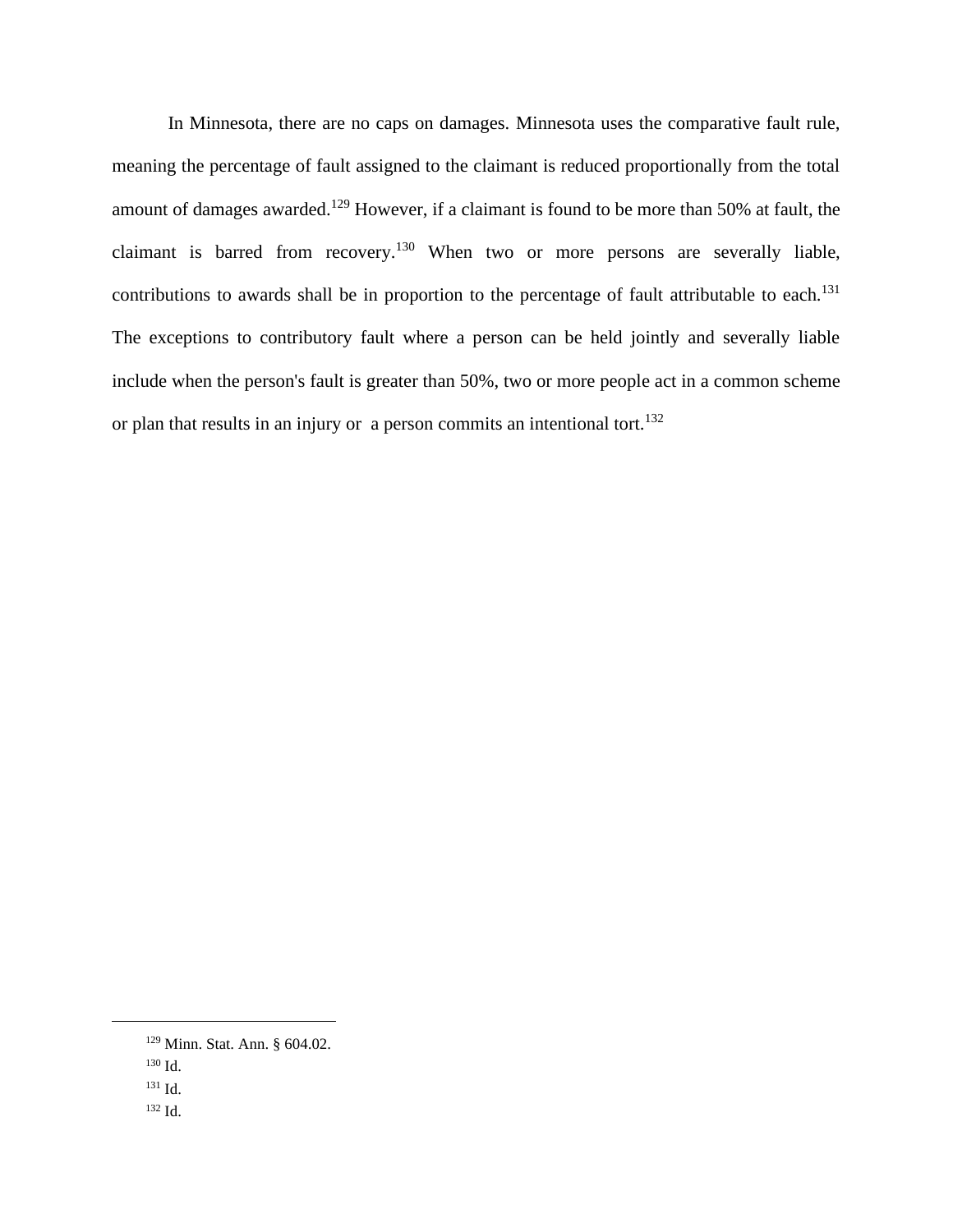#### **Mississippi**

In Mississippi, noneconomic damages are subject to a statutory cap of \$1,000,000 in all actions except for medical malpractice suits, where noneconomic damages are capped at \$500,000.<sup>133</sup> There is no cap on a plaintiff's recovery of economic damages.

Mississippi law also provides limitations on awards of punitive damages. In any civil action where an entitlement to punitive damages has been established, no award of punitive damages shall exceed \$20,000,000 for a defendant with a net worth of more than \$1,000,000,000; \$15,000,000 for a defendant with a net worth of more than \$750,000,000; \$5,000,000 for a defendant with a net worth of more than \$500,000,000; \$3,750,000 for a defendant with a net worth of more than \$100,000,000; \$2,500,000 for a defendant with a net worth of more than \$50,000,000; 2% of defendant's net worth for a defendant with a net worth of \$50,000,000 or less.<sup>134</sup> These limits on punitive damages are not applied if the defendant was convicted of a felony which caused the damages or injury, or if the defendant was under the influence of alcohol or drugs which caused the damages or injury.<sup>135</sup>

Mississippi is a pure comparative negligence state.  $^{136}$  Each party is responsible for its respective degree of negligence. For example, if a jury finds that a plaintiff is 80% liable for causing an accident and awards \$100,000 in damages, then the damages award is reduced by 80% and the plaintiff receives \$20,000 in damages.

Liability for damages caused by two or more persons shall be several only, and not joint and several, and a joint tort-feasor shall be liable only for the amount of damages allocated to

<sup>133</sup> Miss. Code Ann. § 11-1-60.

<sup>134</sup> Miss. Code Ann. § 11-1-65(3)(a).

<sup>135</sup> Miss. Code Ann. § 11-1-65(3)(d).

<sup>136</sup> Miss. Code Ann. § 11-7-15.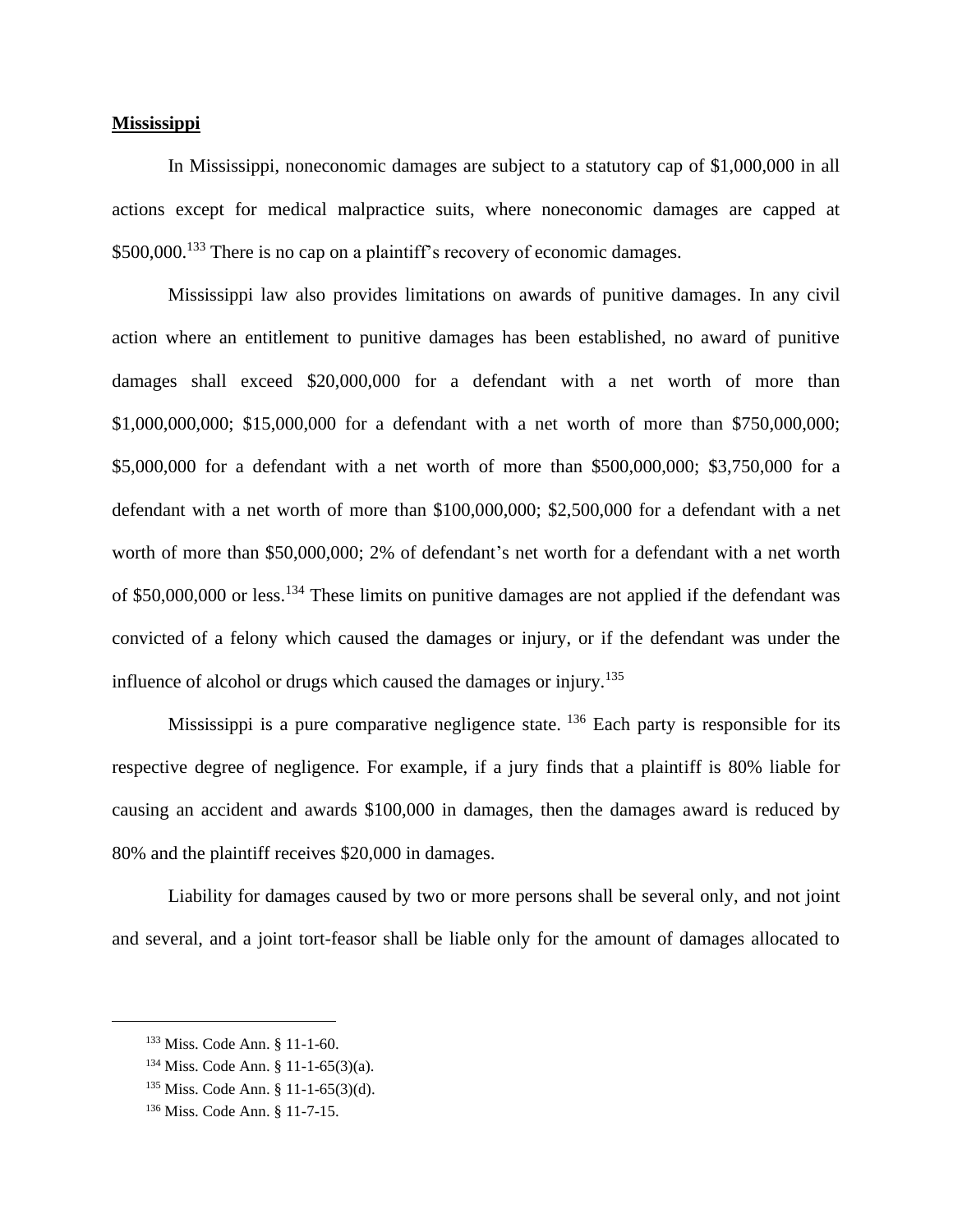him in direct proportion to his percentage of fault.<sup>137</sup> Joint and several liability is imposed on tort-feasors if they consciously and deliberately pursued a common plan or design to commit a tortious act.<sup>138</sup>

#### **Missouri**

Missouri currently has no caps in place on damages in personal injury cases, however, medical malpractice damages in *wrongful death* actions may be limited by statutory limitations [ Watts v. Lester E. Cox Medical Centers, 376 S.W.3d 633 (Mo. 2012)].<sup>139</sup> The Missouri Supreme Court deemed the statute capping medical malpractice damages as unconstitutional in 2012.<sup>140</sup> In 2014, the Supreme Court of Missouri also deemed a punitive damages cap unconstitutional.<sup>141</sup> Missouri uses a comparative fault rule, which reduces the compensation an injured person can receive by an amount that is equal to that person's percentage of fault.<sup>142</sup> In all tort actions for damages, if a defendant is found to bear 51% or more of fault, then such defendant shall be jointly and severally liable for the amount of the judgment rendered against the defendants.<sup>143</sup> If a defendant is found to bear less than 51% of fault, then the defendant shall only be responsible for the percentage of the judgment for which the defendant is determined to be responsible by the trier of fact.<sup>144</sup> The defendants shall only be severally liable for the percentage of punitive damages for which fault is attributed to such defendant by the trier of fact.<sup>145</sup>

<sup>137</sup> Miss. Code Ann. § 85-5-7(2).

<sup>138</sup> Miss. Code Ann. § 85-5-7(4).

<sup>139</sup> Mo. Ann. Stat. § 510.270.

<sup>140</sup> Watts v. Lester E. Cox Med. [Centers, 376 S.W.3d 633 \(Mo. 2012\)](https://1.next.westlaw.com/Link/Document/FullText?findType=Y&serNum=2028320304&pubNum=0004644&originatingDoc=I9e22e1ef189911dabd86d8873926b085&refType=RP&originationContext=document&transitionType=DocumentItem&contextData=(sc.Search)) (en banc), However, in medical malpractice actions in wrongful death, statutory limitations on non-economic damages have been held as constitutional. Dodson v. Ferrara, 491 S.W.3d 542 (Mo. 2016) (en banc), as modified (May 24, 2016)

<sup>141</sup> Lewellen v. Franklin, 441 S.W.3d 136 (Mo. 2014).

<sup>142</sup> Gustafson v. Benda, 661 S.W.2d 11, 16 (Mo. 1983) (en banc) (adopting a system of comparative fault for all cases).

<sup>143</sup> Mo. Ann. Stat. § 537.067(1).

<sup>144</sup> Id.

<sup>145</sup> Mo. Ann. Stat. § 537.067(2).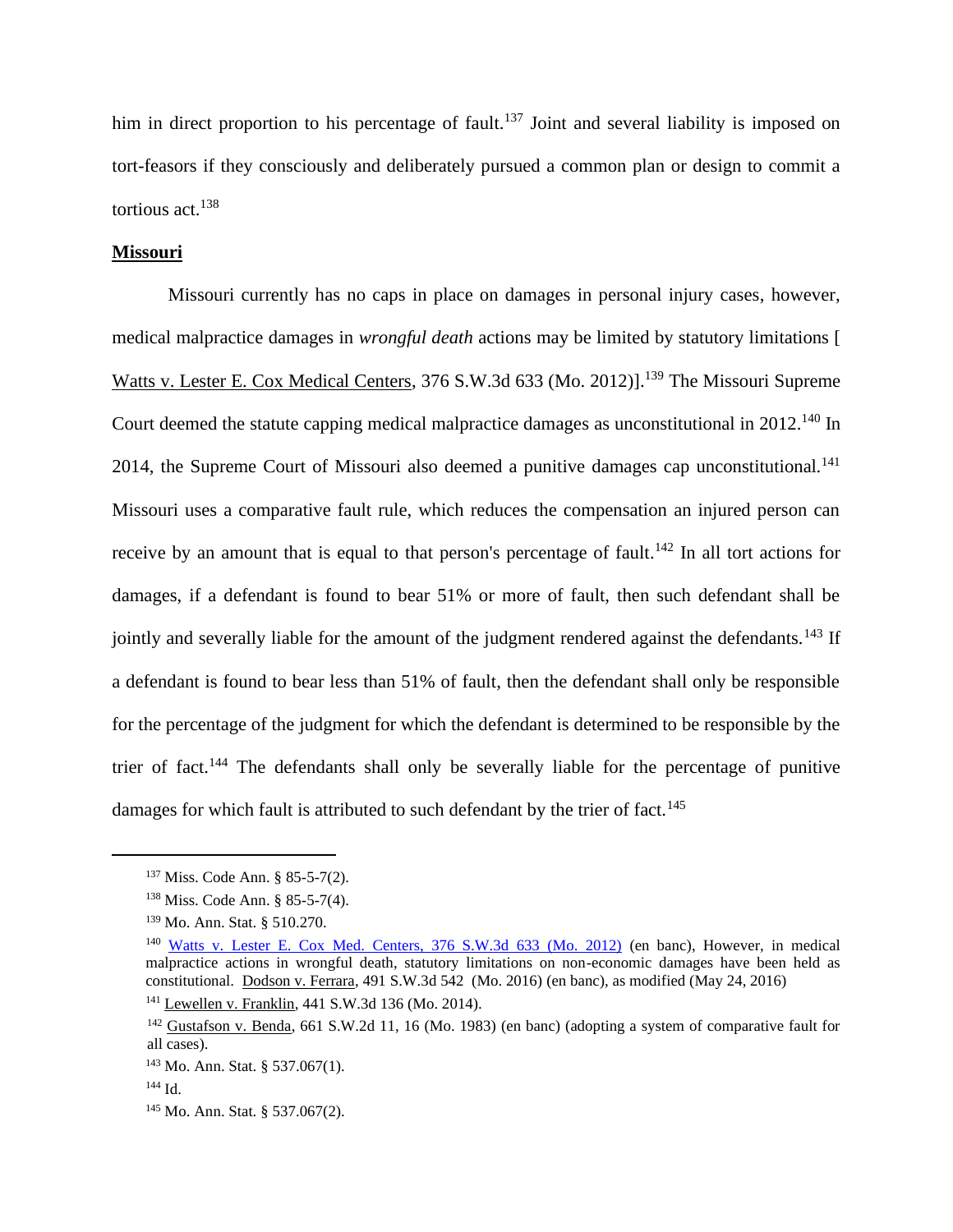# **Montana**

Montana caps noneconomic damages in medical malpractice cases at \$250,000.<sup>146</sup> The cap is applied per-patient. Montana does not have a cap on economic damages in medical malpractice actions.<sup>147</sup> In addition to compensatory damages, punitive damages may be awarded for the purpose of punishing a defendant. An award of punitive damages may not exceed \$10 million or 3% of a defendant's net worth, whichever is less.<sup>148</sup> Punitive damages will not be awarded in any action arising from contract or breach of contract.<sup>149</sup> Montana's modified comparative fault rule reduces the amount of damages a claimant can receive so long as the claimant is less than 50% at fault.<sup>150</sup> If the claimant is found to me 50% at fault or more, the rule bars the claimant from collecting any damages.<sup>151</sup> A party whose negligence is determined to be 50% or less of the combined negligence is severally liable only and is responsible for the percentage of negligence attributable to that party.<sup>152</sup> The remaining parties are jointly and severally liable for the total less the percentage attributable to the claimant and to any person with whom the claimant has settled or whom the plaintiff has released from liability.<sup>153</sup> A party may be jointly liable for all damages caused by the negligence of another if both acted in concert in contributing to the claimant's damages or if one party acted as an agent of the other.<sup>154</sup>

## **Nebraska**

<sup>146</sup> Mont. Code. Ann. § 25-9-411(1)(a).

<sup>147</sup> Mont. Code. Ann. § 25-9-411(b).

<sup>148</sup> Mont. Code. Ann. § 27-1-220(3).

<sup>149</sup> Mont. Code. Ann. § 27-1-220(2).

<sup>150</sup> Mont. Code. Ann. § 27-1-703(1).

<sup>151</sup> Id.

<sup>152</sup> Mont. Code. Ann. § 27-1-703(2).

<sup>153</sup> Mont. Code. Ann. § 27-1-703(2).

 $154 \text{ Id}$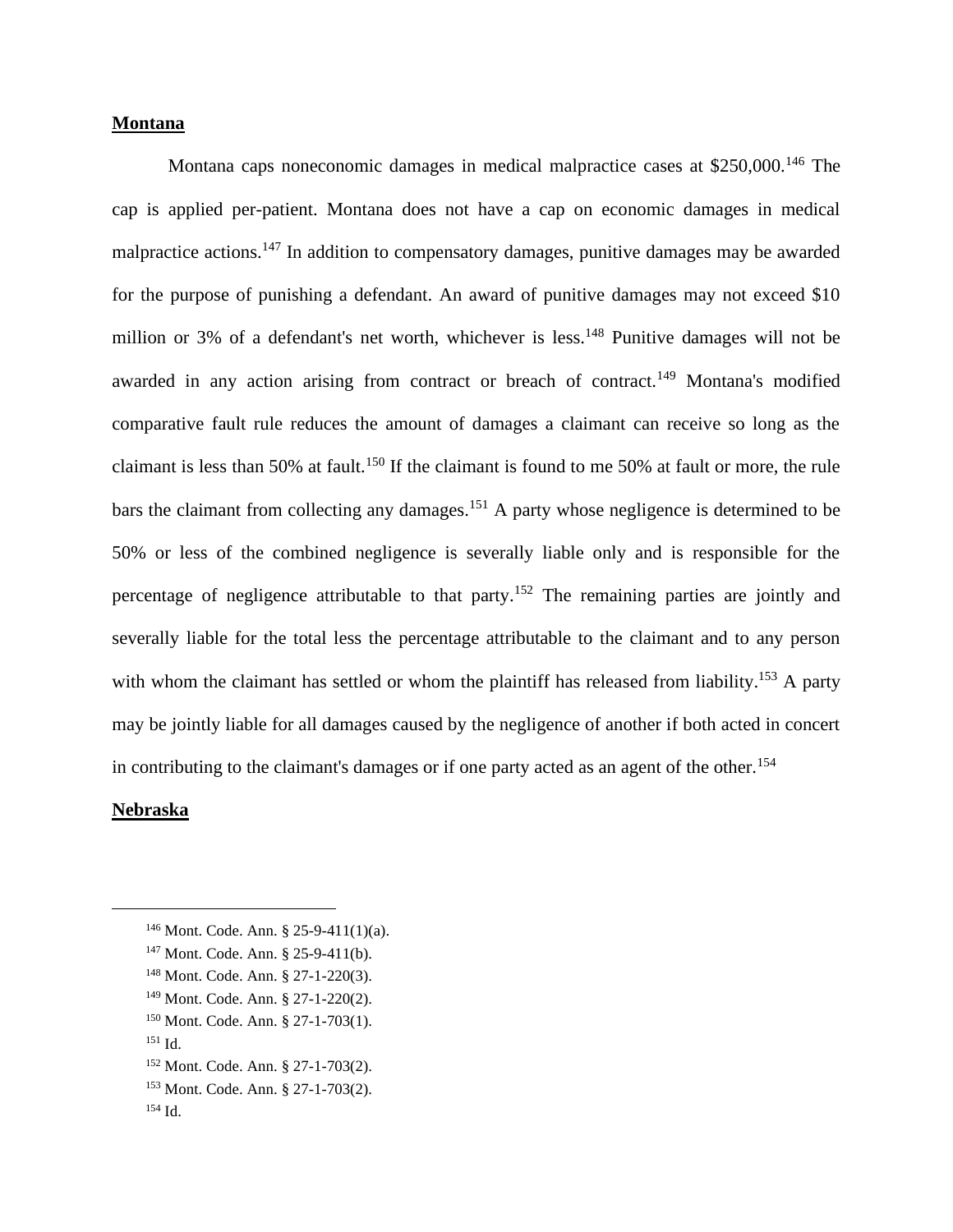Nebraska has a \$2,250,000 total cap on all damages in medical malpractice actions for any occurrence after December 31, 2014.<sup>155</sup> Health care providers who qualify under the state's Hospital-Medical Liability Act won't pay more than \$500,000 in total damages, and any amount above that \$500,000 is paid out from the state's Excess Liability Fund.<sup>156</sup>

When fault is shared between two or more parties, the damages are reduced depending on the amount of fault assigned to the injured person.<sup>157</sup> If a claimant's fault percent is more than 50%, the claimant is barred from recovery.<sup>158</sup> In an action involving more than one defendant when two or more defendant as part of a common enterprise or plan act in concert and cause harm, the liability of each such defendant for economic and noneconomic damages shall be joint and several.<sup>159</sup> In any other action involving more than one defendant, the liability of each defendant for economic damages shall be joint and several and the liability of each defendant for noneconomic damages shall be several only and shall not be joint.<sup>160</sup> Each defendant shall be liable only for the amount of noneconomic damages allocated to that defendant in direct proportion to that defendant's percentage of negligence.<sup>161</sup>

- <sup>156</sup> Neb. Rev. Stat. Ann. § 44-2825(2)-(3).
- 157 Neb. Rev. Stat. Ann. § 25-21,185.09.
- <sup>158</sup> Id.
- <sup>159</sup> Id.

 $161 \text{ Id}$ 

<sup>155</sup> Neb. Rev. Stat. Ann. § 44-2825(1).

<sup>160</sup> Neb. Rev. Stat. Ann. § 25-21,185.10.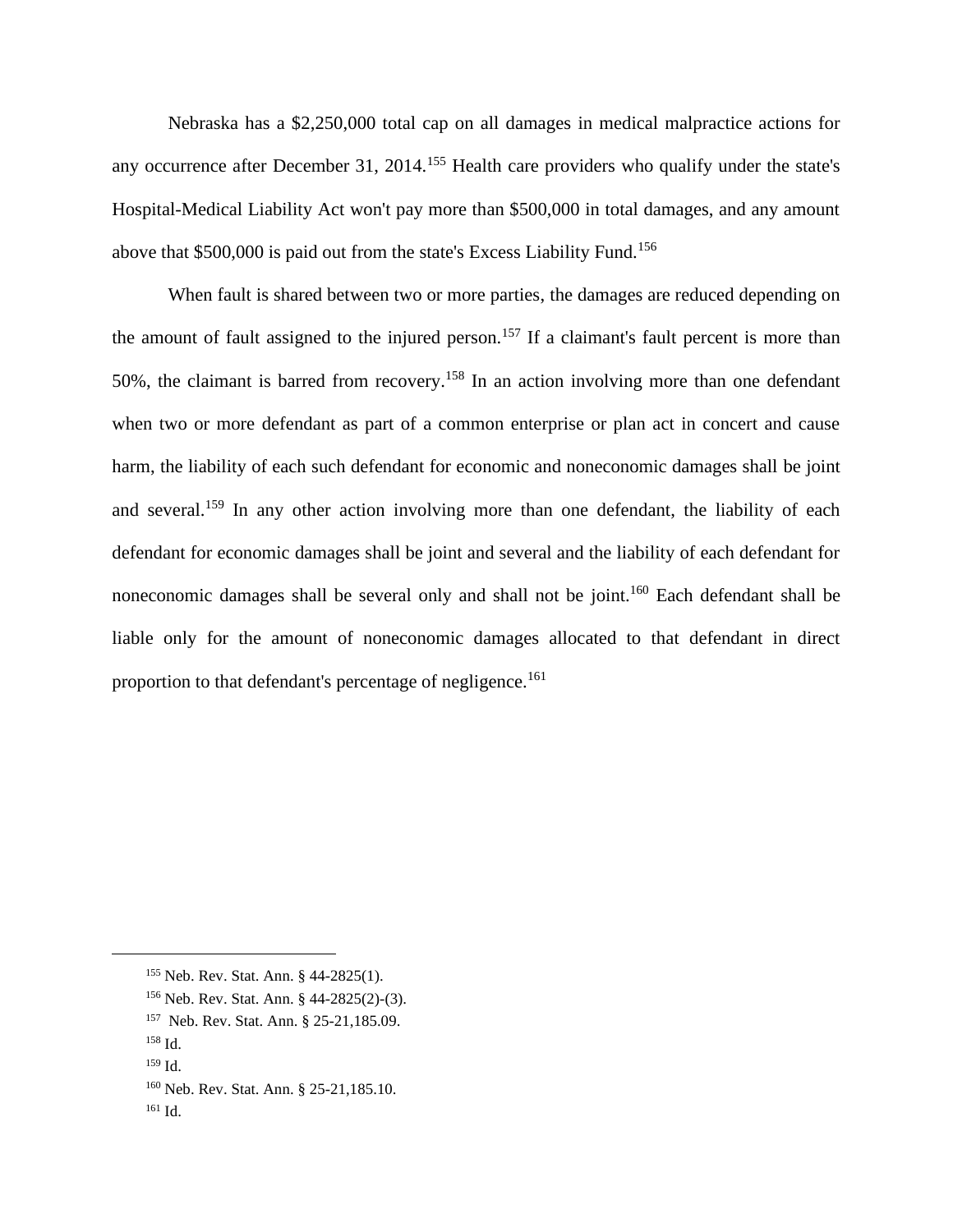# **Nevada**

Nevada's cap on noneconomic damages in medical malpractice cases is set at \$350,000, regardless of the number of plaintiffs, defendants or theories upon which liability may be based.<sup>162</sup> This cap does not apply to economic damages. In an action for the breach of an obligation not arising from contract, where it is proven by clear and convincing evidence that the defendant has been guilty of oppression, fraud or malice, express or implied, the plaintiff, in addition to the compensatory damages, may recover damages for the sake of example and by way of punishing the defendant.<sup>163</sup> An award of punitive damages may not exceed three times the amount of compensatory damages awarded to the plaintiff if the amount of compensatory damages is \$100,000 or more; or \$300,000 if the amount of compensatory damages awarded to the plaintiff is less than  $$100,000$ .<sup>164</sup> These limitations do not apply if an action is brought against a manufacturer or seller of a defective product; an insurer who acts in bad faith regarding its obligation to provide insurance coverage; a person for violating state or federal law prohibiting discriminatory housing practices; a person for damages or an injury caused by the emission, disposal or spilling of a toxic, radioactive or hazardous material or waste; or a person for defamation.<sup>165</sup>

An award of tort damages against a present or former officer or employee of the State of Nevada, or any political subdivision, immune contractor or State Legislature arising out of an act or omission within the scope of the person's public duties or employment is limited to \$100,000, exclusive of post-judgment interest, for each claimant. Punitive damages are precluded

<sup>162</sup> Nev. Rev. Stat. Ann. § 41A.035.

<sup>163</sup> Nev. Rev. Stat. Ann. § 42.005(1).

<sup>164</sup> Nev. Rev. Stat. Ann. § 42.005(1)(a)-(b).

<sup>165</sup> Nev. Rev. Stat. Ann. § 42.005(2).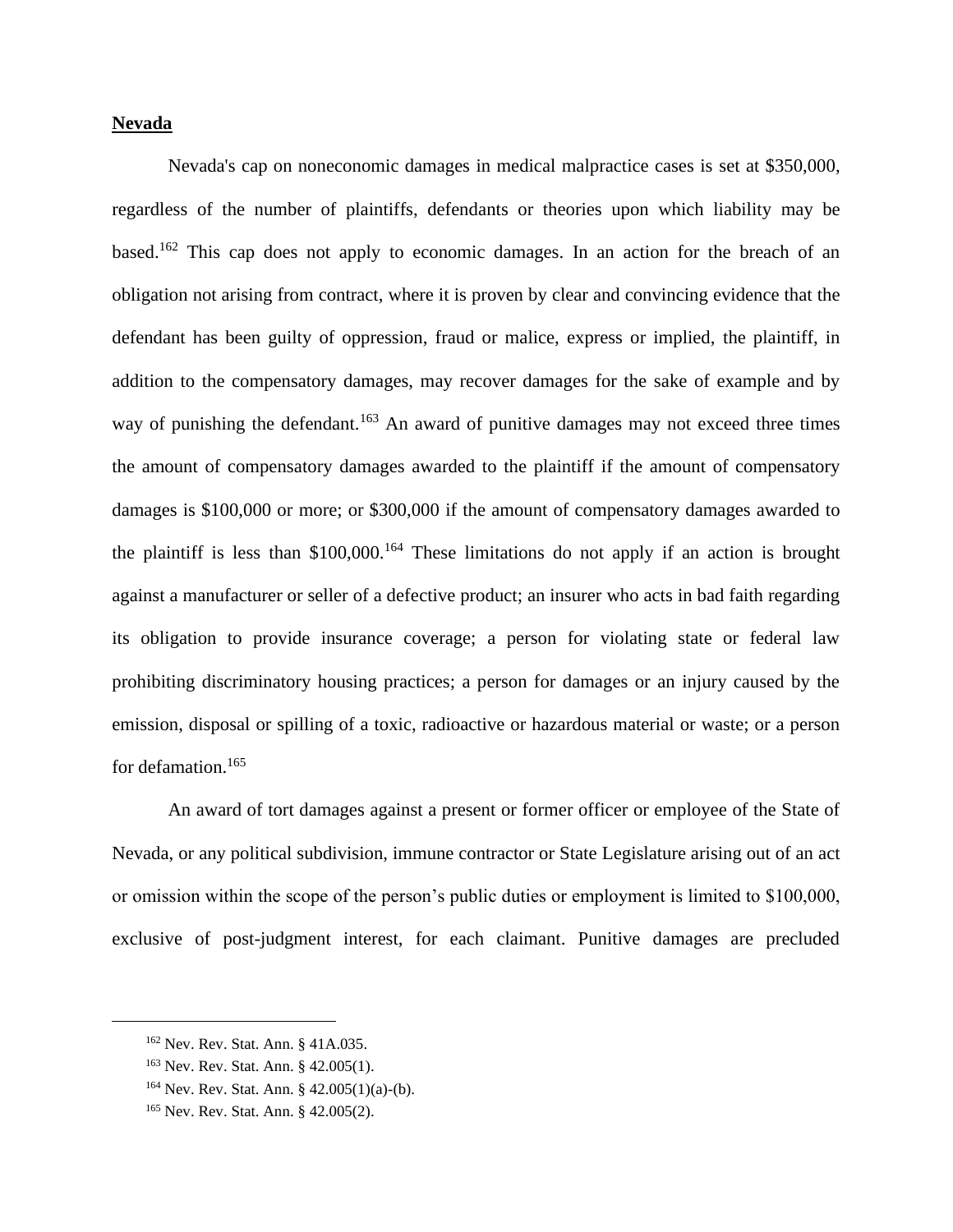altogether.<sup>166</sup> This limit also applies to tort damage claims arising from any recreational activity or use of land or water brought against any public or quasi-municipal Nevada corporation, any person with respect to any land or water leased or otherwise made available by that person to any public agency, and any Indian tribe, band or community, whether or not a fee is charged for such activity or use.<sup>167</sup>

When fault is shared between two or more parties, the damages are reduced depending on the amount of fault assigned to the injured person.<sup>168</sup> If a claimant's fault percent is more than 50%, the claimant is barred from recovery.<sup>169</sup> Where recovery is allowed against more than one defendant, in cases where comparative negligence is asserted as a defense, each defendant is severally liable to the plaintiff only for that portion of the judgment which represents the percentage of negligence attributable to that defendant.<sup>170</sup>

# **New Hampshire**

In 2012, the New Hampshire Supreme Court deemed caps on damages unconstitutional.<sup>171</sup> Currently, there is no cap on damages in any kind of personal injury action. When fault is shared between two or more parties, the damages are reduced depending on the amount of fault attributable to each defendant.<sup>172</sup> However, if a defendant is found to be 50% or more at fault, the defendant will be held jointly and severally liable.<sup>173</sup>

<sup>166</sup> Nev. Rev. Stat. Ann. § 41.035(1).

<sup>167</sup> Nev. Rev. Stat. Ann. § 41.035(2).

<sup>168</sup> Nev. Rev. Stat. Ann. § 41.141(1).

<sup>169</sup> Id.

<sup>&</sup>lt;sup>170</sup> Nev. Rev. Stat. Ann. § 41.141(4).

<sup>171</sup> Carson v. Maurer, 120 N.H. 925, 424 A.2d 825 (1980).

<sup>172</sup> N.H. Rev. Stat. Ann. § 507:7-e(I)(a).

<sup>173</sup> N.H. Rev. Stat. Ann. § 507:7-e(I)(b).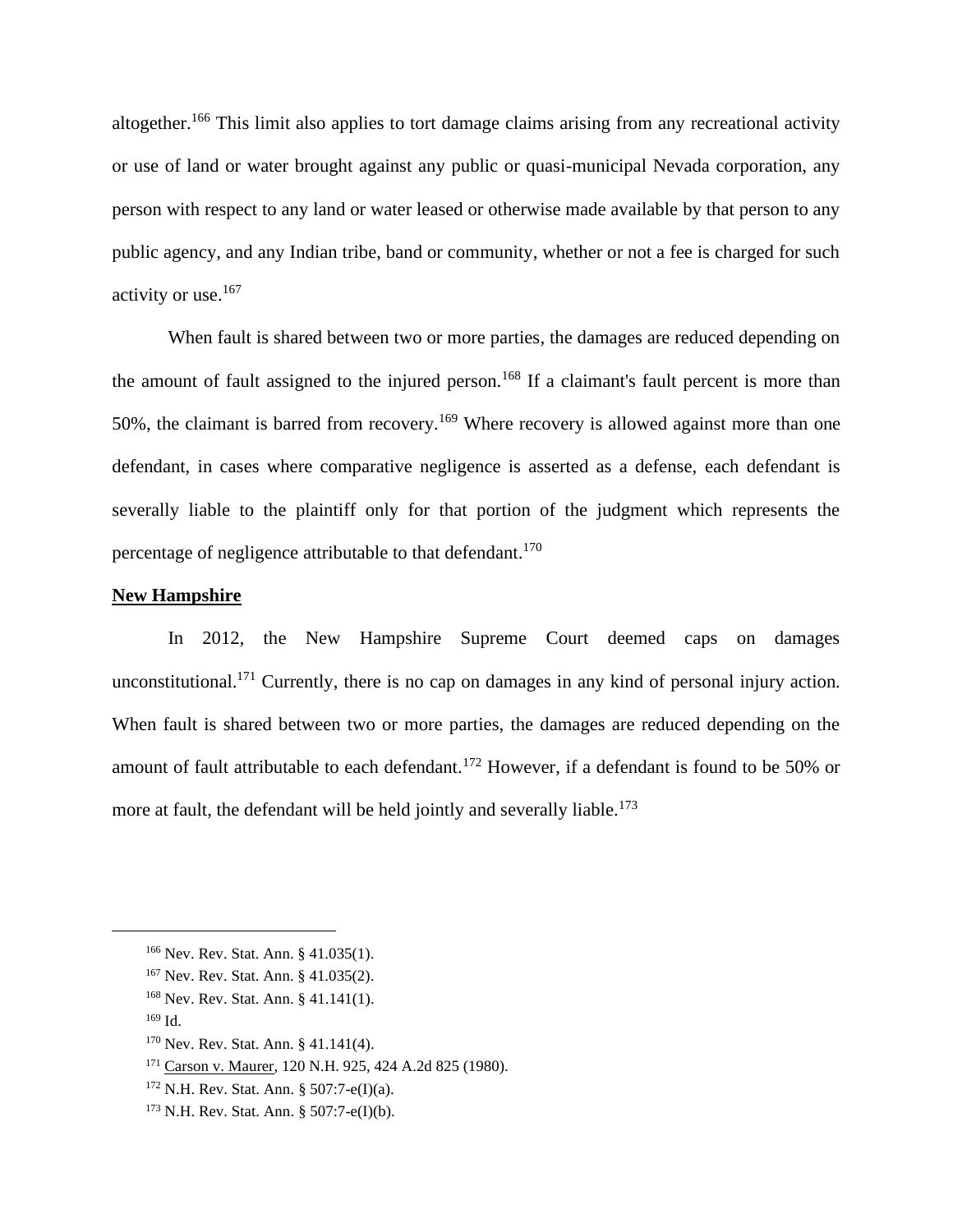# **New Jersey**

In medical malpractice cases, there are currently no caps on economic or noneconomic damages. In any injury cases, punitive damages are limited to \$350,000 or five times the amount of compensatory damages, whichever is greater.<sup>174</sup> In any action in which there are two or more defendants, an award of punitive damages must be specific as to a defendant, and each defendant is liable only for the amount of the award made against the defendant.<sup>175</sup>

New Jersey law imposes a cap of \$250,000 on damage awards in negligence claims against non-profit hospitals by beneficiaries (patients) of the entity. .<sup>176</sup> If the claimant is found to be more than 50% at fault, the claimant is barred from recovery.<sup>177</sup>

## **New Mexico**

New Mexico has an overall cap of \$600,000 on all categories of damages available to a medical malpractice plaintiff.<sup>178</sup> The cap specifically excludes compensation for past and future medical care.<sup>179</sup> The cap also does not apply to punitive damages.<sup>180</sup> New Mexico also caps each individual health care provider's personal liability at \$200,000 and any amount above that limit will be paid to the plaintiff out of a state compensation fund.<sup>181</sup> When fault is shared between two or more parties, the damages are reduced depending on the amount of fault assigned to the injured person or other wrongdoers.<sup>182</sup>

<sup>174</sup> N.J. Stat. Ann. § 2A:15-5.14.

<sup>175</sup> N.J. Stat. Ann. § 2A:15-5.13(e).

<sup>176</sup> See N.J.S.A. 2A:53A-8. ("any non-profit corporation, society or organization organized exclusively for hospital purposes shall be liable to respond in damages to such beneficiary who shall suffer damage from the negligence of such corporation, society or association or of its agents or servants in an amount not exceeding \$250,000, together with interest and costs of such suit".)

<sup>177</sup> N.J. Stat. Ann. § 2A:15-5.2(a)(2).

<sup>178</sup> N.M. Stat. Ann. § 41-5-6(A).

<sup>179</sup> Id.

<sup>180</sup> Id.

<sup>181</sup> N.M. Stat. Ann. § 41-5-6(D).

<sup>182</sup> N.M. Stat. Ann. § 41-3A-1(B).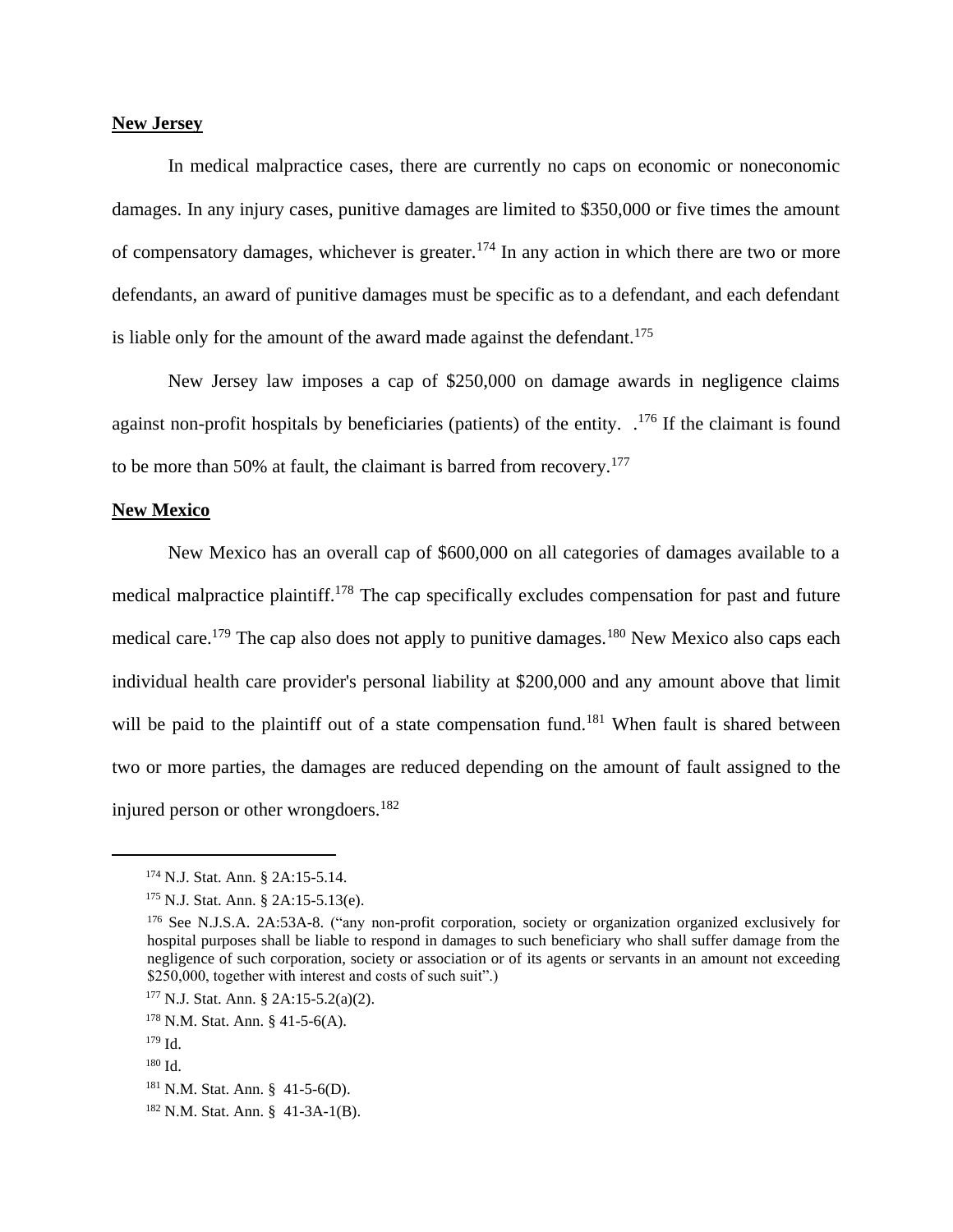# **New York**

In New York, there are no caps to economic, noneconomic, or punitive damages.<sup>183</sup> New York CPLR 1601 limits a defendant's liability in a personal injury action for non-economic loss if defendant's share of liability is  $50\%$  or less.<sup>184</sup> This statute only applies to personal injury actions.

## **North Carolina**

North Carolina caps non-economic damages at \$500,000 in medical malpractice cases.<sup>185</sup> Beginning in 2014, North Carolina's cap will be adjusted upward for inflation every three years. <sup>186</sup> This cap does not apply if the injured patient suffered certain kinds of disfiguring or permanent injury and the defendant's malpractice arose from recklessness, malice, an intentional act, or gross negligence.<sup>187</sup> If this criteria is met in a medical malpractice case, all damages are uncapped. In all injury cases, punitive damages cannot exceed the greater of three times the amount of compensatory damages or \$250,000.<sup>188</sup> There is no cap on economic damages in a medical malpractice case.

In North Carolina, a claimant's contributory negligence bars recovery completely.<sup>189</sup> North Carolina imposes joint and several liability on joint tortfeasors.<sup>190</sup> Thus, any joint tortfeasor against whom judgment is entered is liable to the claimant for the entire amount of the judgment, regardless of the tortfeasor's share of fault.

<sup>183</sup> N.Y. Est. Powers & Trusts § 5-4.3.

<sup>&</sup>lt;sup>184</sup> N.Y. C.P.L.R. § 1601. See N.Y. C.P.L.R. § 1602 for limitations to the applicability of C.P.L.R. § 1601.

<sup>185</sup> N.C. Gen. Stat. Ann. § 90-21.19(a).

<sup>186</sup> Id.

<sup>187</sup> N.C. Gen. Stat. Ann. § 90-21.19(b).

<sup>188</sup> N.C. Gen. Stat. Ann. § 1D-25(b).

<sup>189</sup> Cobo v. Raba, 347 N.C. 541, 545, 495 S.E.2d 362 (1998).

<sup>&</sup>lt;sup>190</sup> Young v. Baltimore & O. R. Co., 266 N.C. 458, 465, 146 S.E.2d 441 (1966).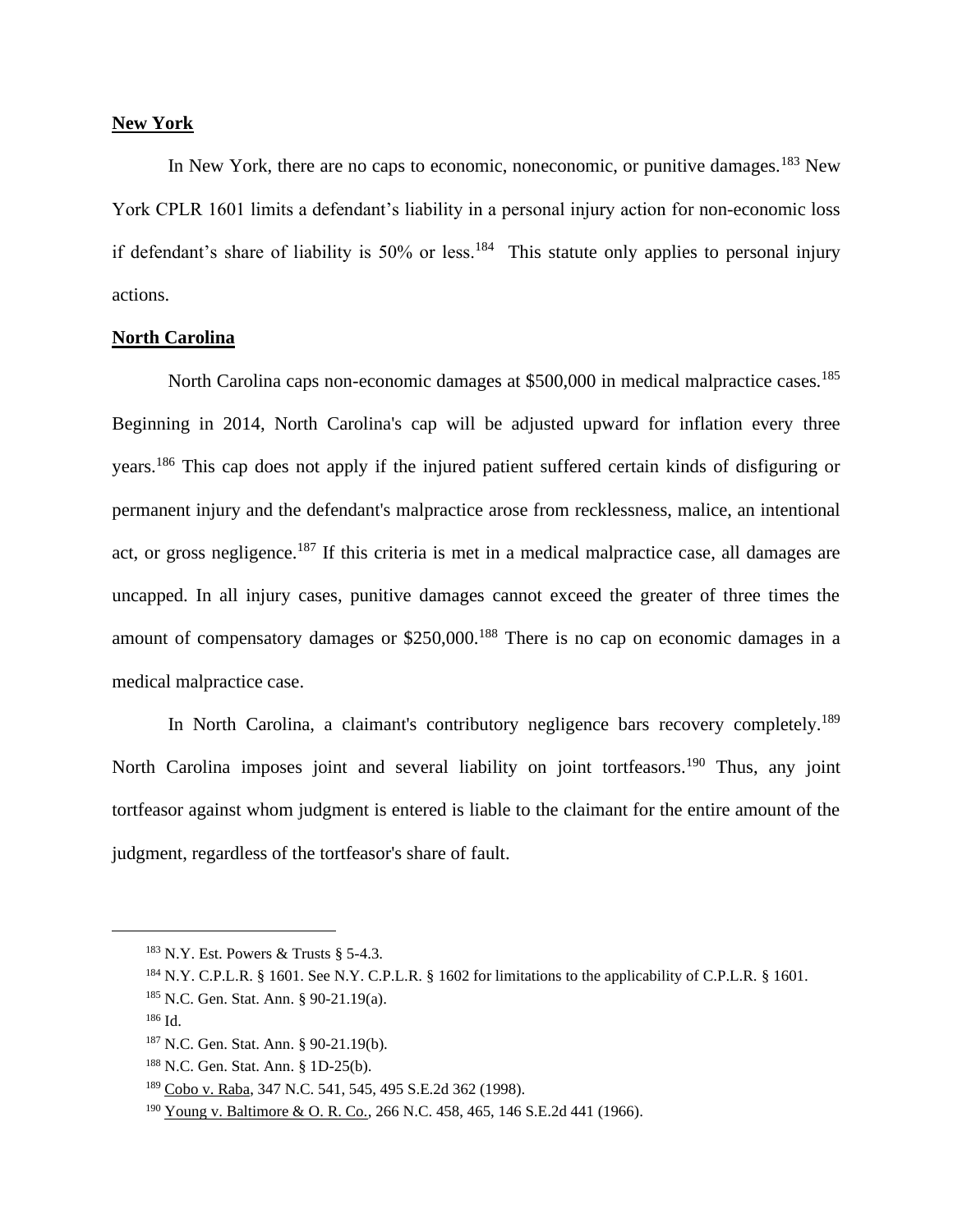# **North Dakota**

In North Dakota, there is a \$500,000 cap on non-economic damages in medical malpractice cases.<sup>191</sup> There is no statutory limit to economic damages, but any award over \$250,000 may be challenged by the defendant and reviewed for reasonableness by the court.<sup>192</sup> There are no caps in place for injury cases that are not medical malpractice cases.

North Dakota follows a modified comparative fault rule, where damages are reduced to percent responsible if you are less than 50% at fault.<sup>193</sup> If a claimant is found to be 50% or more at fault, the claimant is barred from recovery.<sup>194</sup> When two or more parties are found to have contributed to the injury, the liability of each party is several only, and is not joint, and each party is liable only for the amount of damages attributable to the percentage of fault of that party, except that any persons who act in concert in committing a tortious act or aid or encourage the act, or ratifies or adopts the act for their benefit, are jointly liable for all damages attributable to their combined percentage of fault.<sup>195</sup>

#### **Ohio**

In Ohio, noneconomic damages in any tort action cannot exceed the greater of \$250,000 or three times the plaintiff's economic damages—with an overall maximum of \$350,000 per plaintiff or \$500,000 for each case if there is more than one plaintiff.<sup>196</sup> The cap will be bumped up to \$500,000 per plaintiff or \$1,000,000 per case if the malpractice caused permanent and substantial physical deformity, loss of use of a limb or loss of a bodily organ system; permanent physical functional injury that permanently prevents the injured person from being able to

<sup>194</sup> Id.

<sup>191</sup> N.D. Cent. Code Ann. § 32-42-02.

<sup>192</sup> Id.

<sup>193</sup> N.D. Cent. Code Ann. § 32-03.2-02.

<sup>195</sup> N.D. Cent. Code Ann. § 32-03.2-02.

<sup>196</sup> Ohio Rev. Code Ann. § 2323.43(A)(2).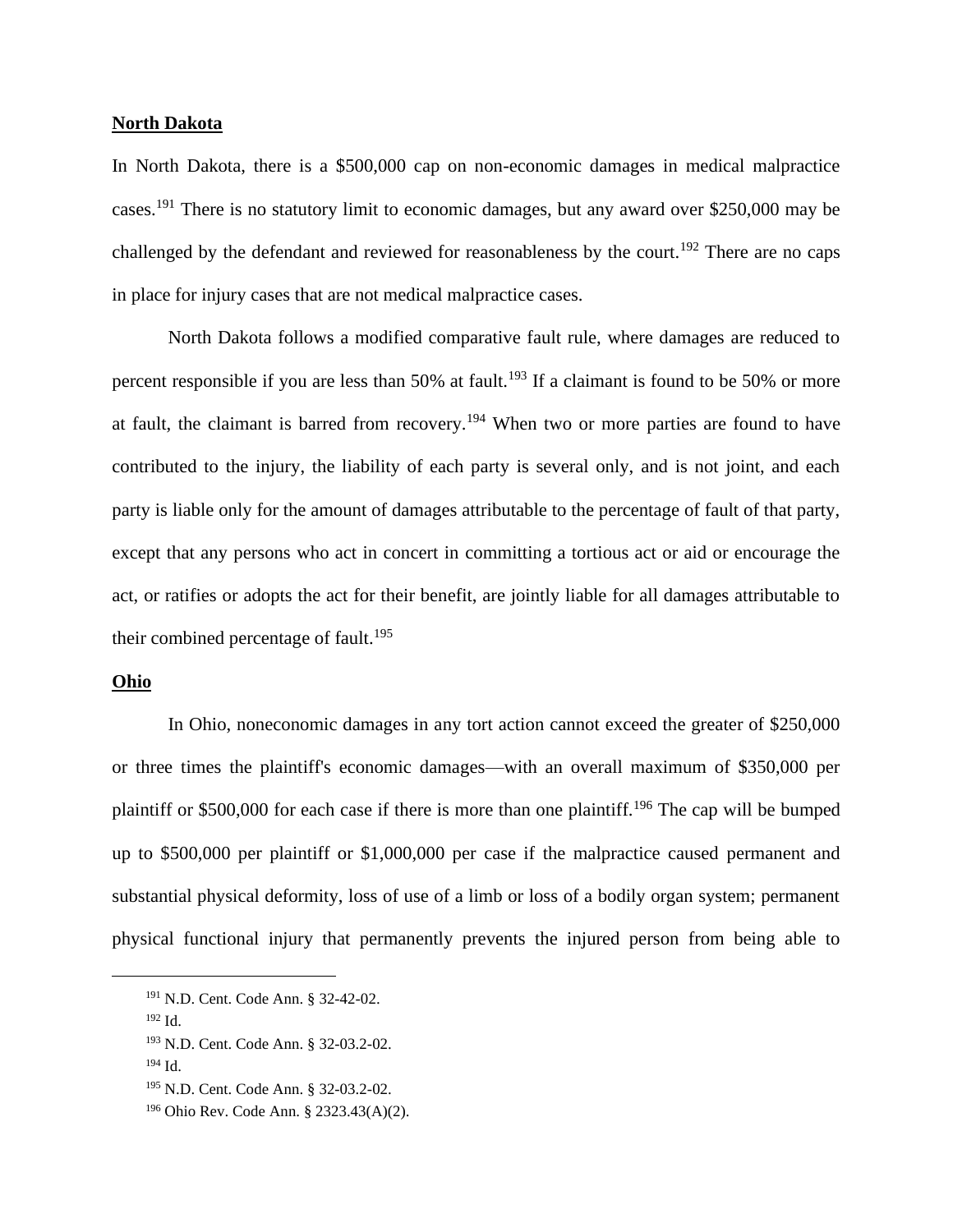independently care for self and perform life-sustaining activities.<sup>197</sup> Punitive damages may not exceed twice the amount of economic damages.<sup>198</sup> There is no cap on economic damages.<sup>199</sup>

In any tort action in which the trier of fact determines that two or more persons proximately caused the same injury or loss to person or property or the same wrongful death and in which the trier of fact determines that more than 50% of the tortious conduct is attributable to one defendant, that defendant shall be jointly and severally liable in tort for all compensatory damages that represent economic loss.<sup>200</sup> If a defendant is found to be 50% or less responsible for the injury, the defendant is only liable to the plaintiff for that defendant's proportionate share of the compensatory damages that represent economic loss.<sup>201</sup> If any defendant who is found less than 50% responsible, but whom an intentional tort claim has been alleged and established, then that defendant shall be jointly and severally liable in tort for all compensatory damages that represent economic loss.<sup>202</sup>

#### **Oklahoma**

Oklahoma has a \$350,000 cap on noneconomic damages.<sup>203</sup> There shall be no limit on the amount of noneconomic damages which the trier of fact may award the plaintiff in a civil action if the fact finder finds, by clear and convincing evidence, that the defendant's acts or failures to act were in reckless disregard for the rights of others, grossly negligent, fraudulent, or intentional or with malice.<sup>204</sup> There is no cap on economic damages.<sup>205</sup>

<sup>197</sup> Ohio Rev. Code Ann. § 2323.43(A)(3).

<sup>198</sup> Ohio Rev. Code Ann. § 2315.21(D)(2)(a).

<sup>199</sup> Ohio Rev. Code Ann. § 2323.43(A)(1).

<sup>200</sup> Ohio Rev. Code Ann. § 2307.22(A)(1).

<sup>201</sup> Ohio Rev. Code Ann. § 2307.22(A)(2).

<sup>202</sup> Ohio Rev. Code Ann. § 2307.22(A)(3).

<sup>203</sup> Okla. Stat. Ann. Tit. 23 § 23-61.2(B)

<sup>204</sup> Okla. Stat. Ann. Tit. 23 § 23-61.2(C).

 $205$  Id.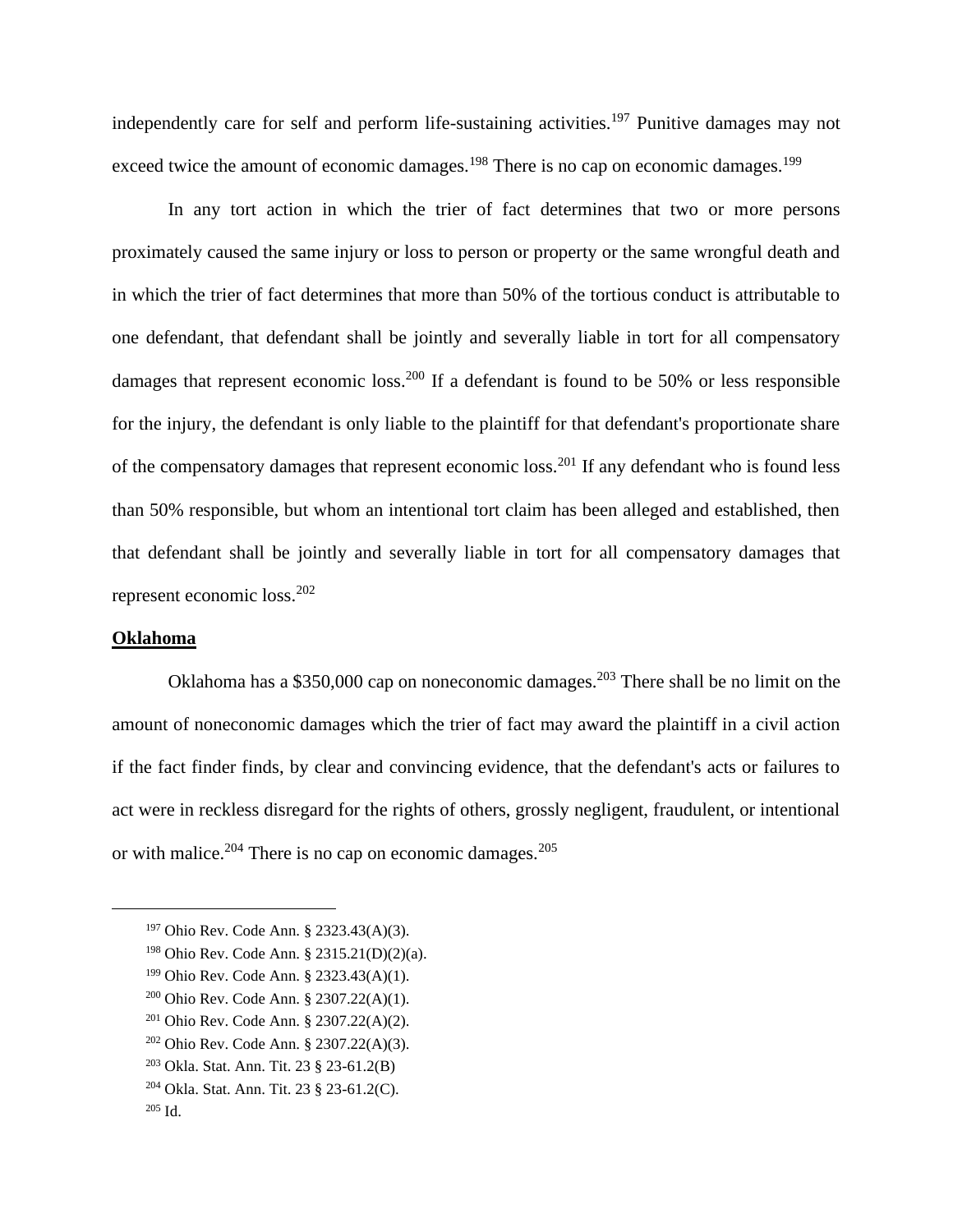Where the jury finds by clear and convincing evidence that the defendant has been guilty of reckless disregard for the rights of others or an insurer has recklessly disregarded its duty to deal fairly and act in good faith with its insured, the jury may award punitive damages in an amount not to exceed the greater of  $$100,000$  or the amount of the actual damages awarded.<sup>206</sup> Where the jury finds by clear and convincing evidence that the defendant has acted intentionally with malice towards others or an insurer has intentionally and with malice breached its duty to deal fairly and act in good faith with its insured, the jury may award punitive damages in an amount not to exceed the greatest of \$500,000, twice the amount of actual damages awarded, or the increased financial benefit derived by the defendant or insurer as a direct result of the conduct causing the injury to the plaintiff and other persons or entities.<sup>207</sup> And where the jury finds by clear and convincing evidence that the defendant has acted intentionally and with malice towards others, or an insurer has intentionally and with malice breached its duty to deal fairly and act in good faith with its insured; *and* the court finds, on the record and out of the presence of the jury, that there is evidence beyond a reasonable doubt that the defendant or insurer acted intentionally and with malice and engaged in conduct life-threatening to humans, the jury may award punitive damages in any amount the jury deems appropriate without regard to the aforementioned damage caps.<sup>208</sup>

In any civil action based on fault and not arising out of contract, the liability for damages caused by two or more persons shall be several only and a joint tortfeasor shall be liable only for the amount of damages allocated to that tortfeasor.<sup>209</sup>

<sup>206</sup> Okla. Stat. Ann. Tit. 23 § 9.1(B)(2).

<sup>207</sup> Okla. Stat. Ann. Tit. 23 § 9.1(C)(2).

<sup>208</sup> Okla. Stat. Ann. Tit. 23 § 9.1(D)(2)

<sup>209</sup> Okla. Stat. Ann. Tit. 23 § 15(A).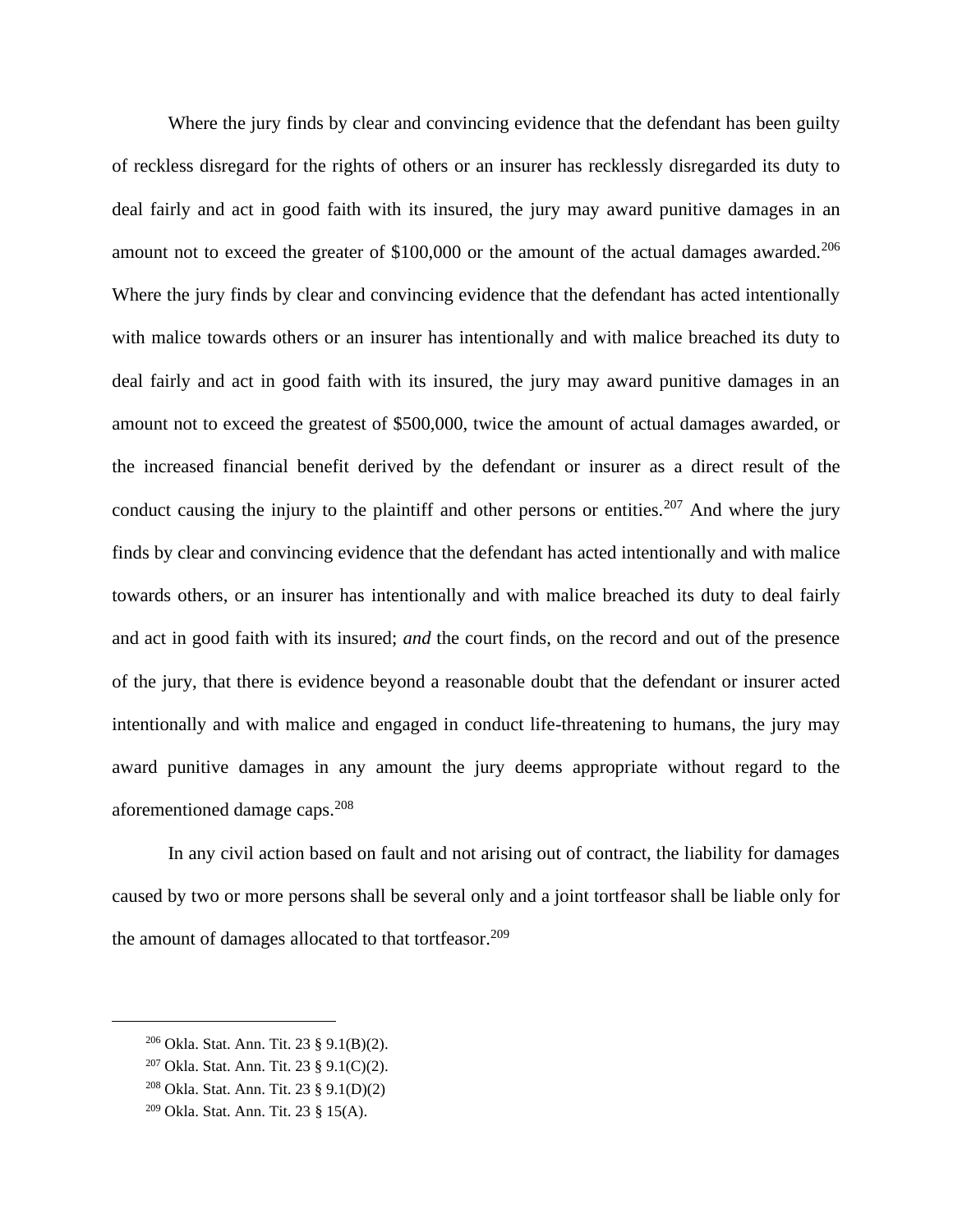# **Oregon**

The only damage cap in Oregon is \$500,000 for noneconomic damages in wrongful death claims arising from medical malpractice.<sup>210</sup> Oregon has no cap on economic damages in medical malpractice cases, whether they involve wrongful death or not.<sup>211</sup> Upon the entry of a verdict including an award of punitive damages, the punitive damage portion of an award is allocated with 30% going to the prevailing party (with no more than 20% paid to the prevailing party's attorney), 60% to the Attorney General for deposit in the Criminal Injuries Compensation Account of the Department of Justice Crime Victims' Assistance Section, and 10% to the Attorney General for deposit in the State Court Facilities and Security Account.<sup>212</sup>

Contributory negligence shall not bar recovery in an action by any person to recover damages for death or injury if the fault attributable to the claimant was not greater than the combined fault of all other persons, but any damages allowed shall be diminished in the proportion to the percentage of fault attributable to the claimant.<sup>213</sup> Where two or more persons become jointly or severally liable in tort for the same injury to person or for the same wrongful death, there is a right of contribution among them even though judgment has not been recovered against all or any of them.<sup>214</sup> No tortfeasor is compelled to make contribution beyond the proportional share of the tortfeasor to the entire liability.<sup>215</sup>

<sup>210</sup> Greist v. Phillips, 322 Or. 281, 906 P.2d 789 (1995); *see also* Vasquez v. Double Press Mfg., Inc., 288 Or. App. 503, 523–26, 406 P.3d 225. 237 (2017) (limiting the *Greist* ruling to "wrongful-death claims based on the historical limitations placed on those claims" and holding that a \$500,000 statutory cap on worker's negligence claim was unconstitutional as applied); Rains v. Stayton Builders Mart, Inc., 289 Or. App. 672, 675, 410 P.3d 336, 338 (2018) (application of damages cap to noneconomic damages for strict products liability and loss of consortium claims violated the remedy clause of the state constitution).

<sup>211</sup> *See* Greist, 322 Or. at 291, 906 P.2d at 789; Clarke v. Oregon Health Sciences University, 343 Or. 581, 609–10, 175 P.3d 418, 434 (2007).

<sup>212</sup> Or. Rev. Stat. Ann. § 31.735(1).

<sup>213</sup> Or. Rev. Stat. Ann. § 31.600(1).

<sup>214</sup> Or. Rev. Stat. Ann. § 31.800(1).

<sup>215</sup> Or. Rev. Stat. Ann. § 31.800(2).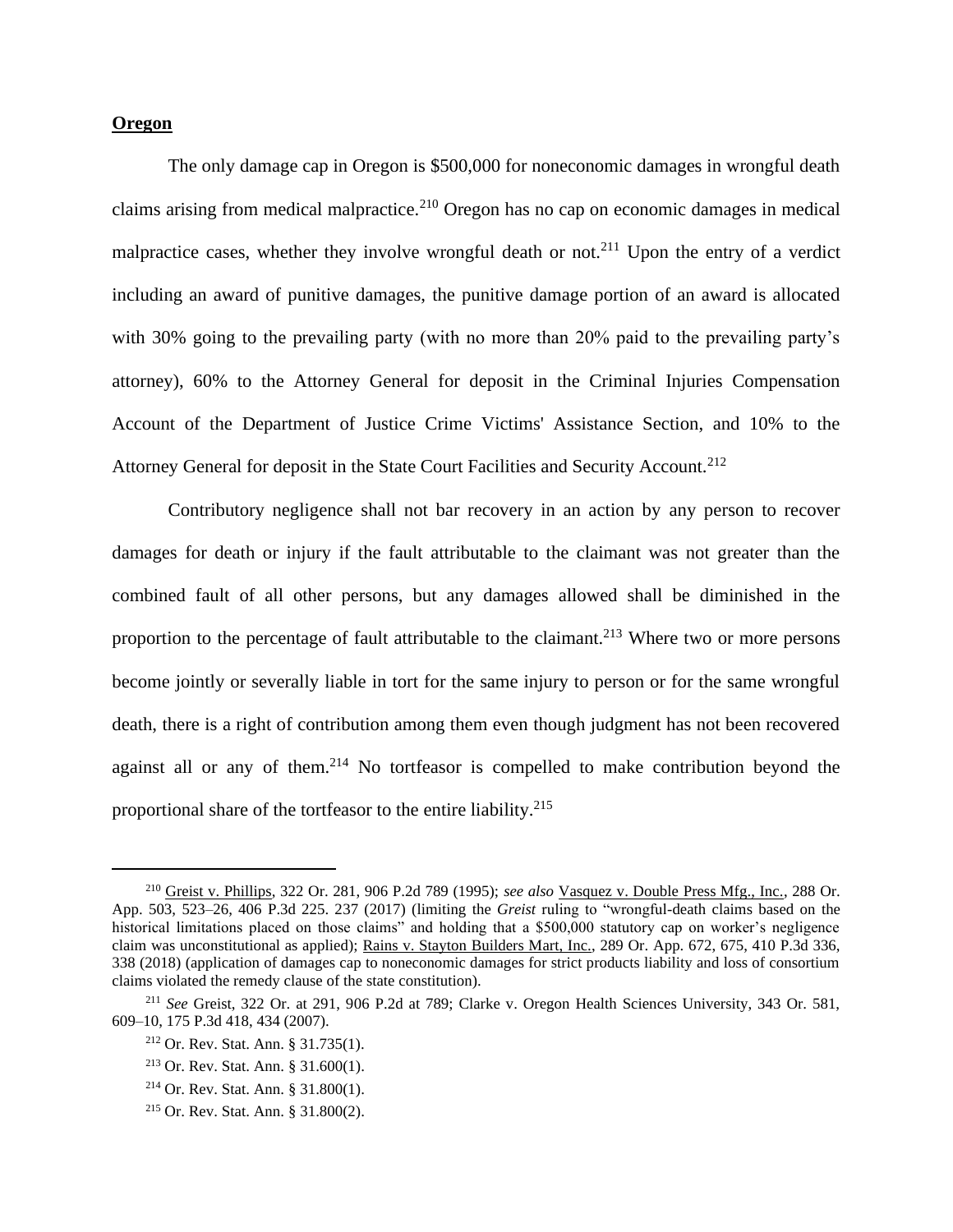## **Pennsylvania**

In Pennsylvania, the State's constitution specifically prohibits the limitation of damages in cases involving injury and death. In all actions brought to recover damages for negligence resulting in death or injury to person, the fact that the plaintiff may have been guilty of contributory negligence shall not bar a recovery by the plaintiff where such negligence was not greater than the causal negligence of the defendant or defendants against whom recover is sought.<sup>216</sup> Any damages sustained by the plaintiff shall be diminished in proportion to the amount of negligence attributed to the plaintiff.<sup>217</sup> A defendant's liability shall be several and not joint, unless the defendant made an intentional misrepresentation, committed an intentional tort, or has been held liable for less than 60% of the total liability apportioned to all parties.<sup>218</sup>

# **Rhode Island**

Generally, Rhode Island does not cap damages in personal injury or medical malpractice cases. However, in a tort action against the State of Rhode Island or a city, town or fire district, there is a \$100,000 cap on damages unless the defendant in question was engaged in a proprietary function.<sup>219</sup> The limitation on damages shall also not apply in any situation whereby the state has agreed to indemnify the federal government or any agency thereof for any tort liability.<sup>220</sup> Under the Rhode Island Liquor Liability Act, punitive damages may not be awarded for actions based on negligent conduct, as set forth in § 3-14-6(c).<sup>221</sup> However, punitive damages may be awarded based on reckless conduct as set forth in § 3-14-7(c).<sup>222</sup> In all actions

<sup>221</sup> R.I. Gen. Laws Ann. § 3-14-8(b).

<sup>216</sup> 42 Pa. Stat. Ann. § 7102(a).

<sup>217</sup> Id.

<sup>218</sup> 42 PA Stat. Ann. § 7102(a.1)(3).

<sup>219</sup> R.I. Gen. Laws Ann. § 9-31-2; 9-31-3.

<sup>220</sup> R.I. Gen. Laws Ann. § 9-31-2.

 $222 \text{ Id}$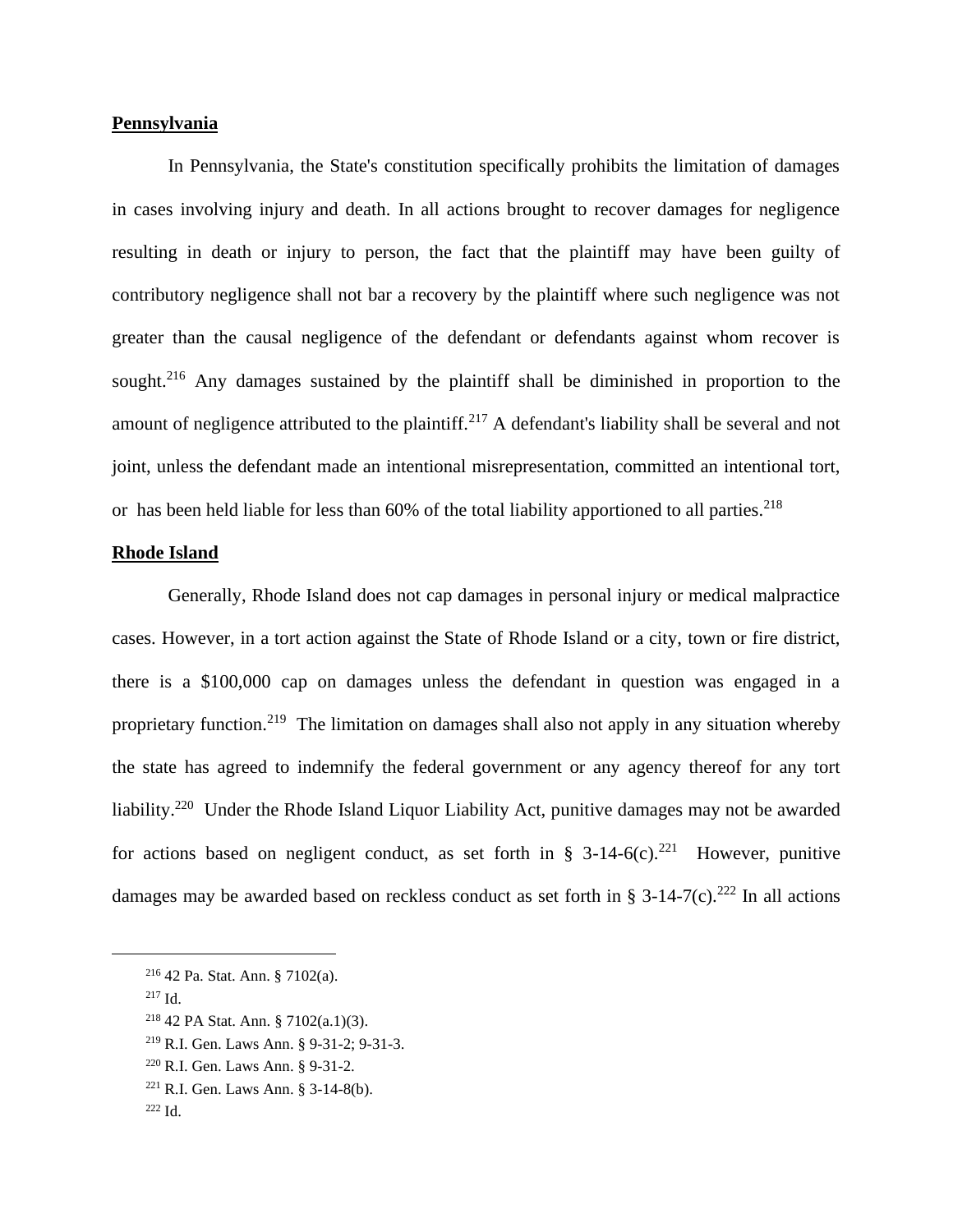brought for personal injuries, or where personal injury resulted in death, the fact that the person injured may not have been in the exercise of due care shall not bar a recovery, but damages shall be diminished by the finder of fact in proportion to the amount of negligence attributable to the person injured.<sup>223</sup>

# **South Carolina**

In South Carolina, there is a \$350,000 cap on non-economic damages in any medical malpractice case against a single care provider or institution.<sup>224</sup> For a judgment against more than one defendant, total noneconomic damages cannot exceed \$1.05 million, and a single care provider or institution cannot be on the hook for more than \$350,000 in noneconomic compensation.<sup>225</sup> The limitations for noneconomic damages rendered against any health care provided do not apply if the fact finder determines that the defendant was grossly negligent, willful, wanton, or reckless, and such conduct was the proximate cause of the claimant's noneconomic damages, or if the defendant has engaged in fraud or misrepresentation related to the claim, or if the defendant altered or destroyed medical records with the purpose of avoiding a claim or liability to the claimant. $226$ 

In South Carolina, punitive damages in injury cases are limited to the greater of three times the actual damages or  $$500,000.<sup>227</sup>$  In an action with multiple defendants, a punitive damages award must be specific to each defendant, and each defendant is liable only for the amount of the award made against that defendant.<sup>228</sup> There shall be no cap on punitive damages if at the time of injury the defendant had an intent to harm, if the defendant has pled guilty or

<sup>226</sup> S.C. Code Ann. § 15-32-220(E).

<sup>223</sup> R.I. Gen. Laws Ann. § 9-20-4.

<sup>224</sup> S.C. Code Ann. § 15-32-220(A).

<sup>225</sup> S.C. Code Ann. § 15-32-220(B)-(C).

<sup>227</sup> S.C. Code Ann. § 15-32-530(A).

<sup>228</sup> S.C. Code Ann. § 15-32-520(G).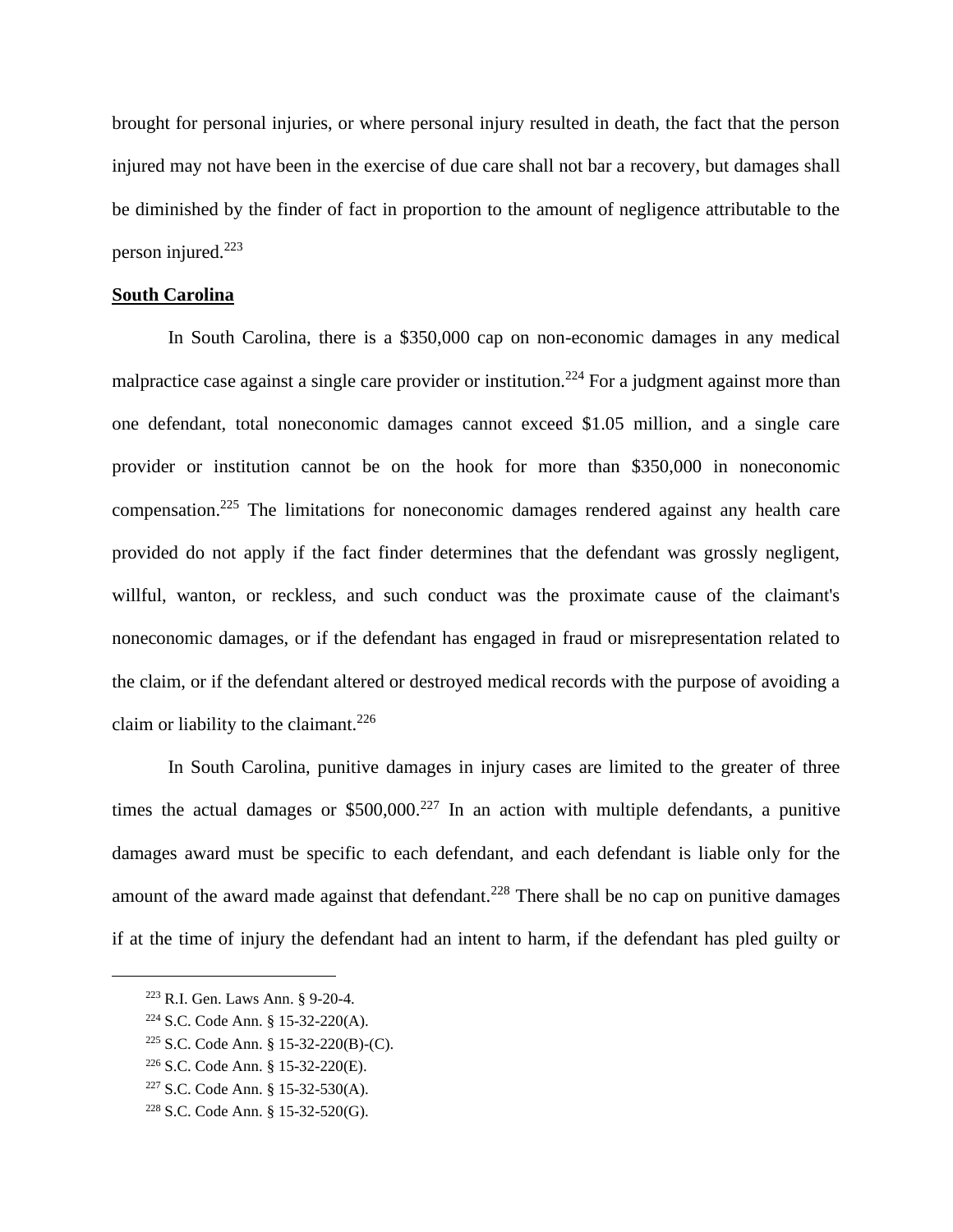been convicted of a felony arising out of the same act or course of conduct that was proximate cause of plaintiff's damages, or the defendant acted or failed to act while under the influence of alcohol or drugs.<sup>229</sup> Joint and several liability does not apply to any defendant whose conduct is determined to be less than 50% of the total fault for the indivisible damages as compared with the total of the fault of all the defendants and the fault, if any, of plaintiff. A defendant whose conduct is determined to be less than 50% of the total fault shall only be liable for that percentage of the indivisible damages determined by the jury or trier of fact.<sup>230</sup>

<sup>229</sup> S.C. Code Ann. § 15-32-530(C).

<sup>230</sup> S.C. Code Ann. § 15-38-15(A).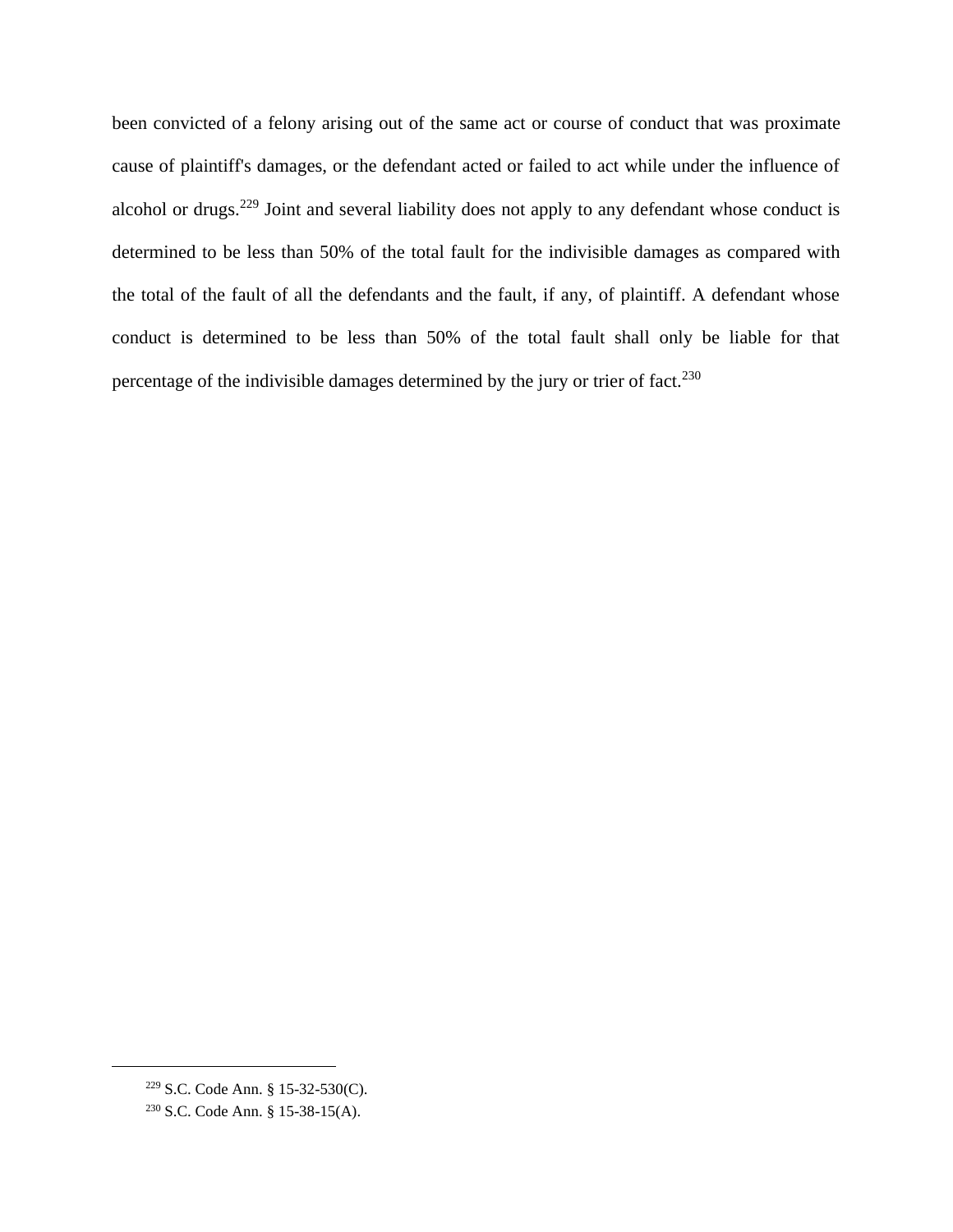## **South Dakota**

In South Dakota, noneconomic damages in medical malpractice cases are capped at \$500,000. South Dakota does not cap economic damages or punitive damages in medical malpractice cases.<sup>231</sup> If the court enters judgment against any party liable on the basis of joint and several liability, any party who allocated less than 50% of the total fault allocated to all the parties may not be jointly liable for more than twice the percentage of fault allocated to that party.<sup>232</sup>

#### **Tennessee**

In Tennessee, noneconomic damages in medical malpractice cases are capped at \$750,000 per claim, and that limit also captures related claims made by the injured patient's family members.<sup>233</sup> The cap will increase to \$1,000,000 for noneconomic damages where the defendant's medical malpractice causes catastrophic injury, such as paralysis, amputation of multiple limbs, and certain instances of wrongful death.<sup>234</sup> Tennessee does not cap economic damages in medical malpractice cases. Punitive damages may only be awarded if claimant proves by clear and convincing evidence that the defendant against whom punitive damages are sought acted maliciously, intentionally, fraudulently or recklessly.<sup>235</sup> Punitive damages shall not exceed an amount equal to the greater of two times the total amount of compensatory damages or \$500,000.<sup>236</sup> If multiple defendants are found liable under the principle of comparative fault, the amount of all noneconomic damages shall be apportioned among the defendants based upon the percentage of fault for each defendant, so long as the plaintiff's comparative fault (or in a

<sup>231</sup> S.D. Codified Laws § 21-3-11.

<sup>232</sup> S.D. Codified Laws § 15-8-15.1.

<sup>233</sup> Tenn. Code Ann. § 29-39-102(a)(2).

<sup>234</sup> Tenn. Code Ann. § 29-39-102(c)(d).

<sup>235</sup> Tenn. Code Ann. § 29-39-104(a)(1).

<sup>236</sup> Tenn. Code Ann. § 29-39-104(5).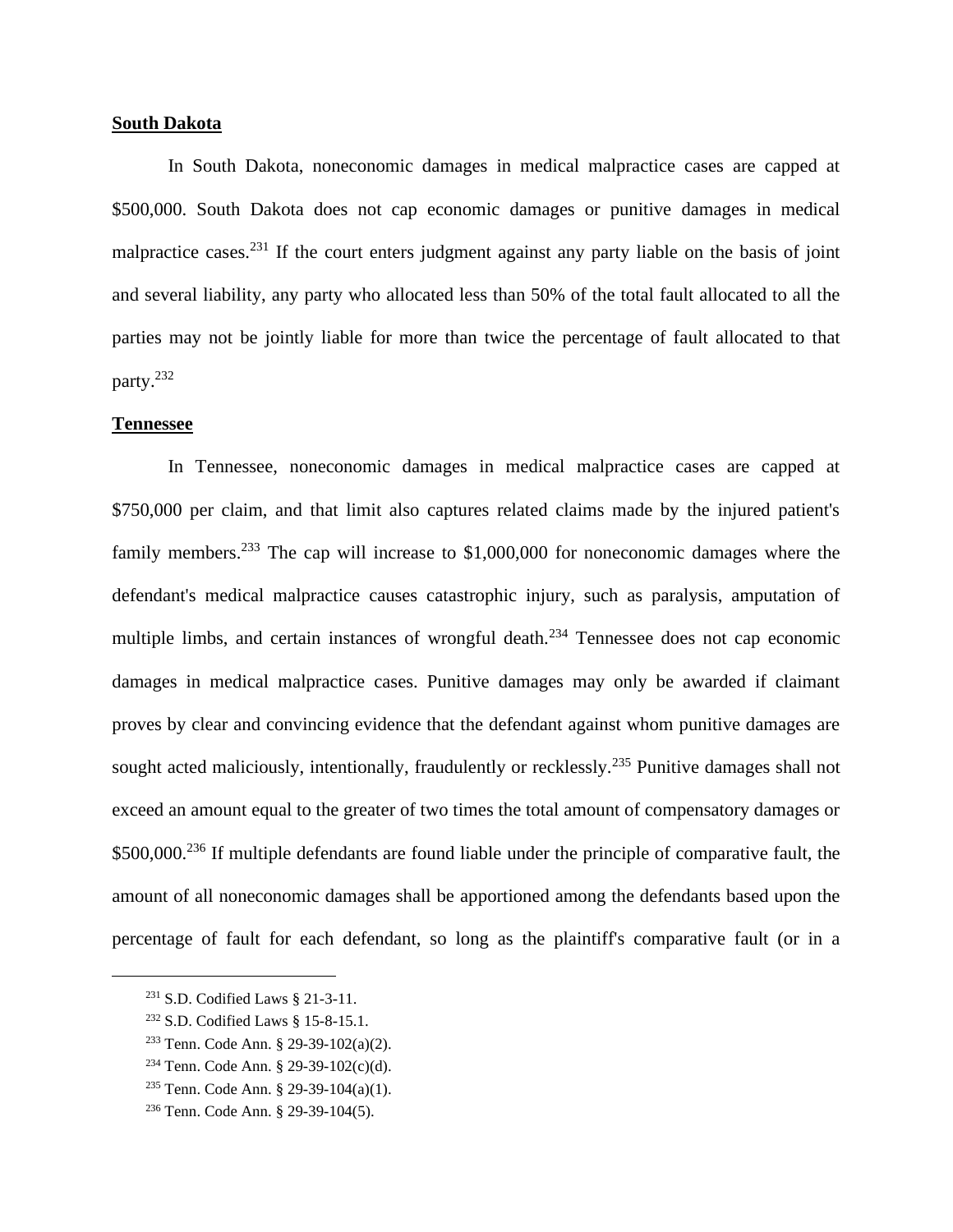wrongful death action, the fault of the decedent) is not equal to or greater than 50%, in which case recovery for any damages is barred.<sup>237</sup>

# **Texas**

Texas has a per-claimant \$250,000 cap on noneconomic damages in medical malpractice cases against a physician or health care provider.<sup>238</sup> For medical malpractice cases against a single health care institution, there is a per-claimant cap of \$250,000 for noneconomic damages.<sup>239</sup> For cases against multiple health care institutions, there is an overall cap of \$500,000 per claimant for noneconomic damages, and no single institution can be on the hook for than \$250,000 in noneconomic damages, per-claimant.<sup>240</sup> Texas does not cap economic damages. For medical malpractice cases involving wrongful death in Texas, there is a cap that is indexed for inflation. The cap started out at \$500,000 back in 1977, but with the inflation adjustment it is now over \$1.9 million.<sup>241</sup> In an action in which a claimant seeks recovery of damages, punitive damages awarded against a defendant may not exceed an amount equal to the greater of two times the amount of economic damage plus an amount equal to any noneconomic damages found by the jury, not to exceed \$750,000 or not to exceed \$200,000.<sup>242</sup> This limitation does not apply to limit a defendant's liability if the conduct of the defendant is found to violate certain criminal acts as defined in the Texas Penal Code including murder, aggravated assault, and other certain enumerated crimes.<sup>243</sup>

<sup>237</sup> Tenn. Code Ann. § 29-39-102(b).

<sup>238</sup> Tex. Civ. Prac & Rem. Code § 74.301(a).

<sup>239</sup> Tex. Civ. Prac & Rem. Code § 74.301(b).

<sup>&</sup>lt;sup>240</sup> Tex. Civ. Prac & Rem. Code § 74.301(c).

<sup>241</sup> Tex. Civ. Prac & Rem. Code § 74.303.

<sup>242</sup> Tex. Civ. Prac & Rem. Code § 41.008(b).

<sup>&</sup>lt;sup>243</sup> Tex. Civ. Prac & Rem. Code § 41.008(c)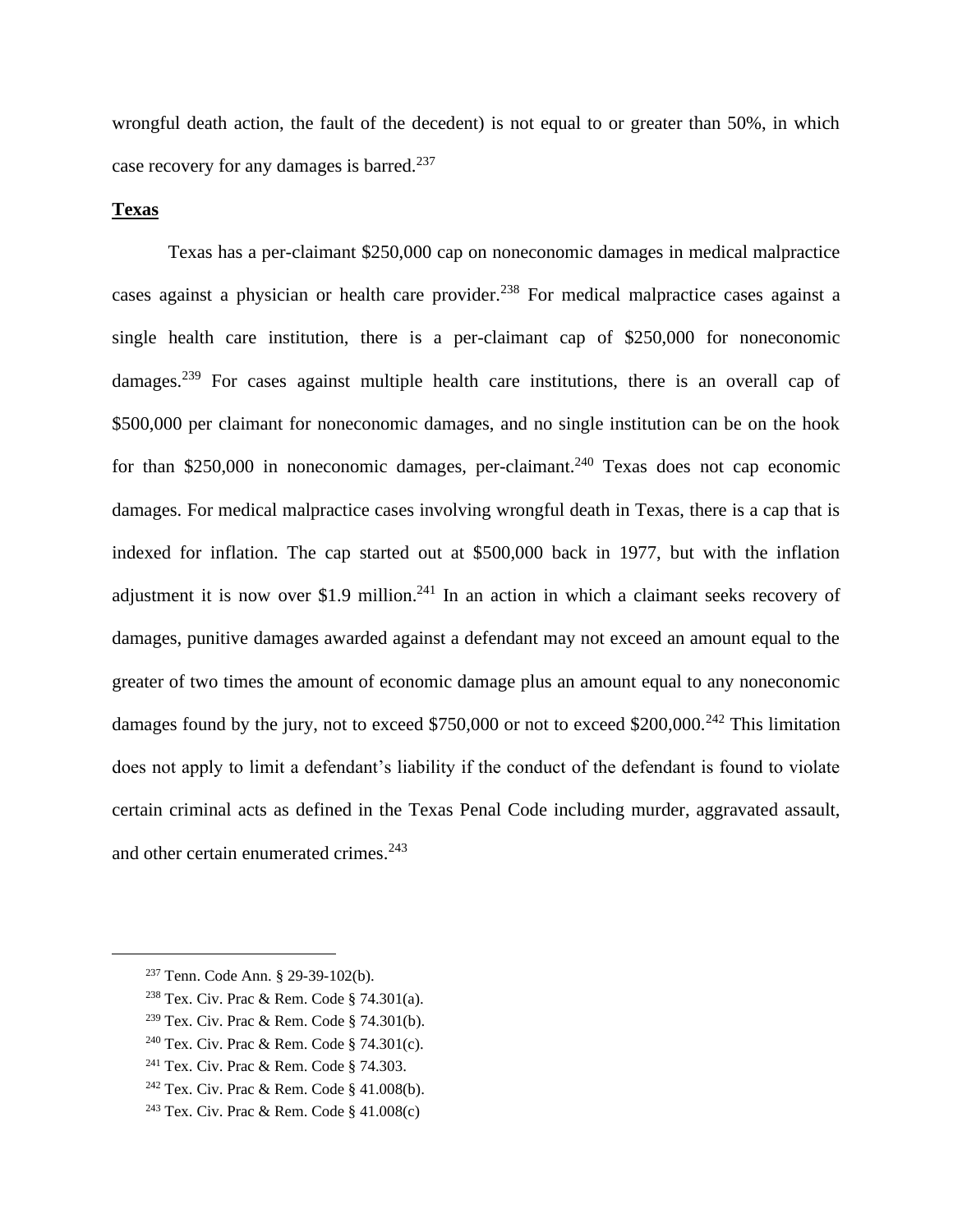A claimant may not recover damages if his percentage of responsibility is greater than 50%.<sup>244</sup> If claimant is found less than 50% responsible, the court shall reduce the amount of damages to be recovered by the claimant with respect to a cause of action by a percentage equal to the claimant's percentage of responsibility.<sup>245</sup> A liable defendant is liable to a claimant only for the percentage of the damages found by the trier of fact to equal defendant's percentage of responsibility with respect to the personal injury, death, or other harm for which the damages are allowed.<sup>246</sup> If the percentage of responsibility attributed to the defendant with respect to a cause of action is greater than 50%, the defendant can be held jointly and severally liable for the damages.<sup>247</sup> A defendant can also be jointly and severally liable for claimant's damages if the fact finder determines the defendant, with the specific intent to do harm to others, acted in concert with another person to engage in the conduct that proximately caused the damages legally recoverable by the claimant.<sup>248</sup>

#### **Utah**

Utah has a \$450,000 cap on noneconomic damages for any medical malpractice case arising after May 15, 2010.<sup>249</sup> The statutory cap does not apply if the medical malpractice resulted in death.<sup>250</sup> Utah does not cap economic damages. In any case where punitive damages are awarded, the court shall enter judgment for the first \$50,000 in favor of the injured party and any amount in excess of \$50,000 shall be divided equally between the state and the injured

<sup>244</sup> Tex. Civ. Prac & Rem. Code § 33.001.

<sup>245</sup> Tex. Civ. Prac & Rem. Code § 33.012(a).

<sup>246</sup> Tex. Civ. Prac & Rem. Code § 33.013(a).

<sup>247</sup> Tex. Civ. Prac & Rem. Code § 33.013(b)(1).

<sup>248</sup> Tex. Civ. Prac & Rem. Code § 33.013(b)(2).

<sup>249</sup> Utah Code Ann. § 78B-3-410(1)(d).

<sup>250</sup> Smith v. United States, 356 P.3d 1249, 2015 UT 68 (2015).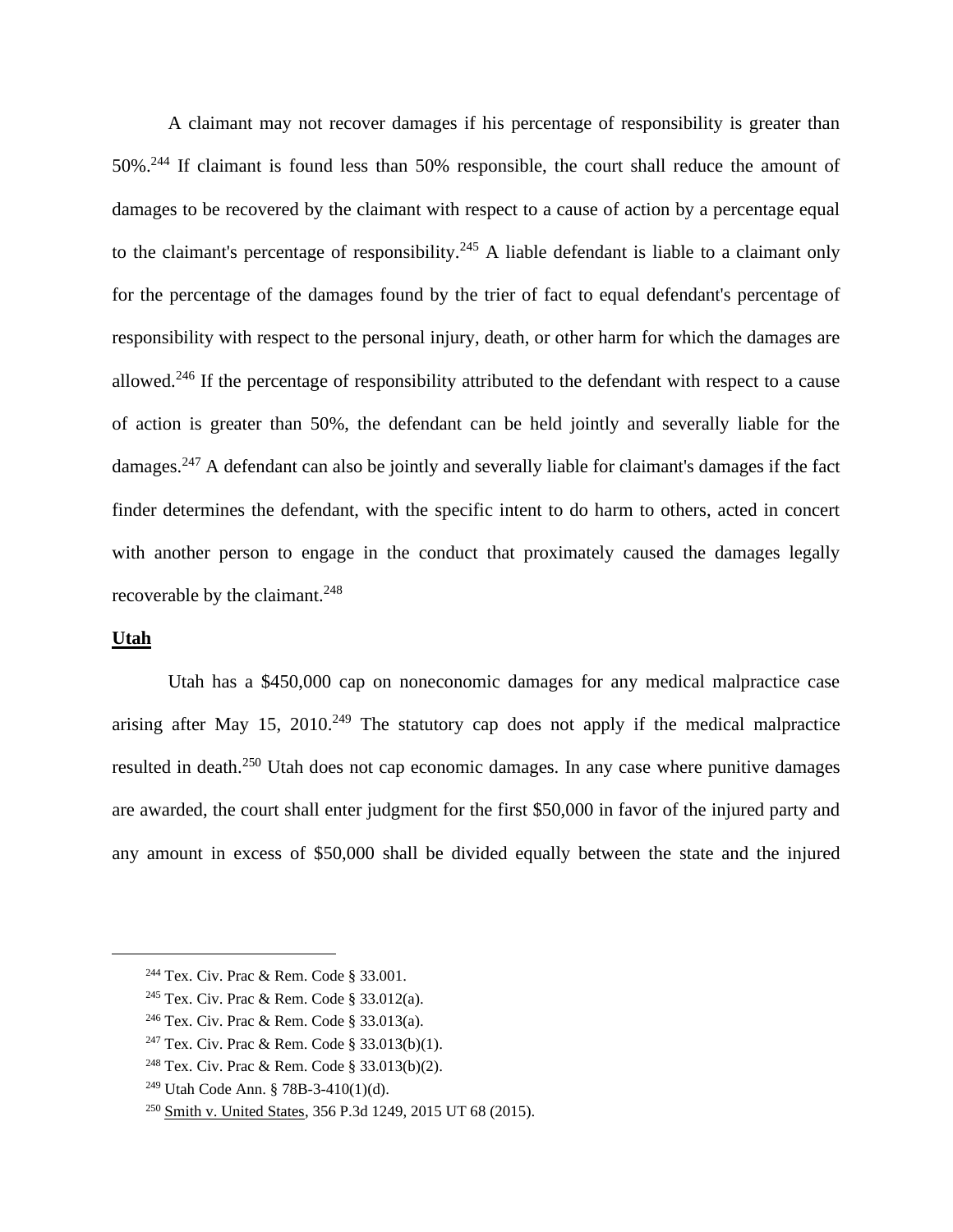party.<sup>251</sup> The fault of a person seeking recovery may not alone bar recovery by that person.<sup>252</sup> A person seeking recovery may recover from defendants whose fault, combined with the fault of persons immune from suit and nonparties to whom fault is allocated, exceeds the fault of the person seeking recovery.<sup>253</sup> No defendant is liable to any person seeking recovery for any amount in excess of the proportion of fault attributed to that defendant.<sup>254</sup>

# **Vermont**

Vermont has no cap on any kinds of damages. Contributory negligence shall not bar recovery in an action by any plaintiff if the negligence was not greater than the causal total negligence of the defendants, but the damage shall be diminished by general verdict in proportion to the amount of negligence attributed to the plaintiff.<sup>255</sup> Where recovery is allowed against more than one defendant, each defendant shall be liable for that proportion of the total dollar amount awarded as damages in the ratio of the amount of his causal negligence to the amount of causal negligence attributed to all defendant against whom a recovery is allowed.<sup>256</sup>

#### **Virginia**

Virginia's damages cap applies to all varieties of damages in a medical malpractice case. For cases arising from July 1, 2013, through June 30, 2014: \$2,100,000; for cases arising from July 1, 2014, through June 30, 2015: \$2,150,000; for cases arising from July 1, 2015, through June 30, 2016: \$2,200,000; for cases arising from July 1, 2016 through June 30, 2017: \$2,250,000.<sup>257</sup> The cap is currently set to stop increasing in 2031, when the limit will be

<sup>251</sup> Utah Code Ann. § 78B-8-201(3)(a).

<sup>252</sup> Utah Code Ann. § 78B-5-818(1).

<sup>253</sup> Utah Code Ann. § 78B-5-818(2).

<sup>254</sup> Utah Code Ann. § 78B-5-818(3).

<sup>255</sup> Vt. Stat. Ann. Tit. 12 § 1036.

<sup>256</sup> Vt. Stat. Ann. Tit. 12 § 1036.

<sup>257</sup> Va. Code Ann. § 8.01-581.15.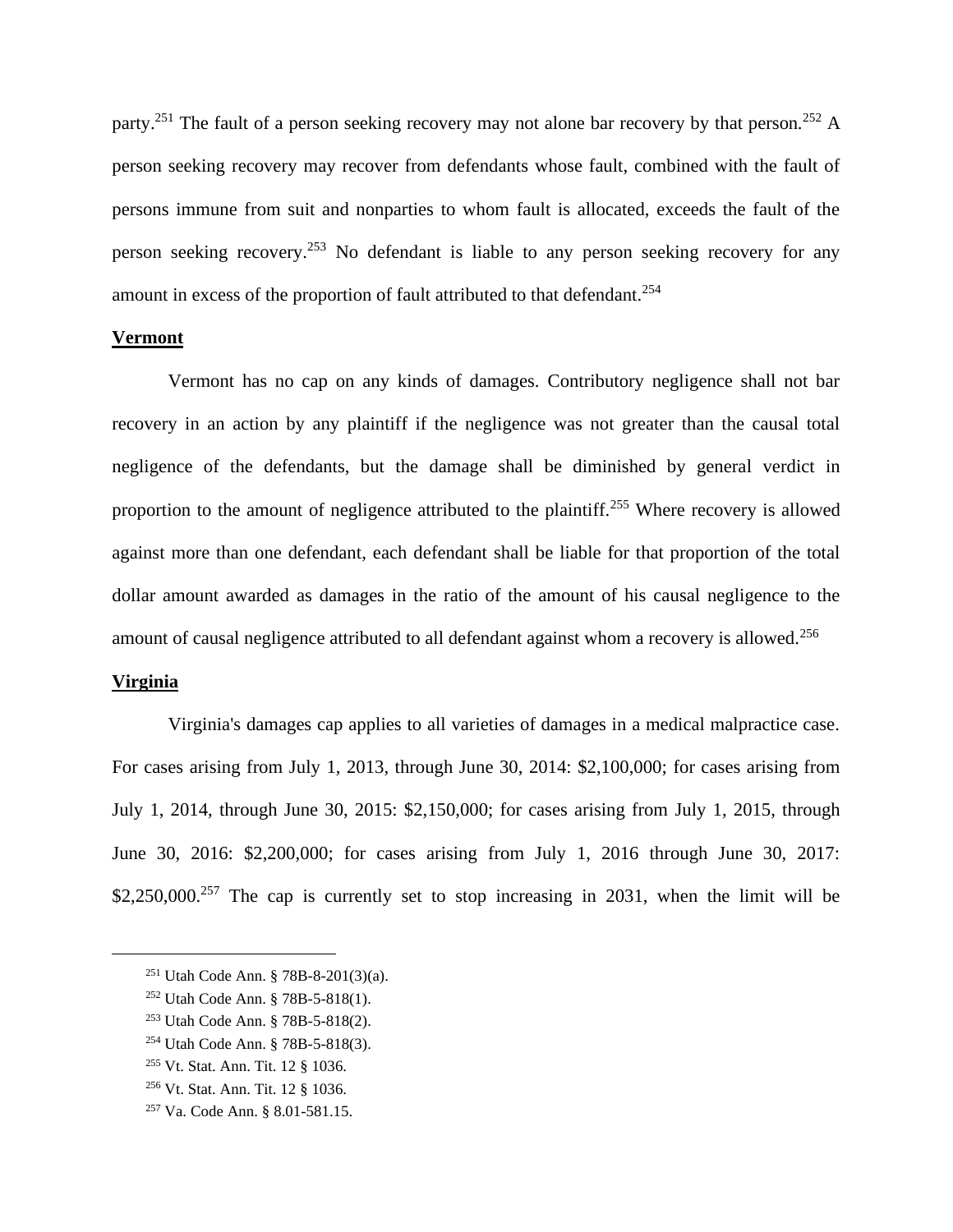\$3,000,000.<sup>258</sup> In any action accruing on or after July 1, 1988, including an action for medical malpractice, the total amount awarded for punitive damages against all defendants found to be liable shall not exceed \$350,000.<sup>259</sup>

#### **Washington**

The Supreme Court of Washington has ruled that any statutory caps to noneconomic damages violates the state constitutional right to trial by jury.<sup>260</sup> In all actions involving fault of more than one entity, the trier of fact shall determine the percentage of the total fault which is attributable to every entity which caused the claimant's damage. Judgment shall be entered against the defendant in an amount that represents each defendant's proportionate share.<sup>261</sup> If the claimant is found to be partially responsible, the total award will be reduced proportionately by the percent at fault the fact finder determines the claimant was.<sup>262</sup> The sum of the percentages of the total fault to at-fault entities shall equal on hundred percent.<sup>263</sup>

# **West Virginia**

West Virginia puts a \$250,000 per-occurrence cap on noneconomic damages in medical malpractice cases.<sup>264</sup> This cap bumps up to \$500,000 for noneconomic damages if the medical malpractice resulted in certain catastrophic damages including wrongful death, permanent and serious disfigurement, or an injury that permanently prevents the plaintiff from being able to care for him/herself and perform life-sustaining activities.<sup>265</sup> Both noneconomic damages caps have

<sup>258</sup> Va. Code Ann. § 8.01-581.15.

<sup>259</sup> Va. Code Ann. § 8.01-38.1.

<sup>260</sup> Sofia v. Fibreboard Corp., 112 Wash.2d 636, 771 P.2d 711 (Wash. 1989).

<sup>261</sup> Wash. Rev. Code. Ann. § 4.22.070(1).

 $262$  Id.

<sup>263</sup> Id.

<sup>264</sup> W. Va. Code Ann. § 55-7B-8(a).

<sup>265</sup> W. Va. Code Ann. § 55-7B-8(b).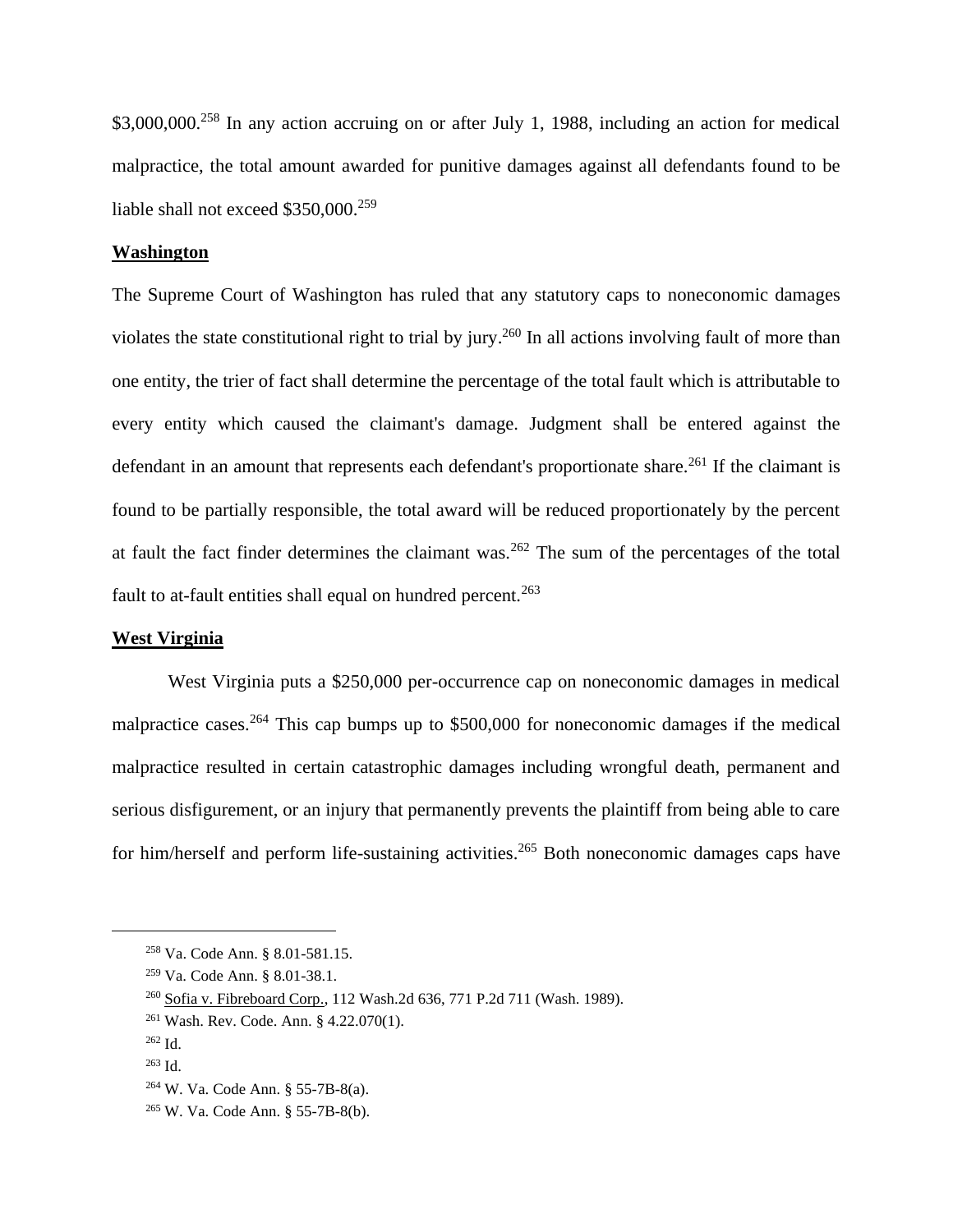been adjusted with inflation since 2004.<sup>266</sup> Currently, in 2019, the caps total approximately \$340,000 and \$680,000, respectfully.

West Virginia does not cap economic damages in ordinary medical malpractice cases. However, in trauma cases, there is a \$500,000 global cap, which has been adjusted with inflation since  $2016<sup>267</sup>$  A trauma patient with economic damages in excess of \$500,000 may recover up to an additional \$1 million.<sup>268</sup> In order for this cap — often referred to as the "trauma cap" — to apply, the treatment must have been rendered in good faith and necessitated by an emergency condition for which the patient enters a health care facility, designated as a trauma center by the West Virginia Office of Emergency Medical Services.<sup>269</sup>

If a plaintiff in any civil case establishes by clear and convincing evidence that damages were suffered as a result of conduct that was carried out by the defendant with actual malice toward the plaintiff or a conscious, reckless and outrageous indifference to the health, safety and welfare of others, an award of punitive damages may occur.<sup>270</sup> The amount of punitive damages may not exceed the greater of four times the amount of compensatory damages or \$500,000, whichever is greater. $271$ 

In West Virginia, the liability of each defendant for compensatory damages is several only and not joint.<sup>272</sup> Furthermore, each defendant shall be liable only for the amount of compensatory damages allocated to that defendant in direct proportion to that defendant's percentage of fault, and a separate judgment shall be rendered against each defendant for his or

<sup>266</sup> W. Va. Code Ann. § 55-7B-8(c).

<sup>267</sup> W. Va. Code Ann. § 55-7B-9c(a).

<sup>268</sup> W. Va. Code Ann. § 55-7B-9c(c).

<sup>269</sup> W. Va. Code Ann. § 55-7B-9c(a); *see also* http://www.wvoems.org/files/trauma/designations/traumacenters-list.

<sup>270</sup> W. Va. Code Ann. § 55-7-29(a).

<sup>271</sup> W. Va. Code Ann. § 55-7-29(c).

<sup>272</sup> W. Va. Code Ann. § 55-7-13c(a).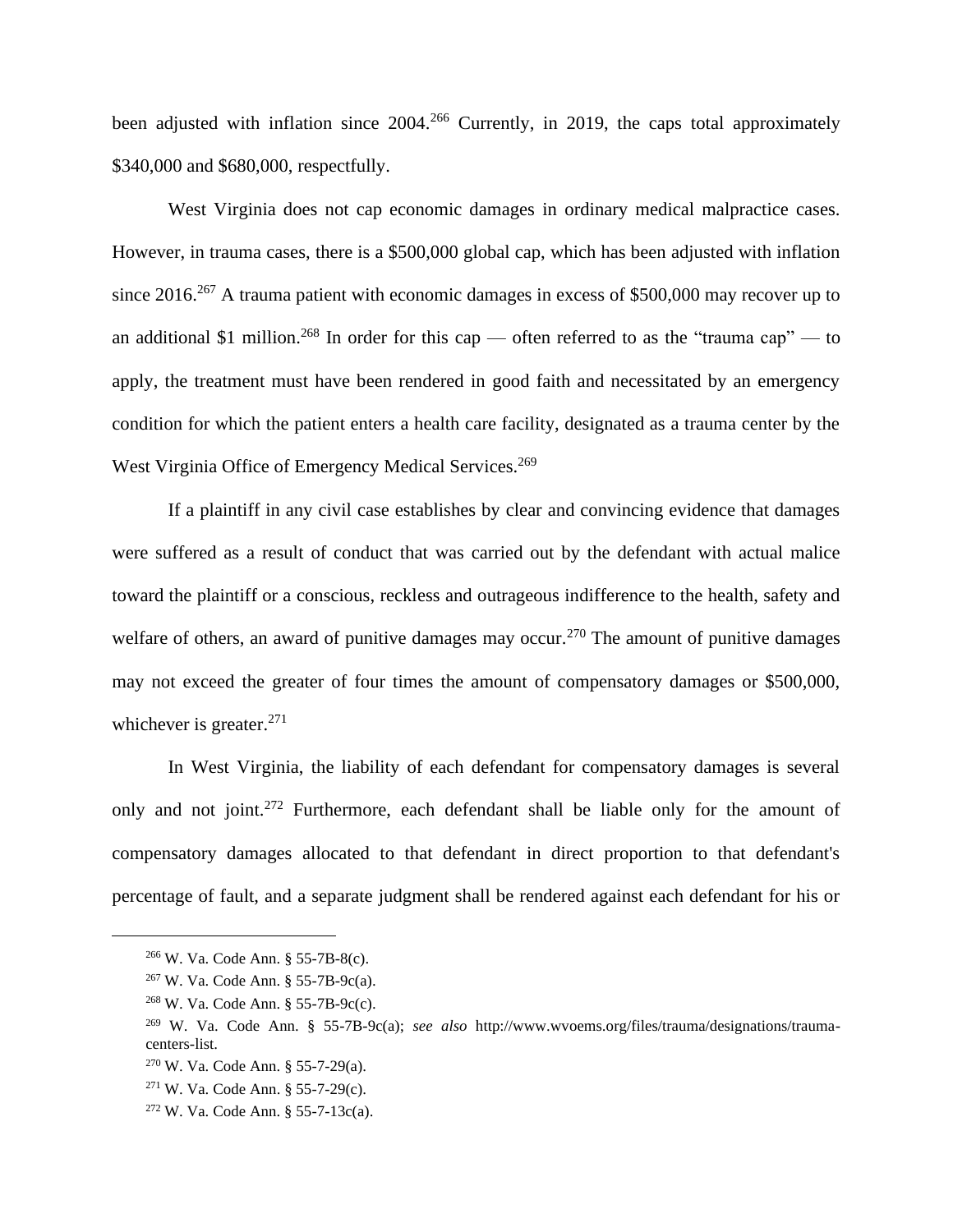her share of that amount.<sup>273</sup> However, when two or more defendants have consciously conspired and deliberately pursued a common plan/design to commit a tortious act/omission, joint liability may be imposed.<sup>274</sup> When joint liability is imposed, a defendant has a right to contribution from other defendants that acted in concert.<sup>275</sup> In regard to comparative fault, any fault attributed to the plaintiff does not totally bar recovery unless the plaintiff's fault is greater than the combined fault of all other persons responsible for the total amount of damages.<sup>276</sup> When the plaintiff's fault is less than the combined fault of all other persons, the plaintiff's recovery is reduced in proportion to the plaintiff's degree of fault.<sup>277</sup>

## **Wisconsin**

Wisconsin has a \$750,000 per-occurrence cap on non-economic damages in medical malpractice cases.<sup>278</sup> Wisconsin does not cap economic damages in medical malpractice cases. In all injury cases, punitive damages are limited to the greater of \$200,000 or two times the award of compensatory damages.<sup>279</sup> Contributory negligence does not bar recovery in an action by any person to recover damages for negligence resulting in death or in injury to person or property, if that negligence was not greater than the negligence of the person against whom recovery is sought, but any damages allowed shall be diminished in the proportion to the amount of negligence attributed to the person recovering.<sup>280</sup> The negligence of the plaintiff shall be

- <sup>274</sup> *Id.*
- <sup>275</sup> *Id.*
- <sup>276</sup> W. Va. Code Ann. § 55-7-13c(c).
- <sup>277</sup> *Id.*

<sup>279</sup> Wis. Stat. Ann. § 895.043(6).

<sup>273</sup> *Id.* 

 $278$  Wis. Stat. Ann. § 893.55(d)(1).

<sup>280</sup> Wis. Stat. Ann. § 895.045(1).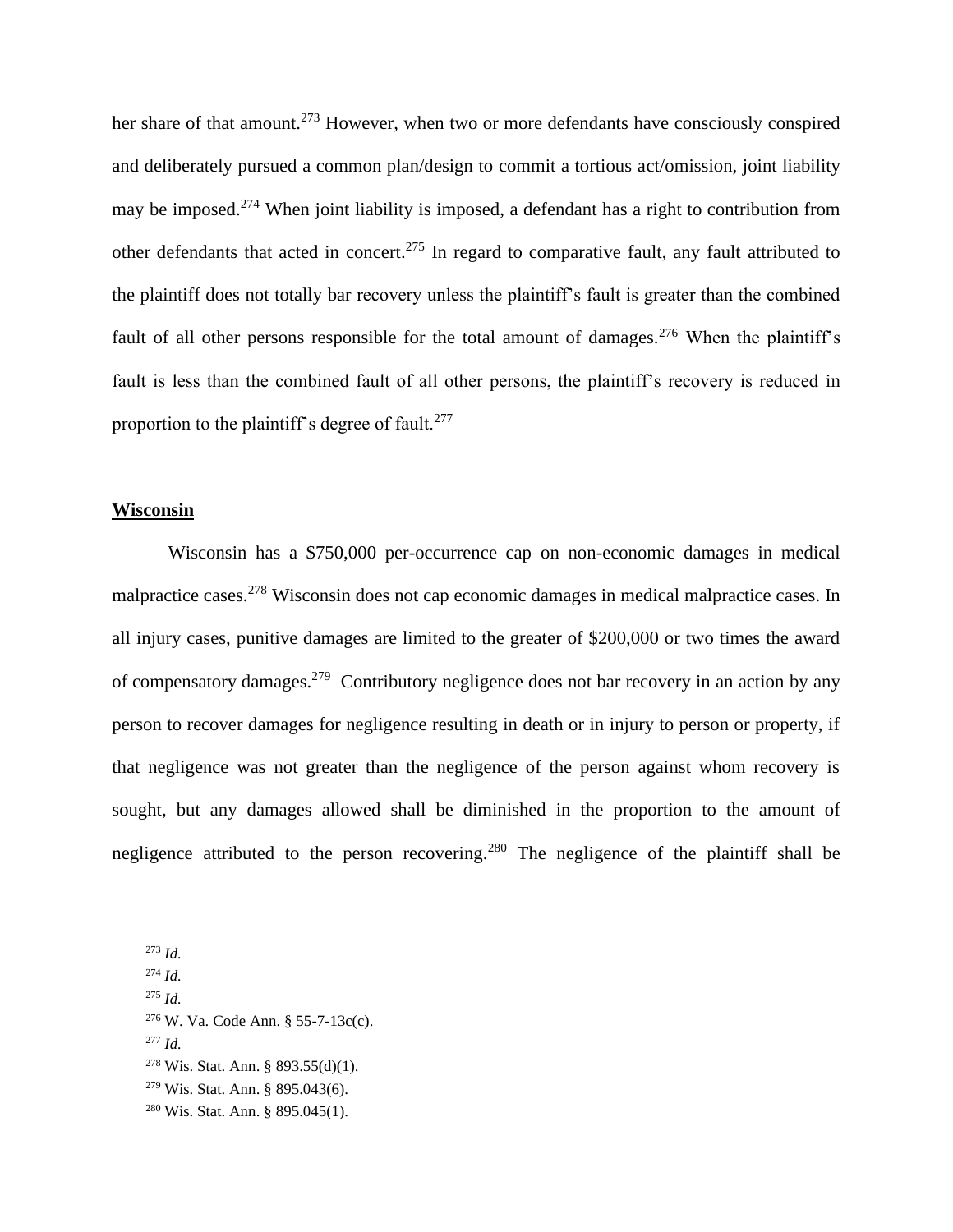measured separately against the negligence of each person found to be causally negligent.<sup>281</sup> The liability of each person found to be causally negligent whose percentage of causal negligence is less than 51% is limited to the percentage of the total causal negligence attributed to that person.<sup>282</sup> A person found to be causally negligent whose percentage of causal negligence is 51% or more shall be jointly and severally liable for the damages allowed.<sup>283</sup>

# **Wyoming**

The Wyoming Constitution prohibits any statutory cap on damages; thus, Wyoming has no statutory caps on any kind of damages.<sup>284</sup>

Under the Wyoming Uniform Trade Secrets Act, the court may award exemplary damages in an amount not exceeding twice any award caused by the misappropriation if willful and malicious misappropriate exists. 285

Additionally, Wyoming is a comparative fault state. Pursuant to Wyo. Stat. § 1-1-109, contributory fault shall not bar a recovery in an action by any claimant or the claimant's legal representative to recover damages for wrongful death or injury to person or property, if the contributory fault of the claimant is not more 50% of the total fault of all actors.<sup>286</sup> Any damages allowed shall be diminished in proportion to the amount of fault attributed to the claimant.<sup>287</sup> The court shall reduce the amount of damages determined in proportion to the percentage of fault

<sup>281</sup> Id.

<sup>283</sup> Id.

<sup>287</sup> Id.

<sup>282</sup> Wis. Stat. Ann. § 895.045(1).

<sup>284</sup> WYO. CONST. art. 10, § 4.

<sup>285</sup> Wyo. Stat. Ann. § 40-24-103(b) (LexisNexis 2019).

<sup>286</sup> Wyo. Stat. Ann. § 1-1-109(b).